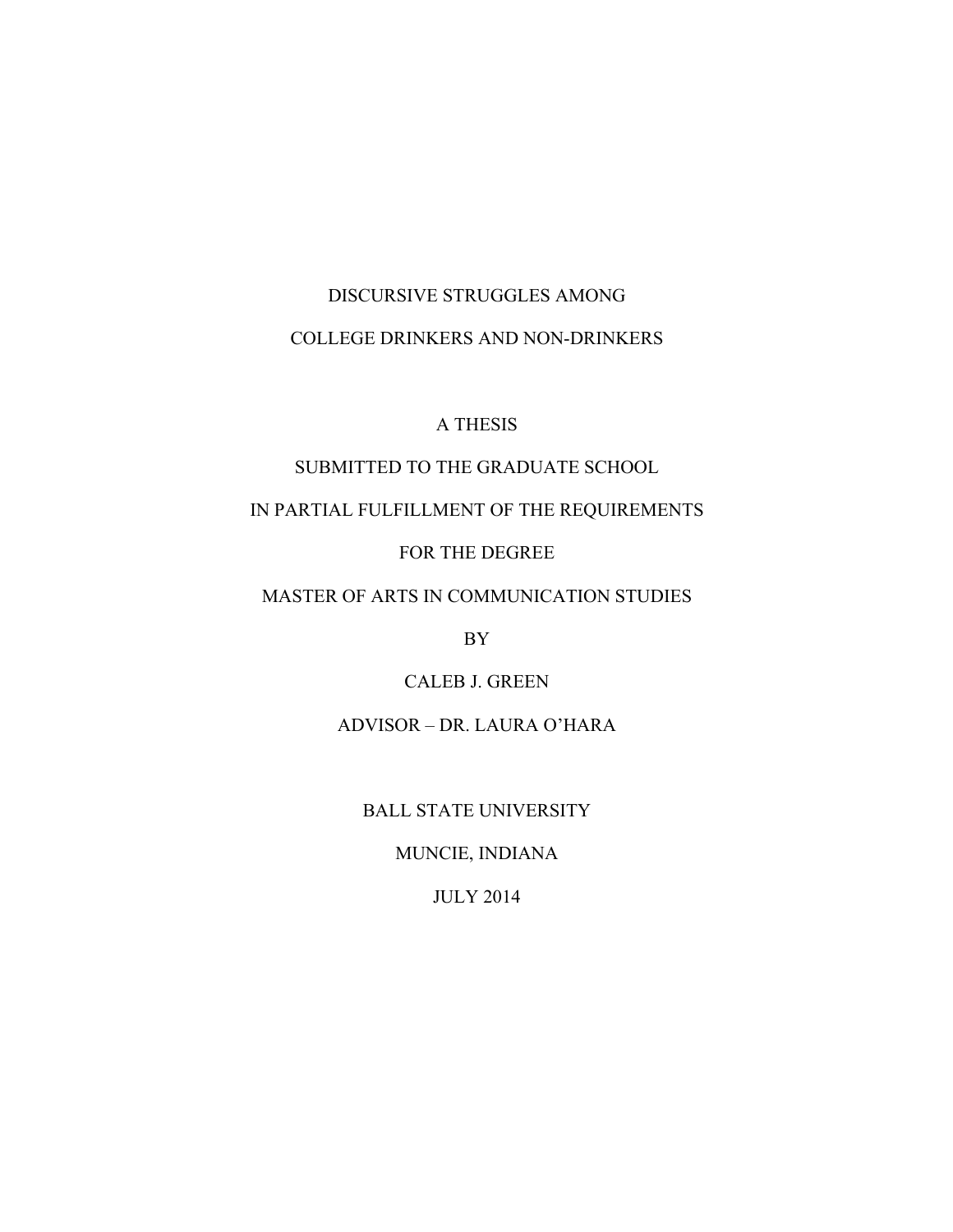#### **Acknowledgements**

First, I would be remiss if I did not express the highest amount of gratitude to my advisor, Dr. Laura O'Hara. This project is the most recent goal of many that she has pushed me toward, and I will never be able to thank her enough for that. She is literally the reason that I decided to become a scholar. I truly appreciate the hours of her time that she has volunteered to help me in all of my endeavors. Her specific direction in the production of this project was invaluable at every level. I cannot imagine what this thesis, and my life, would be like without her guidance.

I would also like to thank Dr. Glen Stamp for his service as a member on my thesis committee and as the Chair of the Department of Communication Studies. The feedback that Dr. Stamp has provided for this project helped to shape it into a worthy piece of scholarship. Every day, he is a source of inspiration, as Dr. Stamp proves that success and kindness are not mutually exclusive, which is a truth that I cherish greatly. If there is a better department chair, I have never met them.

I am also honored to have Dr. Carolyn Shue serve as a committee member on this thesis. This project, as well as many others throughout my education, has benefited by the multitude of green ink that Dr. Shue has imparted upon it. Years ago, I was ready to give up on communication research were it not for the calm reassurance of Dr. Shue. This pep talk and the many others that followed throughout the years have been a reliable source of positivity in anxious times. I am grateful for her involvement in my academic development.

I have been especially honored to work with Dr. Katherine Denker, Dr. Kristen McCauliff, and Dr. Beth Messner. The lessons that they have given by simply allowing me to watch them teach have been more helpful than they could possibly know. I would also like to extend my thanks to the entire Department of Communication Studies, including the professors,

i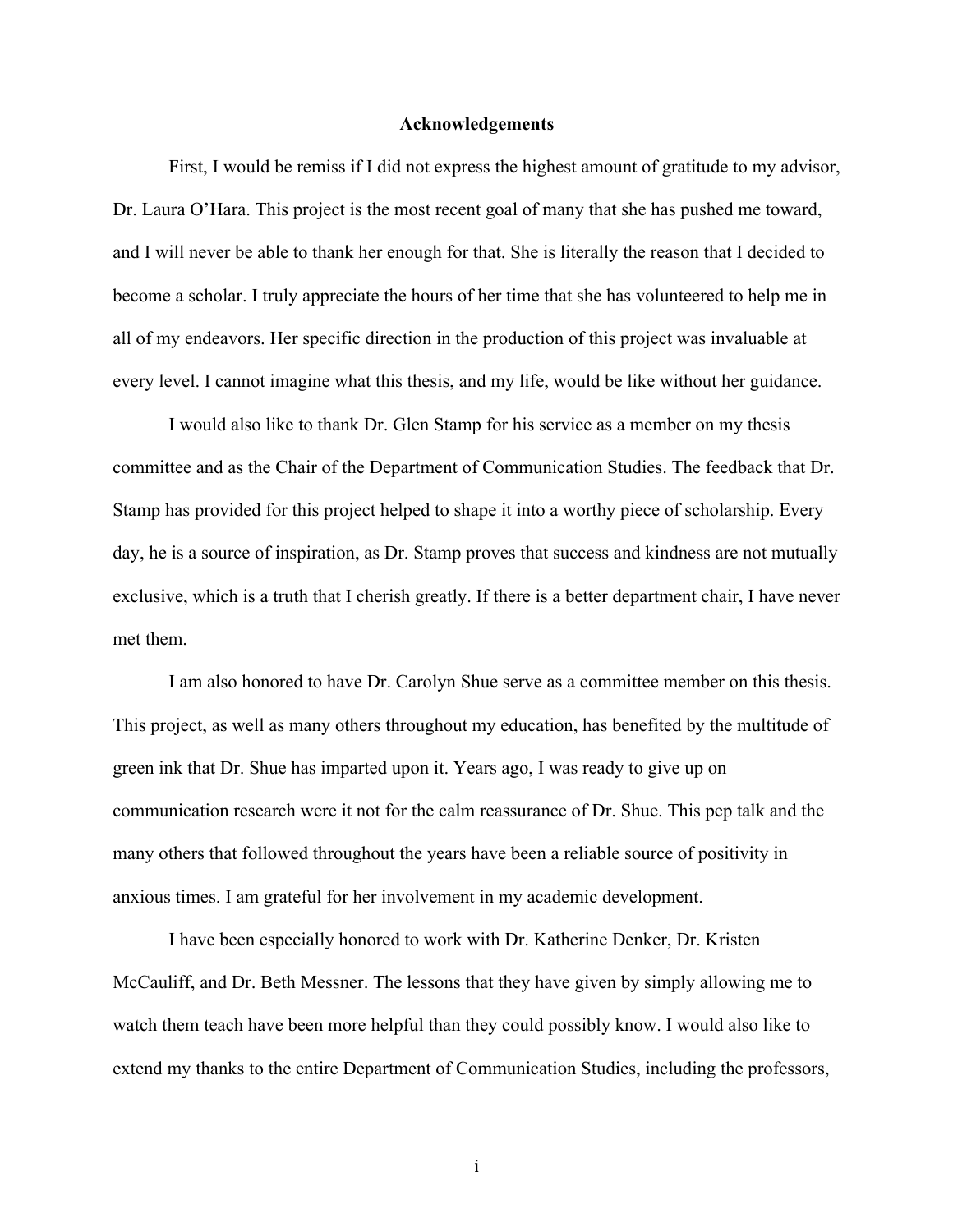colleagues and students that I have had the fortune to encounter these past few years. Whether it was allowing me to borrow a book, challenging me in the classroom, or simply taking a walk to the food court, they have all contributed to my ability to complete this project.

I would like to give special thanks to the participants of this study for volunteering their time (especially on drinking nights). Interviewing them was a delight and I appreciate the candor in their responses.

Finally, I would like to thank Johnna, my partner in life and love. She has been with me through every painful, anxious step of this project. If I did not have such a loving and supportive person to come home to, I would never be able to accomplish anything. Every word in these pages is made possible by her love and support.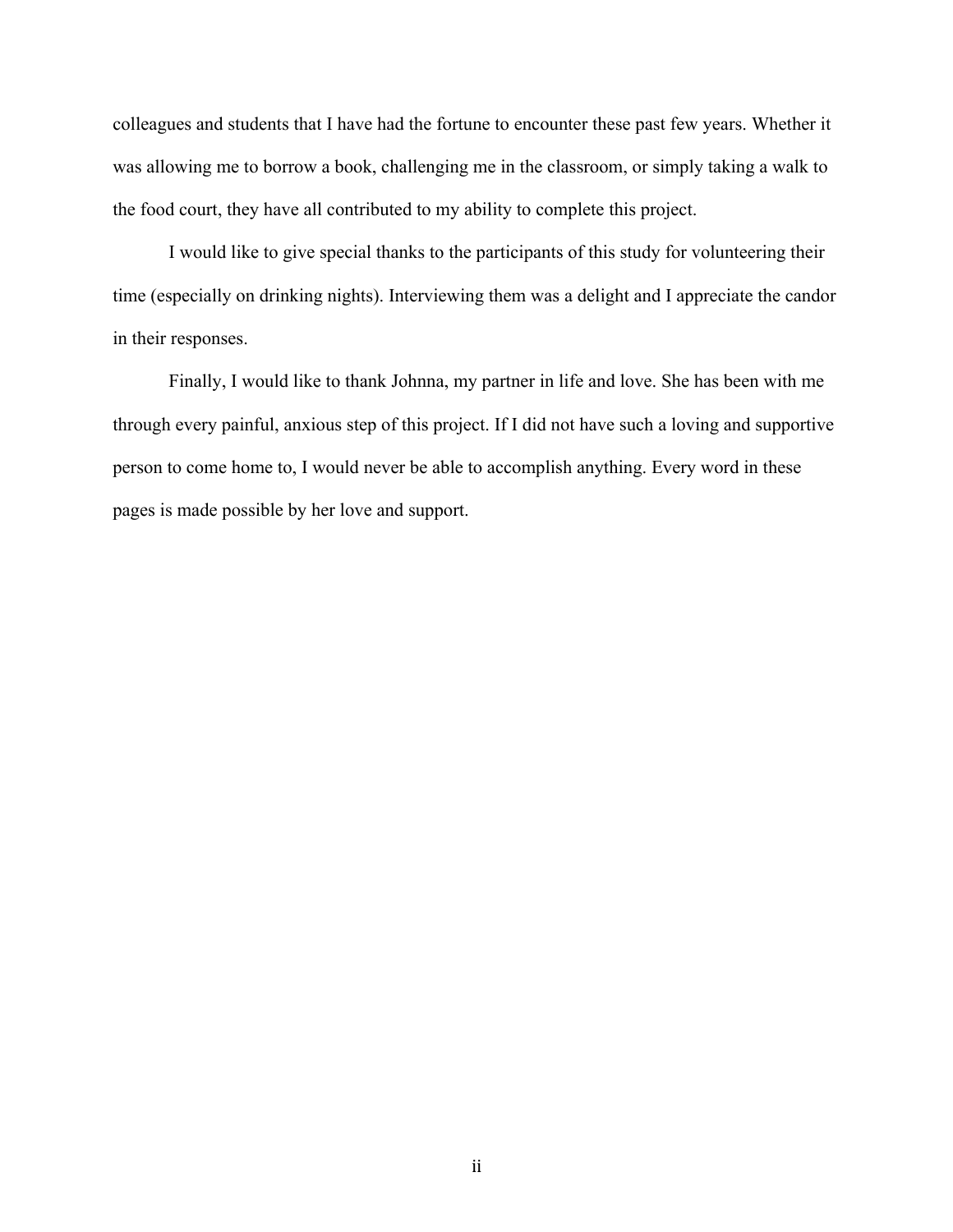## **Table of Contents**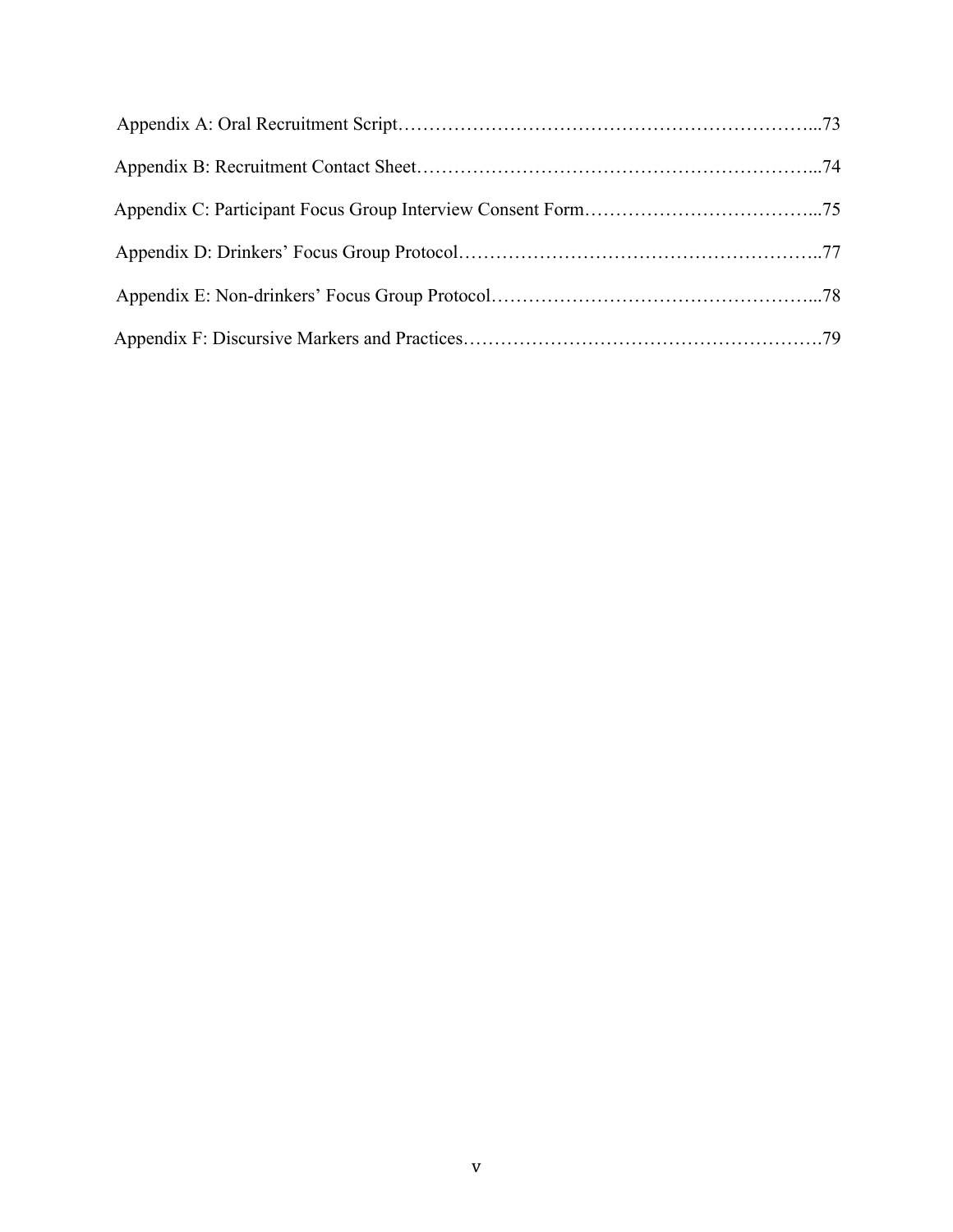#### **CHAPTER ONE: INTRODUCTION**

*As our night class ended, I could almost feel what was about to happen. We had just turned in our final papers and the room was filled with talk of "blowing off steam." My friend slowly approached from across the room. Each step filled me with more dread than the last. Finally, the question left his lips.*

*"Do you want to go to the Locker Room with us?"*

*The truthful response to this question was a resounding "NO." Yet, what came from my mouth was a much less certain "sure." As we walked to his car and made the short drive to the bar, I began to form a plan. I would ask for some crazy, imported beer and then feign disappointment when it was not in stock. Then I would indulge in some greasy bar food before calling it an early night, citing my long drive home and a morning class. I had the perfect plan. That was until my friend ordered himself two shots. "Drink this," he said, "It's good for people who don't normally drink." In that moment, surrounded by friends, feeling the relief of a completed semester, and with my general guilt at my buddy's purchase of the shot, I threw one back. Everyone watched my face intently. I tried not to make a grimace. It was done. I had taken my first drink since my first semester of college.* 

*On the way out, my friend offered me a ride to my car, which was parked across campus. I told him that I would be fine and that I needed to "walk it off" in the cold December air. He mentioned that it was just one shot, and a weak one at that. I merely shrugged and waved, heading off into the night. What he did not, and could not, understand was that it wasn't the drink that I needed to walk off. It was the uneasy feeling in my stomach. For four years, I had been the guy who did not drink. The guy who respectfully declined invitations to nights out in*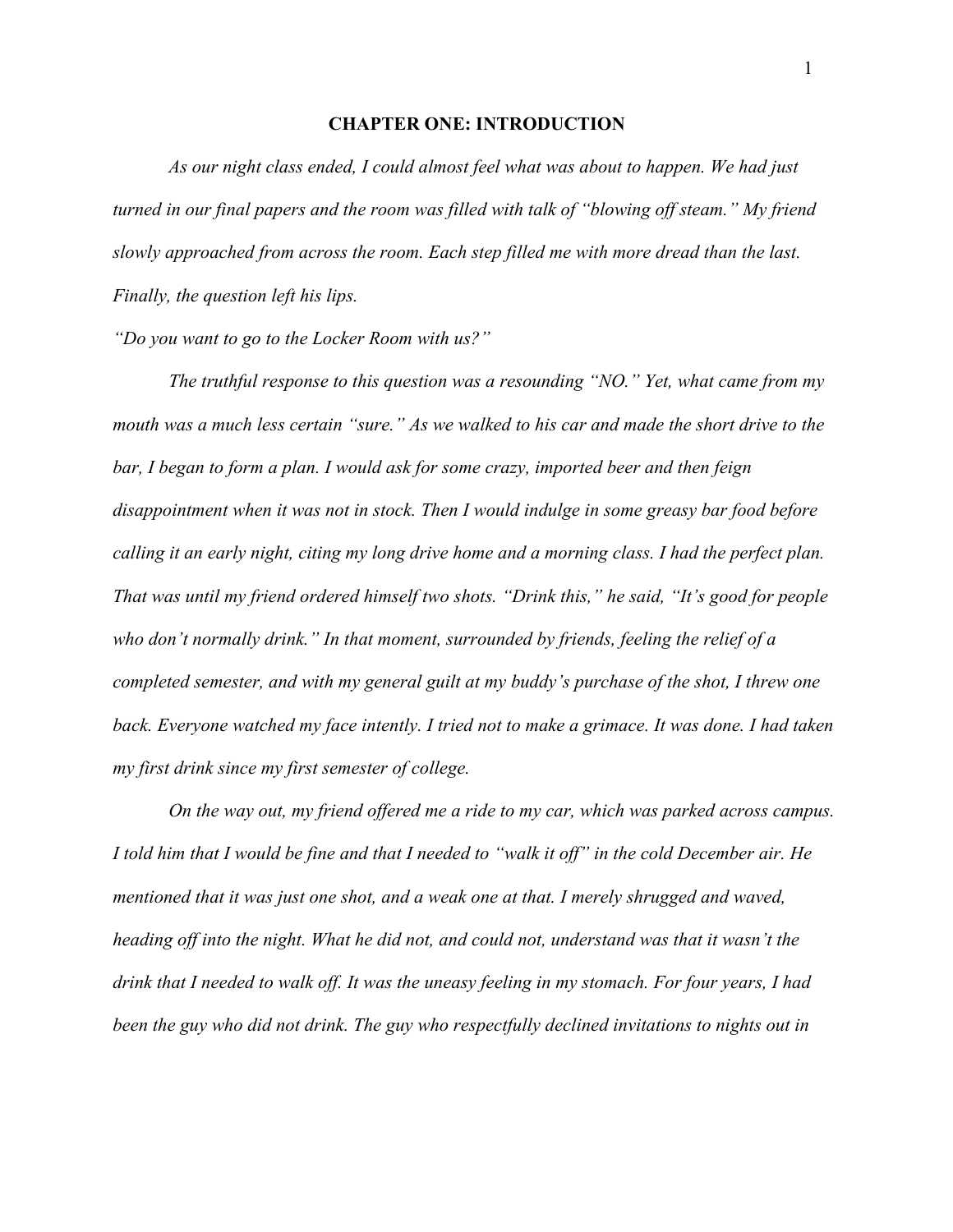*The Village, the small area of real estate directly south of the university that was designed to provide the ideal night out for college students. Was I still that guy after this one drink?*

#### **Rationale**

While this particular story is personal to me, it is also representative of experiences shared by many college students across the United States. Research indicates that nearly 20% of college students abstain from alcohol (Johnston, O'Malley, Bachmann, & Schulenberg, 2013). These students have struggled to find their place in a culture that sees drinking as a mainstream behavior. Communication research has just begun to tell the stories of college non-drinkers (Herman-Kinney & Kinney, 2013; Romo, 2012). However, as we shift our focus to non-drinkers, we must not forget that they are attempting to, and often do, fit into a larger population of drinkers. Thus, we cannot hope to examine the discourse of non-drinkers without also examining the discourse of drinkers. In this study I investigate the meanings of "drinking" and "abstinence" for drinkers and non-drinkers in a college setting. Further, I investigate how drinkers and nondrinkers discursively manage encounters with each other.

#### **Overview**

In chapter two, I provide context for the study by guiding the reader through existing literature that describes the culture of drinking in colleges, the topic of binge drinking, and how non-drinkers are often viewed within college culture. I will also discuss the components of Relational Dialectics Theory (Baxter, 2011), which will help the reader contextualize my chosen theoretical frame and method of analysis. In chapter three, I describe the participants of the study, data collection procedures, and the specific method I used to analyze the data. In chapter four, I present my findings and discuss them in terms of my analytic framework. In chapter five,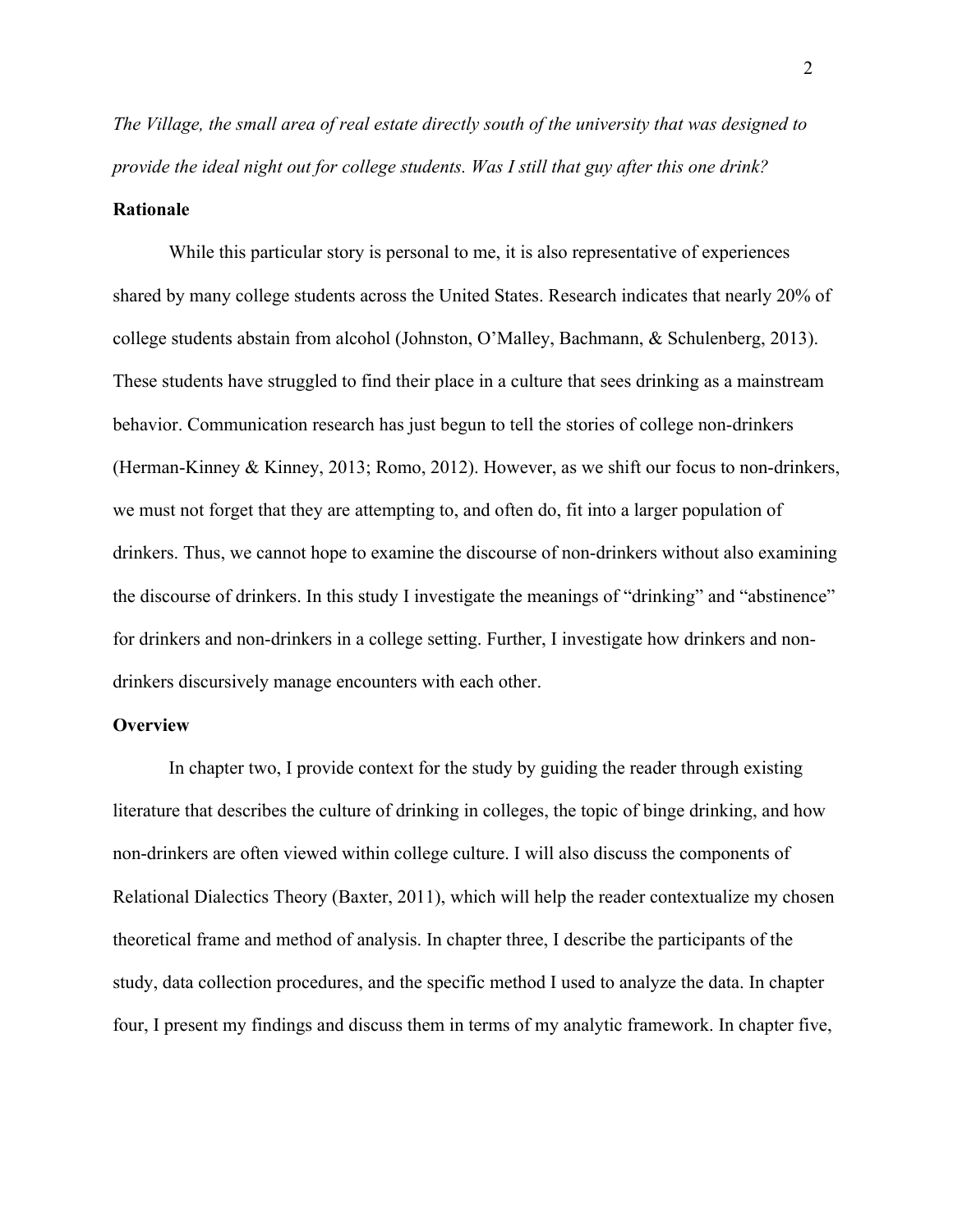I summarize my findings, discuss their implications, acknowledge the strengths and limitations of the current study, and make recommendations for future research.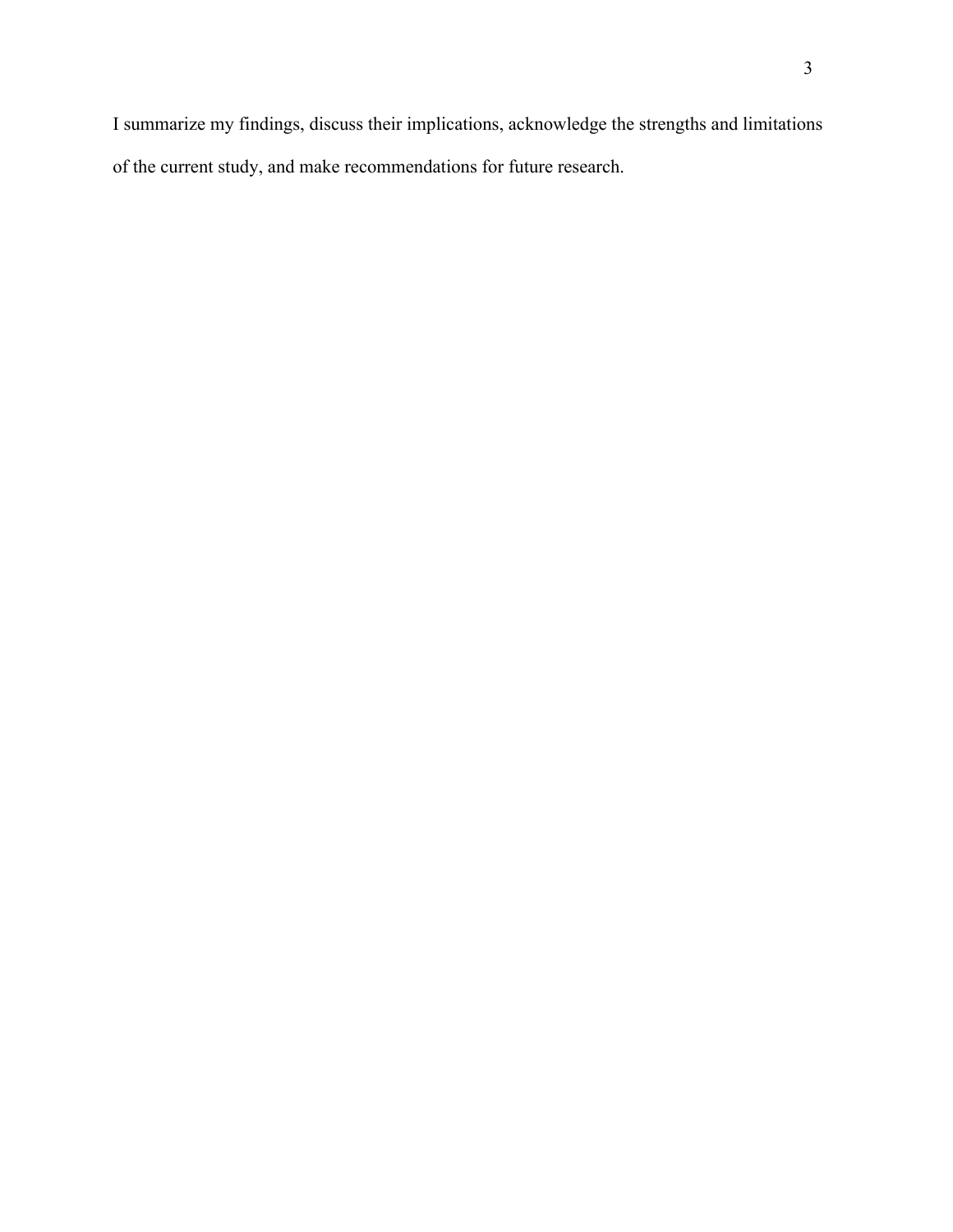#### **CHAPTER TWO: LITERATURE REVIEW**

#### **The Reality of College Drinking**

Alcohol has an undeniable presence in the United States. We create rituals around the substance to signify holidays, celebrate milestones, and to solidify business transactions. It is used to express feelings of love, respect, and camaraderie. Over 60% of adults in the U.S. are currently drinkers, with another 14.3% identifying as former drinkers (Schoenborn, Adams, & Peregoy, 2013).

Drinking is also a significant part of college life in our culture. Although researchers have thus far been unable to determine the accuracy of student reports of drinking behaviors (Fishburne & Brown, 2006; Hagman, Cohn, Noel, & Clifford, 2010), scholars have nonetheless studied the drinking habits of college-aged students. Interestingly, alcohol use increases with one's level of education (Schoenborn, et al., 2013), and is the only substance that is more likely to be consumed by college students than young adults who are not attending college (Johnston, et al., 2013). Alcohol is often a part of college life from the first day on campus. The first year of college is typically a time for risk-taking, and first-year students have reported that one out of every five days is a "drinking day" (Talbott et al., 2008). New college students tend to adapt to drinking norms quickly, and the more their new college experience differs from their high school social lives, the more likely they are to engage in heavy drinking behaviors (Schultz  $\&$ Neighbors, 2007). These behaviors may be more drastic for students who are also dealing with mental trauma, such as Post Traumatic Stress Disorder (Read, et al., 2012). Individuals usually notice positive changes in social and emotional feelings while intoxicated, simultaneously ignoring any potential negative effects on cognition (Roehling & Goldman, 1987). College students typically use alcohol to enhance their social experience and bring about more positive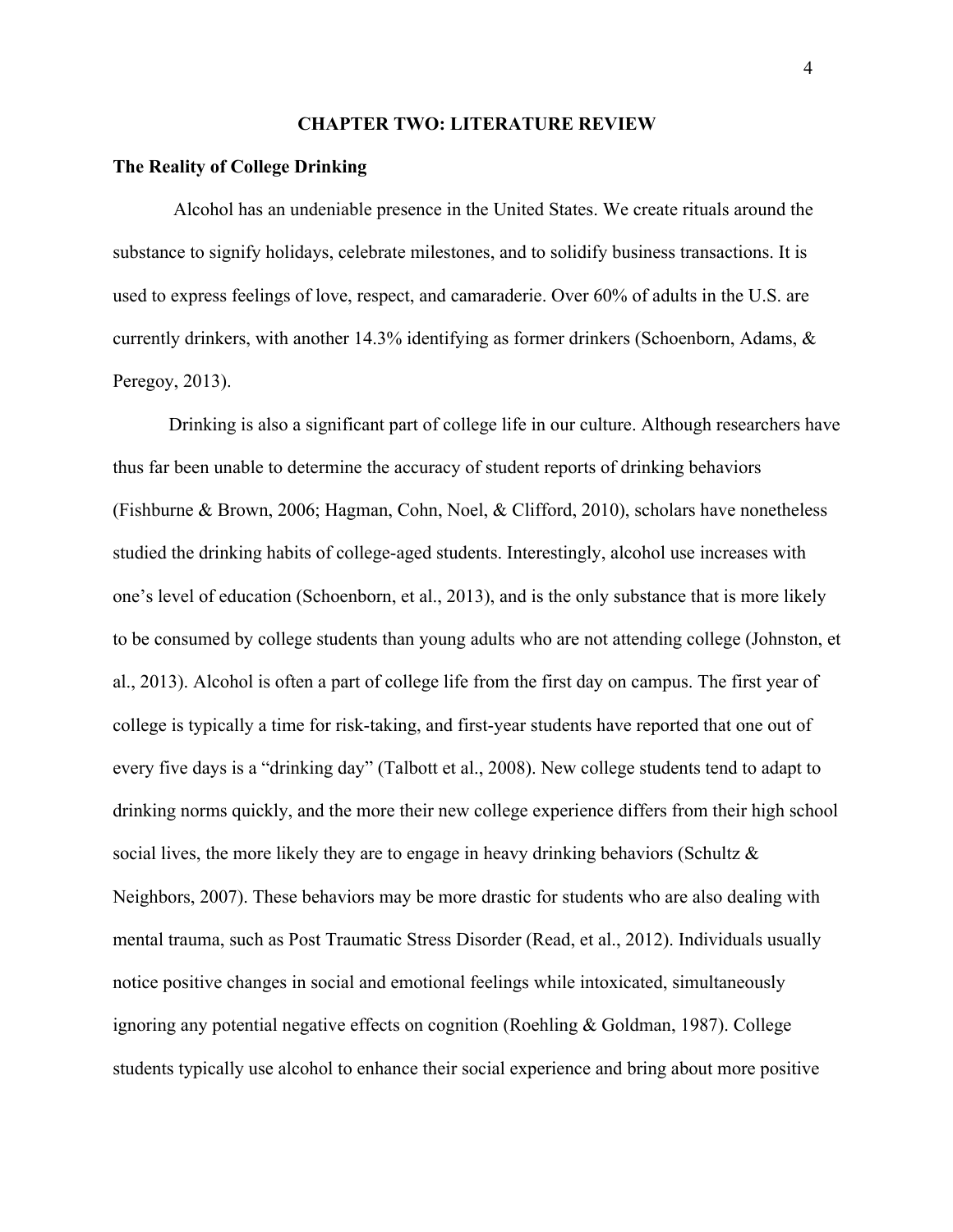moods (Osberg, et al., 2010), as well as alleviate any potential social anxiety (Ham, 2009). This can lead to a significant impact on the formation of their identities as students and as adults (Ham, 2009).

Students who drink heavily often find positive reinforcement for their behaviors (Skidmore & Murphy, 2010). Additionally, risky behaviors, such as heavy drinking, are easier to engage in when accompanied by peers (Varela & Pritchard, 2011). Indeed, peer usage proves to be an extremely reliable predictor of drinking behavior (Zamboanga, Schwartz, Ham, Jarvis, & Olthius, 2009). Inversely, abstaining from drinking may result in students feeling left out from some social activity (Sheehan & Ridge, 2001). If a new student were to experience both of these outcomes, they may quickly form habits of drinking heavily to maintain social relationships and positive feelings very early in their academic life. The more social capital that a person has, the more well liked they are, and the more their behavior is likely to be emulated (Laursen, Hafen, Kerr, & Stattin, 2012). Thus, a great amount of social capital may be gained from maintaining and matching the drinking behavior of one's social group (Balsa, Homer, French, & Norton, 2010). This may create a cycle of drinking to become popular, then establishing drinking as the popular behavior. College-aged students risk falling in with a heavy drinking crowd, therefore feeling the pressure and potential social reward for assimilating into this behavior. For example, most college males report great social pressure to drink and shame for expressing concerns about excessive drinking behavior (Suls & Green, 2003). According to White, Fleming, Kim, Catalano, and McMorris (2008), campus life is particularly prone to such a cycle because the usual factors that keep students from drinking, such as pro-social involvement (e.g., religious activity, volunteer work) have a significantly smaller effect than factors that promote drinking (e.g., peer pressure, milestones that are centered on drinking). However, for those who still live at home,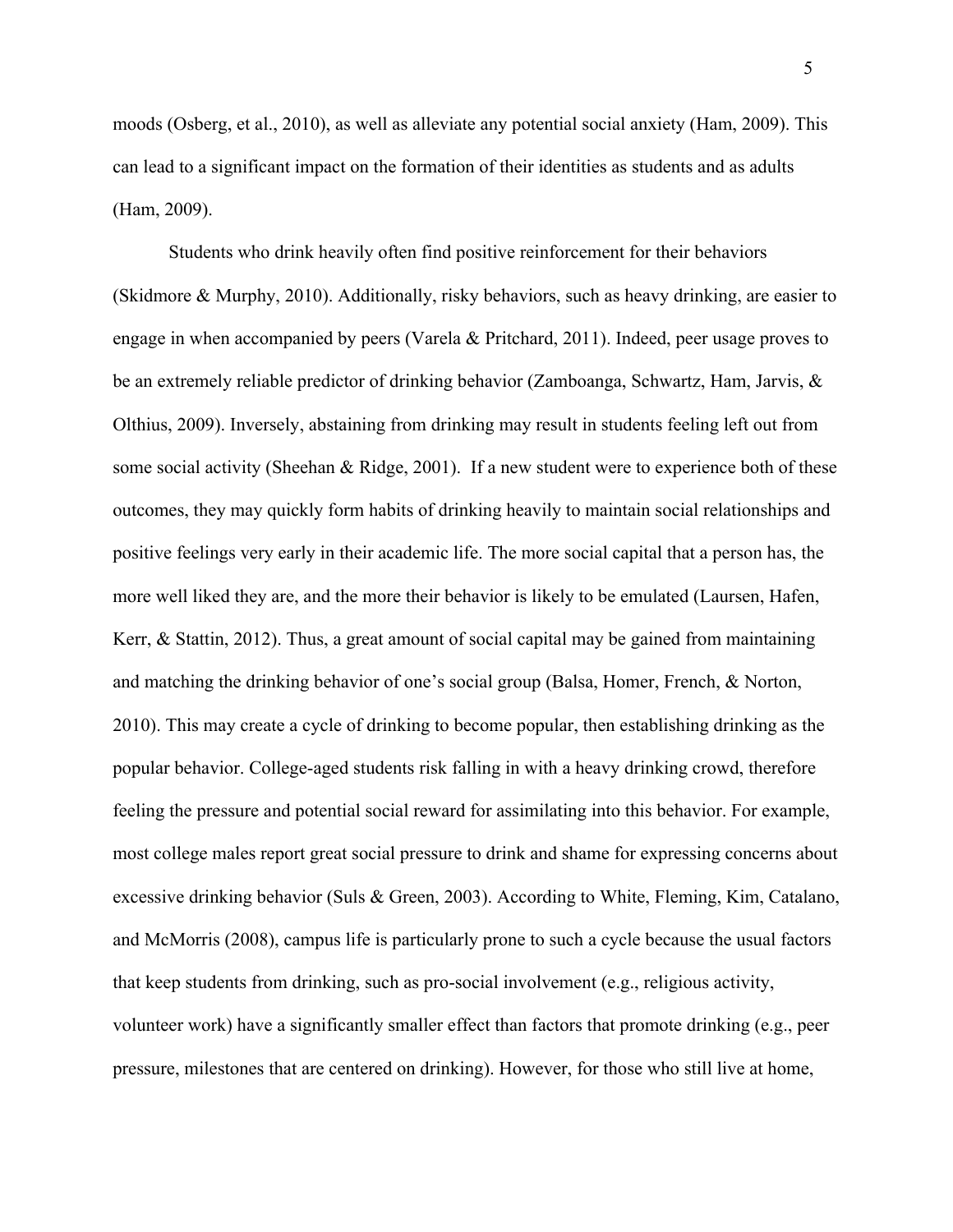parents maintain a larger influence in student behavior, regardless of that drinking behavior (White, et al., 2008; Wood, Read, Mitchell, & Brand, 2004).

**Drinker identities.** Whether or not one drinks can become a defining characteristic for college students (Lindgren, et al., 2013). Many students choose to identify themselves as "drinkers" and "non-drinkers," and the choice of this identity becomes a self-fulfilling prophecy regarding their drinking habits. Thus, if a student labels him or herself as a drinker, one can expect to see drinking behavior, as well as cravings for alcohol in that student (Lindgren, et al., 2013). Students often find ways to enact and present the identity of "drinker" through social media (Ridout, Campbell, & Ellis, 2012). For example, students self-identify as drinkers by posting pages of themselves drinking, even going as far as using these photos for profile pictures, which serve as photographic distillations of their identity. They also express their identity through participation in groups and pages that involve alcohol use. More explicit textual examples of drinking behavior often come from friends, such as posts soliciting the next drinking event or revelation of past behavior (Ridout, et al., 2012).

Through social construction of a drinker identity, students place themselves in greater contact with peers who drink (Yanovitzky, Stewart, & Lederman, 2006). The more students associate with those who drink, the more drinking becomes a part of the collective identity of their peer group. Additionally, greater contact with a drinking peer group normalizes the drinking behaviors of such an "in-group" for students (Yanovitzky, et al., 2006). Therefore, when discussing the "typical college drinker," drinkers tend to label that person as "the other," who exists outside the group, and discount their experience, although it is likely to be quite similar to the experiences of those within the group itself (Yanovitzky, et al., 2006). For example, students in a social group may hear about dangerous drinking behavior of college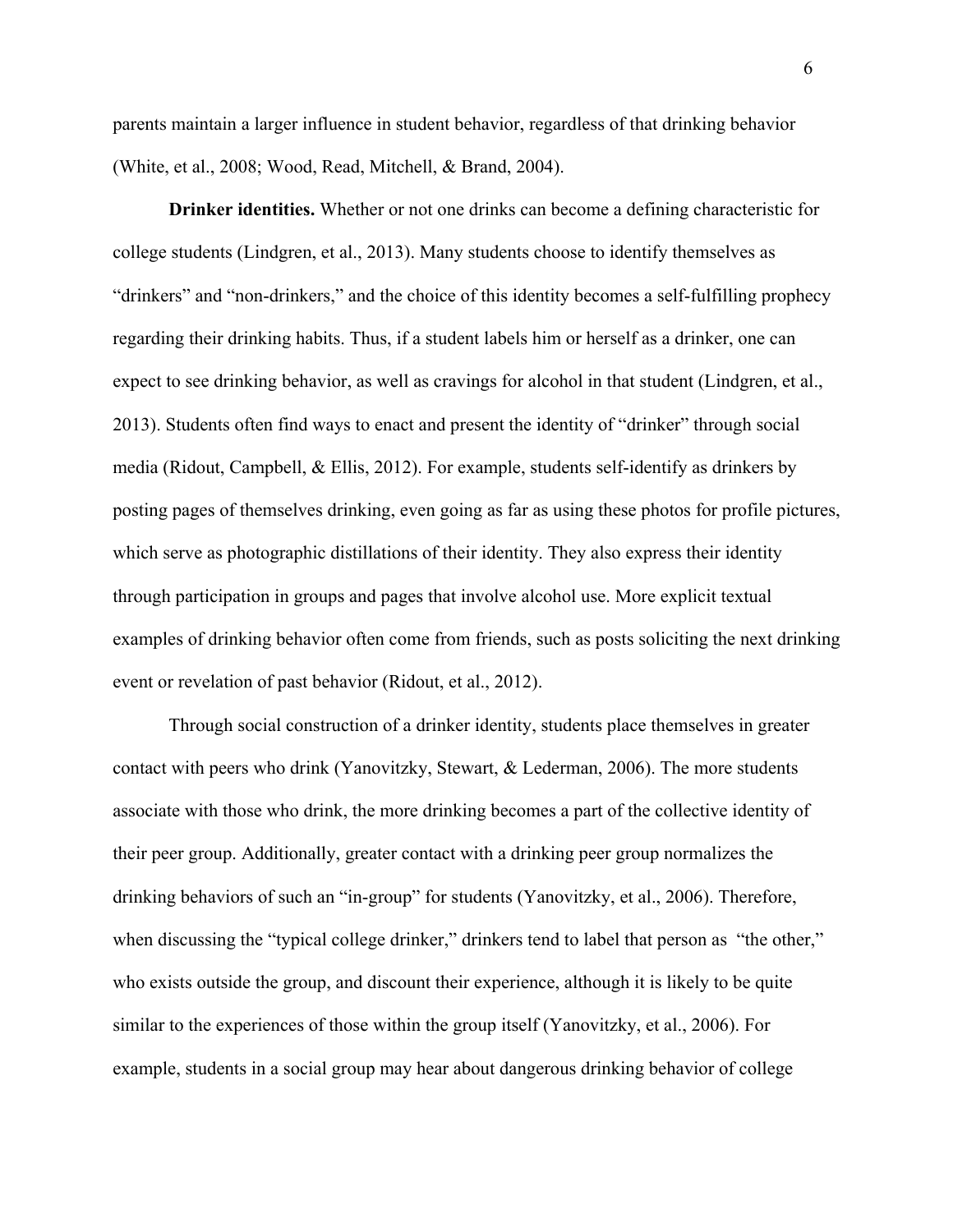students from an outside source, and then immediately decide that this information does not apply to them without any real consideration of the dangerous behavior. Thus, being a part of this group enables students to deflect information about potential dangerous drinking habits away from themselves. Further, because students in peer groups with a high level of social support will adhere more strictly to the norms they have established for the group (Cullum, O'Grady, Sandoval, Armeli, & Tennen, 2013), they can isolate themselves from other groups, a tactic so effective that the social group is able to view itself as independent from the culture in which it resides. Therefore, students will believe the drinking norms of their social group to be the correct behavior (Cullum, et al., 2013). Any discussion that does not appear to pertain to their social group is likely to be discounted.<sup>1</sup>

**Drinking as a social event.** College drinking tends to be ritualistic. Specific rituals, such as holidays, sporting events, and especially  $21<sup>st</sup>$  birthdays, tend to be celebrated with heavy amounts of drinking (Neighbors, et al., 2011). Often, these events are structured in a way to maximize their length and the amount that one drinks. Pre-partying, sometimes known as "pregaming" serves as a kind of "party before the party," where students engage in drinking in preparation for the official party to start (Pedersen & LaBrie, 2007). The amount of pre-partying is also related directly to the setting and type of event, with fraternity parties leading to higher levels of pre-partying and going to restaurants/bars leading to more drinking during the event (Paschall & Saltz, 2007). Among students' reasons for pre-partying are making the night more interesting, saving money, and facilitating social experiences (Pederson, LaBrie, & Kilmer, 2009). Pre-partying almost exclusively serves the social function of drinking, enabling students

 

<sup>1</sup> This does not necessarily mean that the norms of social groups will involve heavy drinking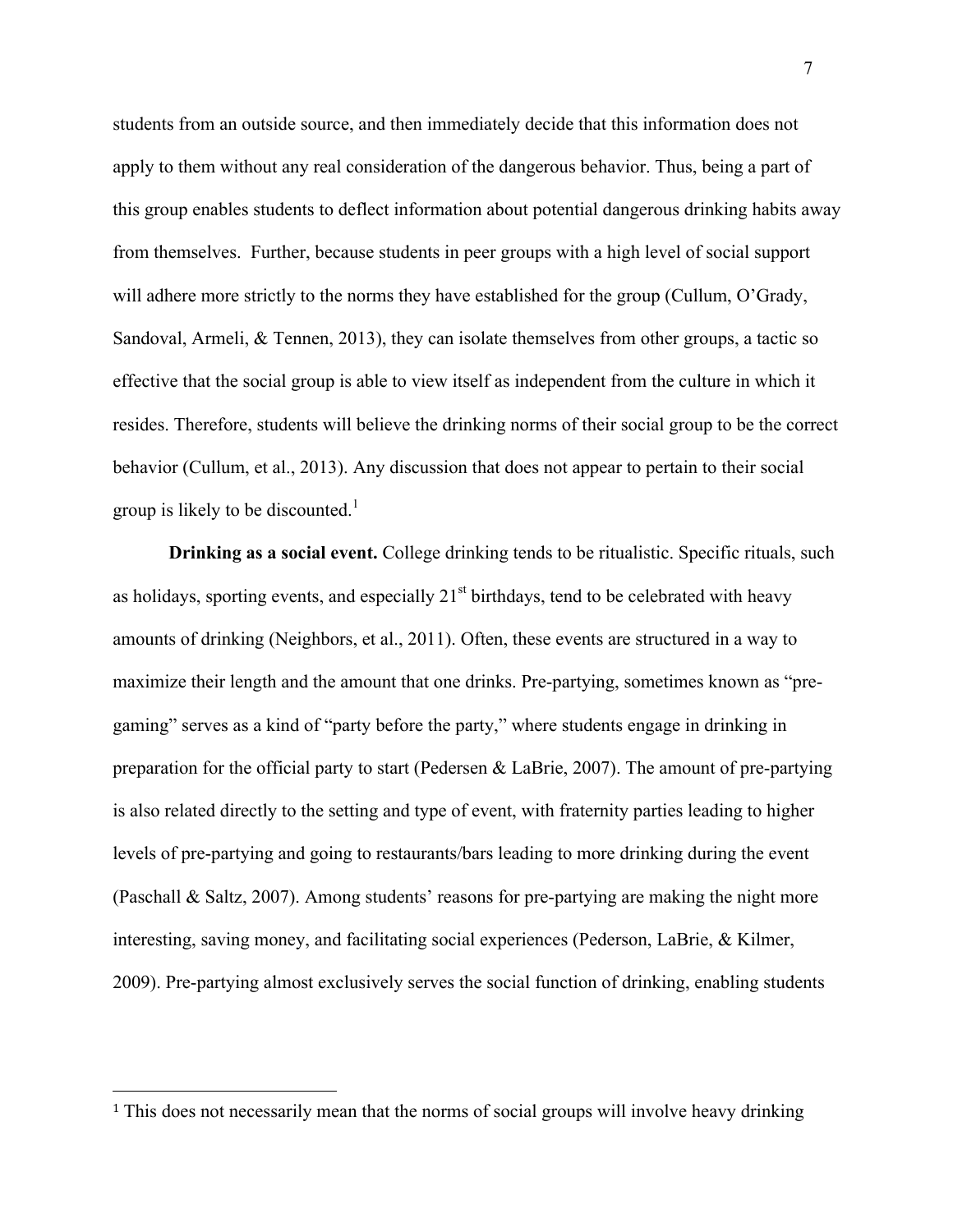to extend the ritual beyond what is the usual length and intensity, as well as avoid the potentially awkward feeling of meeting new people in public by drinking with close friends in private first.

The focus on the social aspect of pre-partying is likely responsible for the heavier amounts of drinking. In all contexts, students are more likely to drink at events where many people are intoxicated (Clapp, Reed, Holmes, Lange, & Voas, 2006). For example, Pederson and LaBrie (2007) discovered "problems specifically related to fast consumption (e.g., blackouts, passing out, hangovers) all were correlated significantly with pre-partying" (p. 242). Students who only drink heavily to signify certain events and rituals are also at a higher risk of binge drinking than students who engage in heavy drinking regularly (Neighbors, et al., 2011). This makes the social ritual of celebrating specific events troubling in that it exposes casual drinkers to situations and consequences that are often new to them. Also problematic is that the riskiest events, such as  $21^{st}$  birthdays (Neighbors, et al., 2011), are floating milestones, occurring on a different day for each individual. It is statistically possible for each day of the year to be a significant drinking event for at least one student on a given campus. However, most troubling is that weekend drinking outweighs drinking for special occasions, meaning that every week has a few days that are cause for heavy drinking (Woodyard & Hallam, 2010). The result is the threat of risky drinking behavior may be omnipresent.

#### **Binge Drinking**

There is no type of drinking riskier than "binge drinking." This type of heavy drinking has been associated with negative consequences such as educational difficulties, psychosocial problems, antisocial behaviors, injuries, alcohol poisoning, high-risk sexual behaviors and alcohol-impaired driving (Talbott, et al., 2008). Binge drinking also results in damage to others, such as violence, vandalism, hate crimes and noise disturbances, as well as costs to college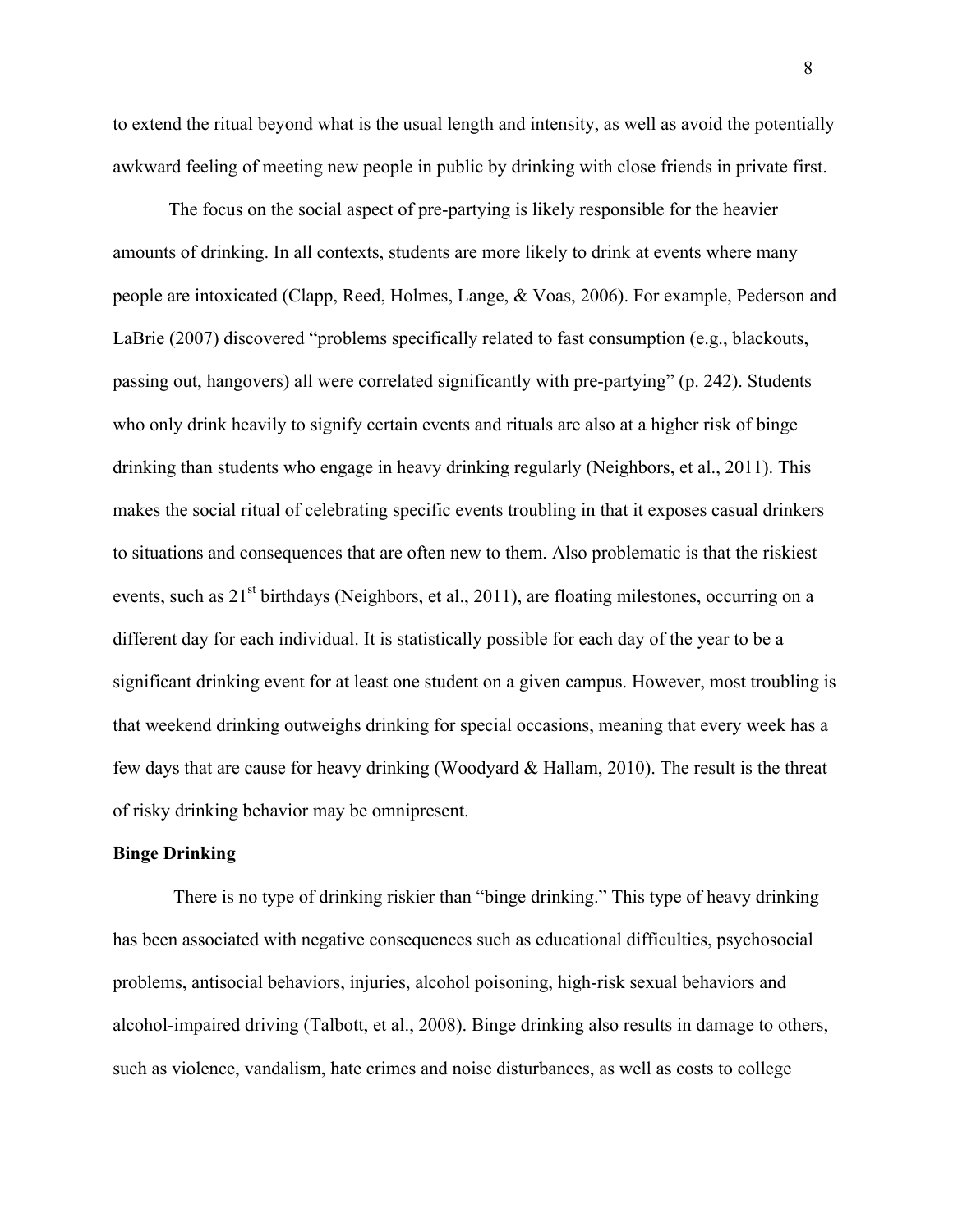institutions (Perkins, 2002). In terms of college-aged drinkers, binge drinking occurs more frequently in students who also binged in high school, are involved in sororities/fraternities (Wechsler, Dowdall, Davenport, & Castillo, 1995), and athletics (Ford, 2007). In fact, students who are not involved in Greek life are often better equipped to resist peer pressure to engage in binge drinking (Crawford & Novak, 2007). Motivations for this activity range from perceived positive social outcomes to more practical factors, such as the availability and affordable price of alcohol (Herchl, McChargue, MacKillop, Stoltenberg, & Highland, 2012). Whatever the reason, engaging in periods of extreme alcohol consumption is a dangerous practice as binge drinkers are the most likely student group to continue this dangerous behavior after leaving college (Campbell & Demb, 2008).

Although many experts agree that binge drinking is a problem, getting stakeholders to agree on a definition of binge drinking has been difficult. Some scholars define binge drinking as "occasions during which a person consumes an excessive and potentially harmful amount of alcohol" (Bonar, et al., 2011) while others define it as drinking that occurs over the period of several days (Herring, Berridge, & Thom, 2008). Describing the process of binge drinking vaguely, as merely drinking to excess (Bonar, et al., 2011), leaves the definition open to interpretation, as students are likely to have a different idea of "excess" than professionals. Others have attempted to place a specific number of drinks and blood alcohol content level on the term, determining that if men drink more than five drinks and women drink more than four on one occasion they are on a binge ("the 5/4 drink standard"), as this will place them over the legal blood alcohol content limit (Pedersen & LaBrie, 2007; Tomberg, 2010). Others argue, however, that the different levels of alcohol in various drinks confound any definition based on the number of drinks consumed. This definition is also culturally bound, as drinks have different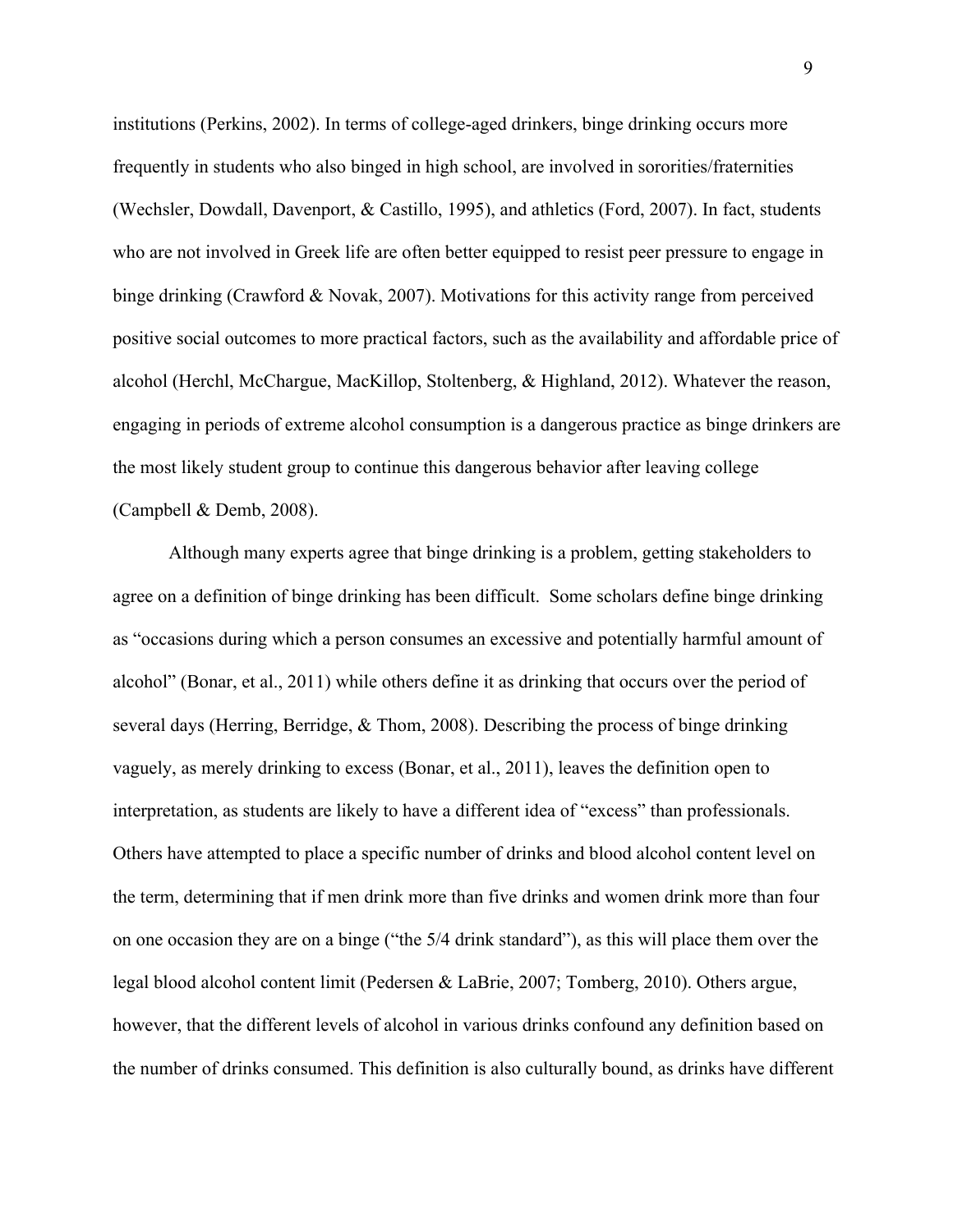levels of alcohol in them depending on the country in which they are served (Herring, et al., 2008). This can lead to people who "drink moderately" in one culture being mistaken for "binge drinkers" in another culture, due to the 5/4 drink standard giving them an apparently lower threshold than they may actually have (Gmel, Kuntsche, & Rehm, 2010). Further, Fillmore and Jude (2011) argue that it may be more beneficial to consider the *frequency* of drinking instead of the *amount* of drinks in a sitting to determine risky drinking behavior. All of these variables make a singular numerical standard for what constitutes a binge virtually impossible to determine.

Students are also counted among those who cannot agree on a standard definition of binge drinking. Students consider a higher number of drinks to constitute a binge only if they have binged more frequently (Bonar, et al., 2011). For example, a single binge is only labeled as such when it is found in an ongoing pattern of binge drinking across multiple nights out (Bonar, et al., 2011). Additionally, a study of female college students in Australia indicated that binge drinking is perceived as a result of behavior, rather than the amount of drinks (Murugiah, 2012). This means that a person who imbibes a large number of drinks, but does not engage in embarrassing behavior such as vomiting or fighting, is not perceived to be binge drinking. Inversely, if a person has a moderate amount of drinks and then engages in these behaviors, they are believed to be binging. Moreover, students who binge socially are not perceived as engaging in problem drinking, while those who binge alone perpetuate the idea that problem drinking only occurs in social isolation (Segrist & Pettibone, 2009).

Even when presented with information from researchers on the topic of binge drinking, college students are likely to adhere to a definition that they themselves have created based on personal experience and the testimony of peers (Park, Smith, Klein, & Martell, 2011).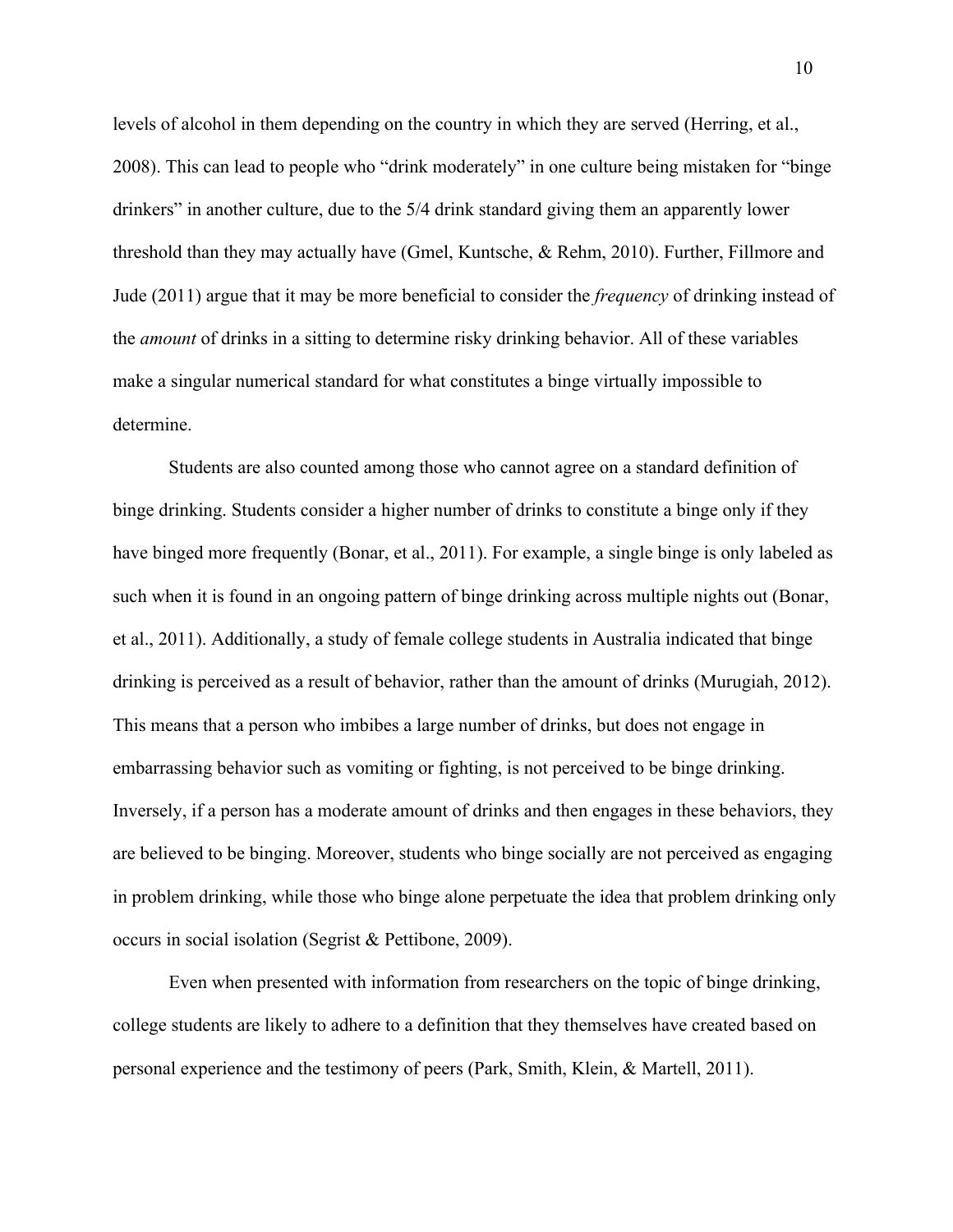Furthermore, college students do not often see clinically severe consequences of binge drinking (e.g., withdrawal, tolerance, loss of control) as severe (Merrill, Read, & Barnett, 2013). Therefore, it is difficult to study the concept of binge drinking when potential participants have their own ideas about what the activity even entails (Courtney & Polich, 2009). With all of these factors in mind, Courtney and Polich (2009) have created the following operational definition of binge drinking: "A pattern of drinking alcohol that brings BAC to 0.08 gram percent or above  $(\geq$ 5/4 for men/women in 2 hr.) on more than one occasion within the past 6 months" (p. 152). This definition is inclusive of the quantity standard which previous research has used, the legal blood alcohol limit, the frequency in which drinking takes place, and the existence of a pattern of behavior.

Binge drinking is a less effective term to use when attempting to change the excessive drinking behavior of students because it focuses on quantity, which students tend to disregard (Goodhart, Lederman, Stewart, & Laitman, 2003). Since students have varying perceptions of what number constitutes a "few too many," they are likely to dismiss the act of binge drinking as something in which they have not participated. "Dangerous drinking" has been suggested as a new term because the focus is placed on that which students are most often concerned: outcomes (Lederman, Stewart, Goodhart, & Laitman, 2003). Students are more likely to respond to the concept of danger as something that could potentially affect them in negative ways. Additionally, they find "dangerous drinking" to be less judgmental than terms such as "problem drinking" or "responsible drinking" (Lederman, et al., 2003). Further, conceptions of responsible drinking are often made up of potentially harmful ideas, such as knowing one's limits without defining what those limits are (Barry & Goodson, 2011). The interview protocols for this study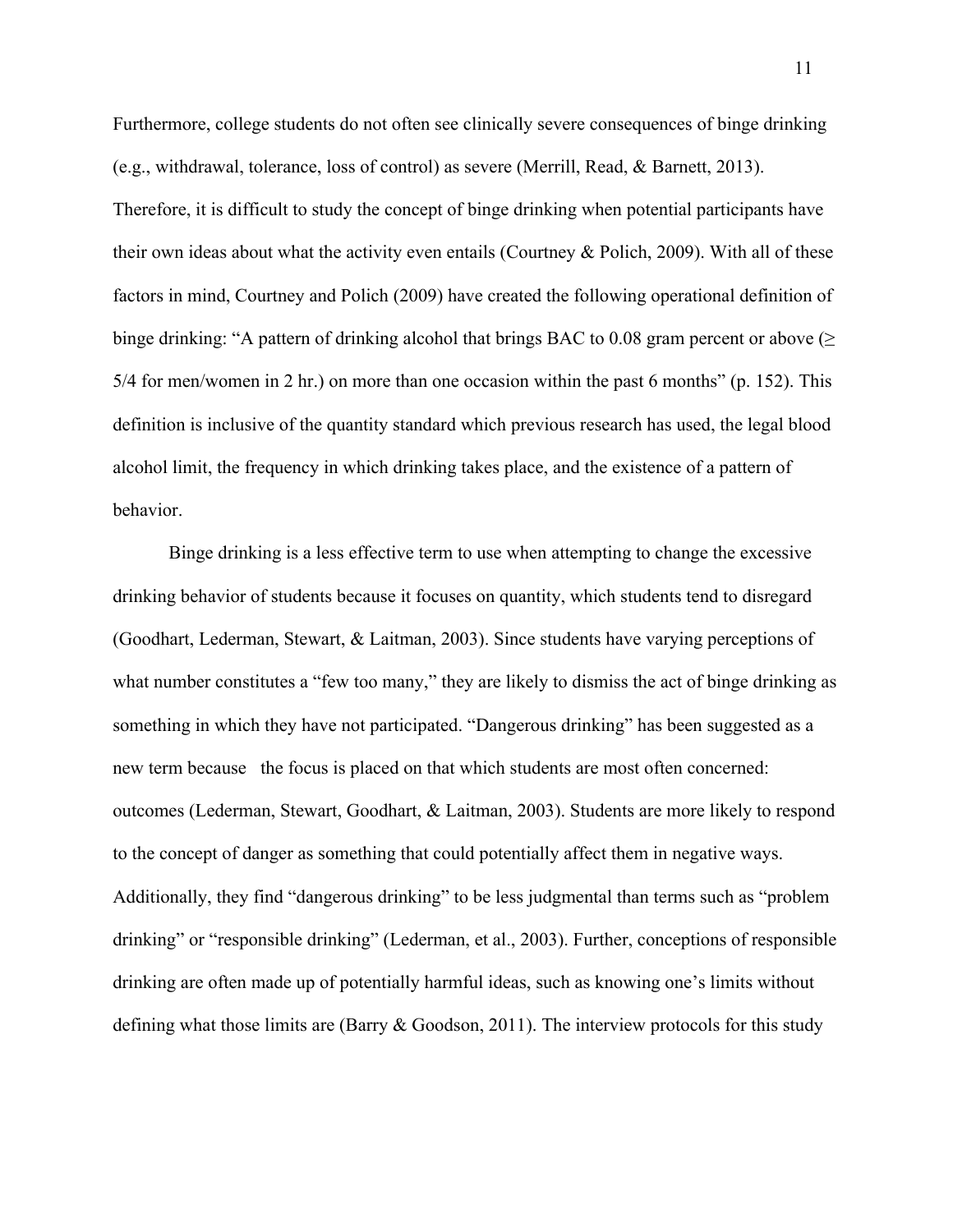contained no explicit references to "binge" or "dangerous" drinking. Any discussion of heavy drinking uses terms that were provided by the participants of the current study.

#### **College Non-Drinkers**

Although drinking is considered a mainstream behavior in college, college non-drinkers comprise almost 20% of the college population (Johnston, et al., 2011). Non-drinkers have listed many reasons for abstaining from alcohol. Some of these reasons are practical, such as lack of availability, fearing trouble with authority, worry over risks and negative effects, and health concerns (Huang, Dejong, Schneider, & Towvim, 2011; Johnson & Cohen, 2004). Other reasons for abstinence have more to do maintaining control of behavior, exercising social responsibility, and avoiding disapproval from friends (Huang, et al., 2011; Johnson & Cohen, 2004). Some nondrinkers list reasons that are more closely tied to their identities, such as adhering to personal values and religious beliefs, as well as recovering from alcohol dependence (Huang, et al., 2011). One longitudinal study of non-drinkers revealed that those who abstain due to their upbringing or religious beliefs are likely to abstain throughout their transition to a legal drinking age (Epler, Sher, & Piasecki, 2009). Further, college students consistently cite a lack of enjoyment as a reason for abstaining from any substance, including alcohol (Rosenberg, et al., 2008). There is a key difference in reasoning however, for abstinence between drinkers and non-drinkers. Drinkers often report that the reasons they will endorse non-drinking on any given night are situational, such as needing to drive home or concerns that it will affect schoolwork, whereas non-drinkers often frame their abstinence as an overall lifestyle choice (Huang, et al., 2011). The tension many non-drinkers experience living in a segment of culture populated largely with drinkers has recently propelled a few scholars to examine the day-to-day lives of college non-drinkers and their reasons for not drinking (Herman-Kinney & Kinney, 2013; Romo, 2012).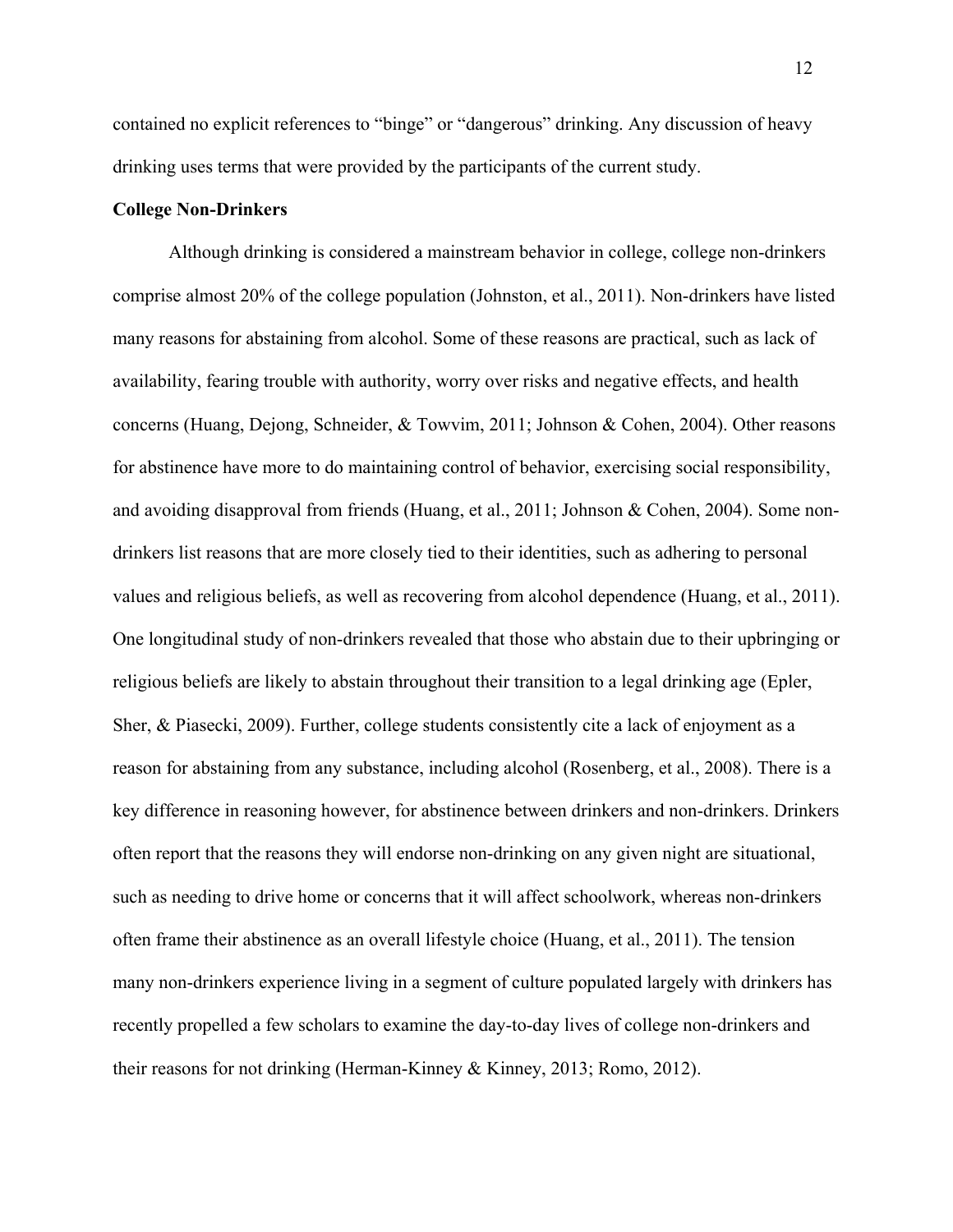Herman-Kinney and Kinney (2013) divided non-drinkers' reasons for abstaining into two distinct categories: Negative associations and positive associations. Non-drinkers' negative associations included reports about the bad taste of alcohol ("gross," "make me want to puke," "bitter and sour"), negative family histories of alcoholism ("alcohol ruined my family"), negative personal experiences with alcohol ("I never want to disappoint [my parents] like that again"), and a desire to remain in control ("I have seen so many people make asses of themselves…") as reasons to abstain from the substance (pp. 73-76). Positive associations were more often tied to personal factors, most notably identity. Non-drinkers reported that abstaining role models ("[My parents] are like that little voice inside my head, telling me not to do it"), academic identity ("I am not going to risk my hard work and flunk out of school because I partied too much"), athletic identity ("Ever since I started out as a little kid all the coaches told us that our body was our temple…"), and religious identity (This belief was strictly ingrained in me") (pp. 76-79). Overall, according to these authors, the negative associations tended to be focused on external factors, such as the properties of alcohol and its effects, whereas the positive associations tend to be focused on internal factors such as identity. Additionally, non-drinkers exhibited a clear desire to maintain control of one's life and view alcohol as a threat to this control. Similarly, Romo (2012) observed that non-drinkers deem it important to establish a healthy identity that highlights the positive aspects of their lifestyle around their choice to abstain.

When drinking is the mainstream behavior, as is often the case on college campuses, nondrinking often falls into the category of deviance. This has occurred in cultures where drinking is prevalent, such New Zealand, where individuals who do not meet the drinking norm have been met with ridicule and even threats of physical violence (Paton-Simpson, 2001). Although abstaining from a potentially dangerous behavior is universally recognized as the healthy option,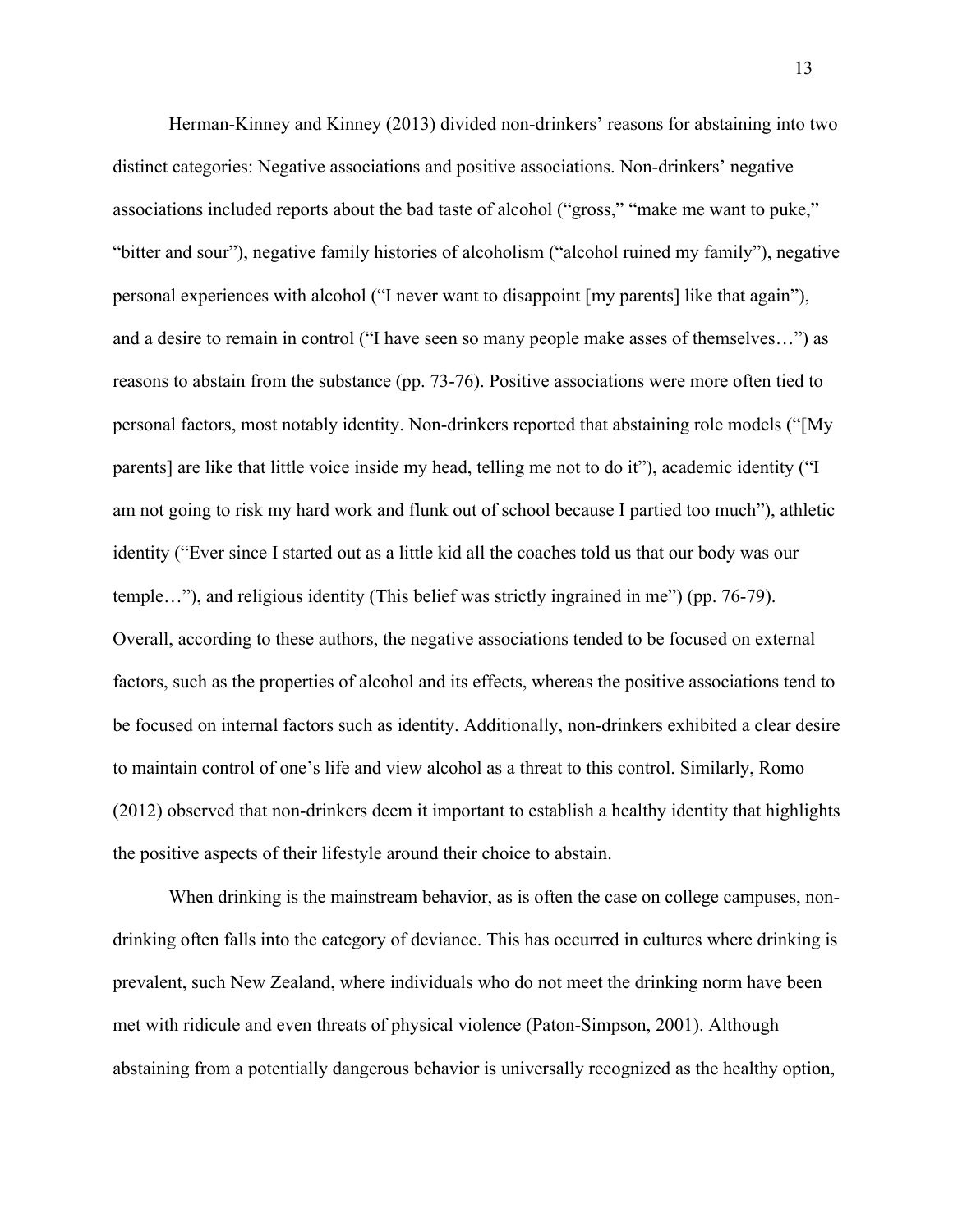it does not conform to the expectation in many societies, making it a "healthy deviant behavior" (Romo & Donovan-Kicken, 2012). "Healthy deviance" is a relatively new way to conceptualize positive behaviors with negative stigma. These behaviors, such as vegetarianism and abstaining from alcohol, present a unique challenge for individuals. Healthy deviants exist in an environment where their behaviors, which by all conventional wisdom provide nothing but health benefits for them, need to be justified to those who conform to the mainstream. This belief can result in reported instances of bullying (Herman-Kinney & Kinney, 2013; Romo, 2012; Romo & Donovan-Kicken, 2012). For example, non-drinkers reported that they were excluded from social activities involving alcohol. Additionally, they were interrogated about their choice to abstain or received "weird looks" at the parties to which they were invited (Romo, 2012). Non-drinkers also reported bullying in face-to-face and computer mediated contexts (Herman-Kinney  $\&$  Kinney, 2013). One student reported that when his roommates found out about his non-drinking status, they vandalized his car, wrote profanity on the windshield, emptied alcohol inside the car, and left empty alcohol containers and human waste in the seats of the car (Herman-Kinney & Kinney, 2013). Whether it is due to the overall norm of drinking or specific instances of stigmatization, non-drinkers have ample motivation for developing strategies to deal with these issues.

Non-drinkers often feel that they must conform to a set of rules when discussing their lifestyle with drinkers. These rules include making sure to highlight the positive aspects of their choice, saving face for those who drink, and, when possible, avoiding the topics of alcohol and their own abstinence altogether (Romo, 2012). Often, non-drinkers find that hiding in plain sight is their best course of action, going as far as grabbing cups at parties and filling them with nonalcoholic drinks to "pass" as drinkers (Romo, 2012). Non-drinking students opt for this type of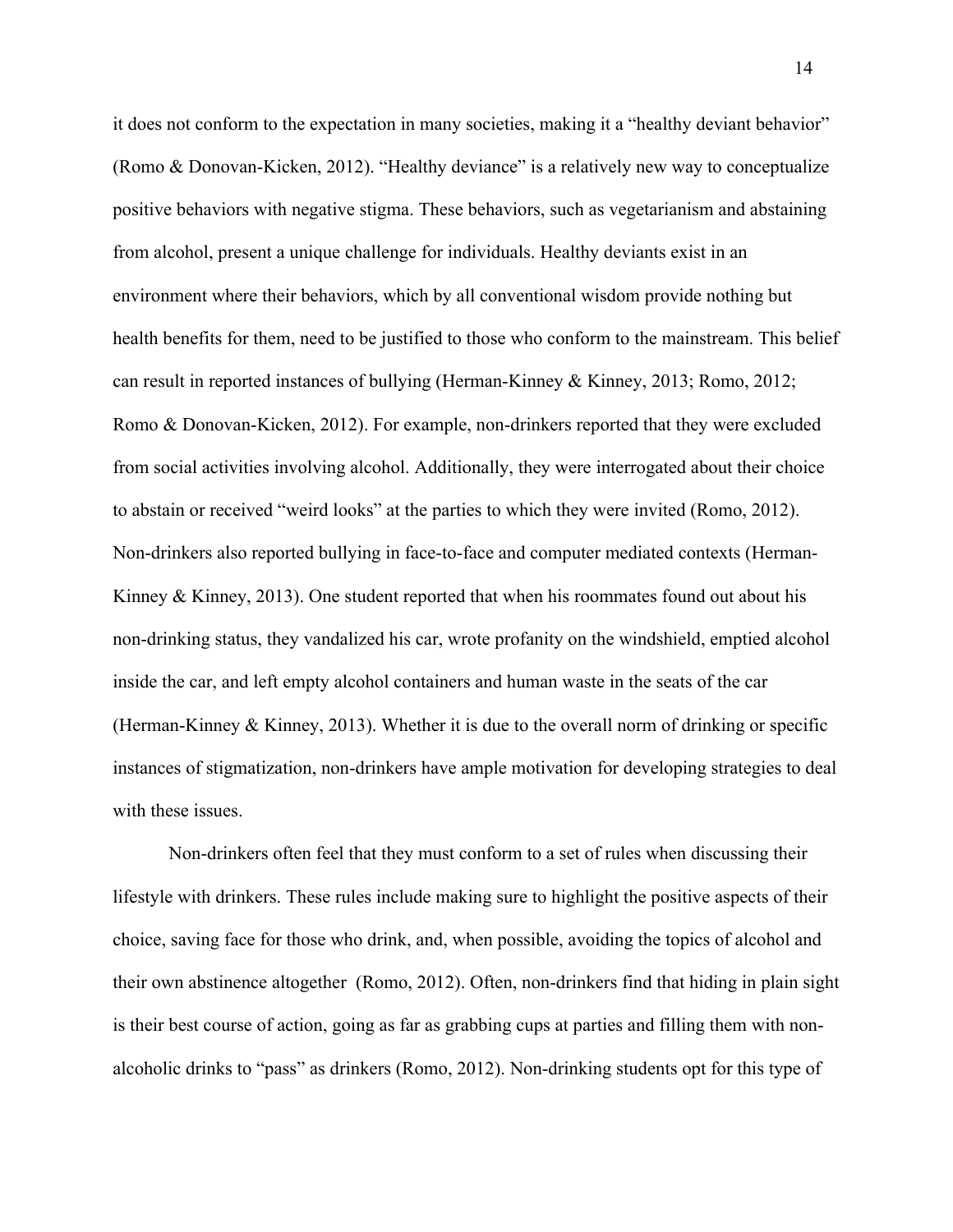concealment early on in college. However, they can find this strategy to be exhausting over time. In fact, some non-drinking students decide to "give-in" and accept the stigma, as it is perceived to be their "only way out" (Herman-Kinney & Kinney, 2013). Over time, non-drinking students who are skilled communicators often decide who will be an ally to their lifestyle and disclose their non-drinking behavior to these individuals in an attempt to alleviate some of the social pressure (Romo, 2012).

Attempting to find a way to save the face of drinkers is also a potential motivation for light concealment, which involves hiding one's status as a non-drinker instead of hiding oneself altogether. Non-drinkers report that it is best to keep from discussing the topic of alcohol so as not to sound as if they are creating a morally superior position (Romo, 2012). They do not feel as if they are hiding who they are; they are merely engaging in the topic carefully to save the face of others. Another face-saving strategy that non-drinkers employ is rejecting the drink instead of rejecting the drinker (Romo, 2012). This specific strategy is also risky, as drinking is commonly used as an icebreaker for social situations and rejecting a drink may mean shutting down a potential conversation. Therefore, rejecting the drink also involves immediately shifting the conversation to other icebreaking strategies such as introductions. It is also important for nondrinkers to both verbally and nonverbally express a lack of judgment of drinkers (Romo, 2012). This is also usually followed with an expression of non-drinking as a statement about one's personal choice that is tied specifically to one's identity to further avoid the perception of a moral stance on the part of the non-drinker.

Tying the choice of abstinence to personal identity also involves potentially highlighting the positive benefits of the choice. Non-drinkers often feel that this strategy is most true to their identities, as it is a way to hold themselves accountable (Romo, 2012). By making their lifestyle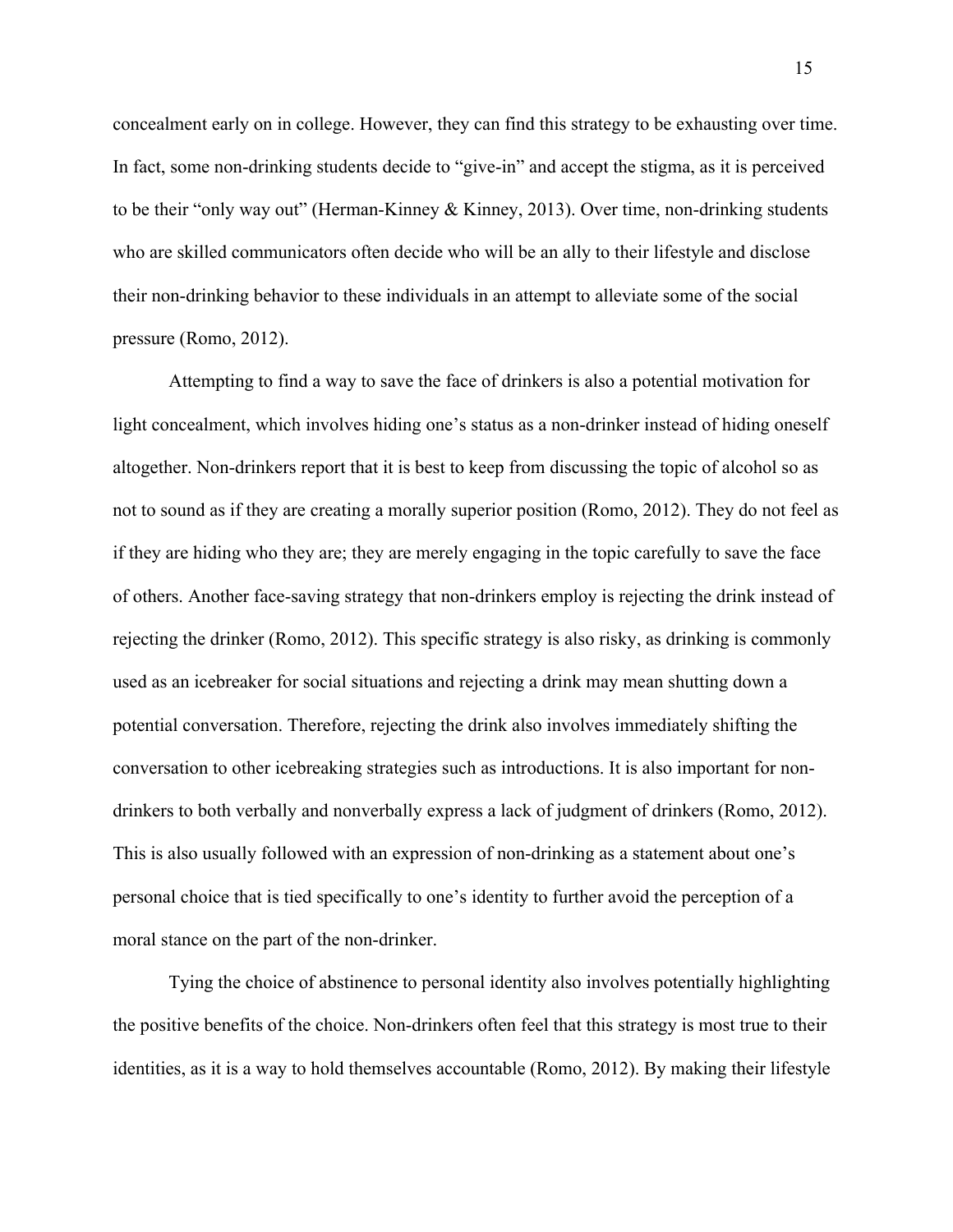choice public, non-drinkers reaffirm abstinence as a foundation for their identities. Hopefully, by accentuating the positive aspects of the lifestyle to others, and more importantly, themselves, non-drinkers are able to armor themselves against any potential stigma, real or imagined.

#### **Relational Dialectics Theory**

To investigate how drinkers and non-drinkers in a college setting make sense of the meanings of "drinking" and the meanings of "abstinence," as well as how they discursively manage encounters with each other about these topics, I am employing Relational Dialectics Theory (RDT) (Baxter, 2011). The following section helps the reader conceptualize RDT.

**RDT 1.0.** Baxter and Montgomery (1996) first conceived of RDT as a way to address the contradictions they found in their own interpretive research. In particular, they noticed in research interviews, participants would describe a desire to remain independent from their romantic partners in the same passage that they labeled their relationship as a cohesive unit. Baxter and Montgomery noticed that study of these types of contradictions was lacking, as the majority of communication theory was focused on one side of a given contradiction, and not the dialectical tensions themselves. In order to formulate their own theory to address these contradictions, Baxter and Montgomery turned to the work of Mikhail Bakhtin (1986), who conceptualized life as being controlled by the dialogue between individuals. And, for Bakhtin, *dialogue* was the convergence of two distinct voices, which, in an "ideal dialogue," merged with one another while remaining unique. The existence of multiple voices reveals the existence of multiple socially constructed realities. Thus, Bakhtin's work in dialogism provided a platform for Baxter and Montgomery to explore the ways individuals contradict each other, and how such contradictions, and the *management* of such contradictions, shapes their respective social realities.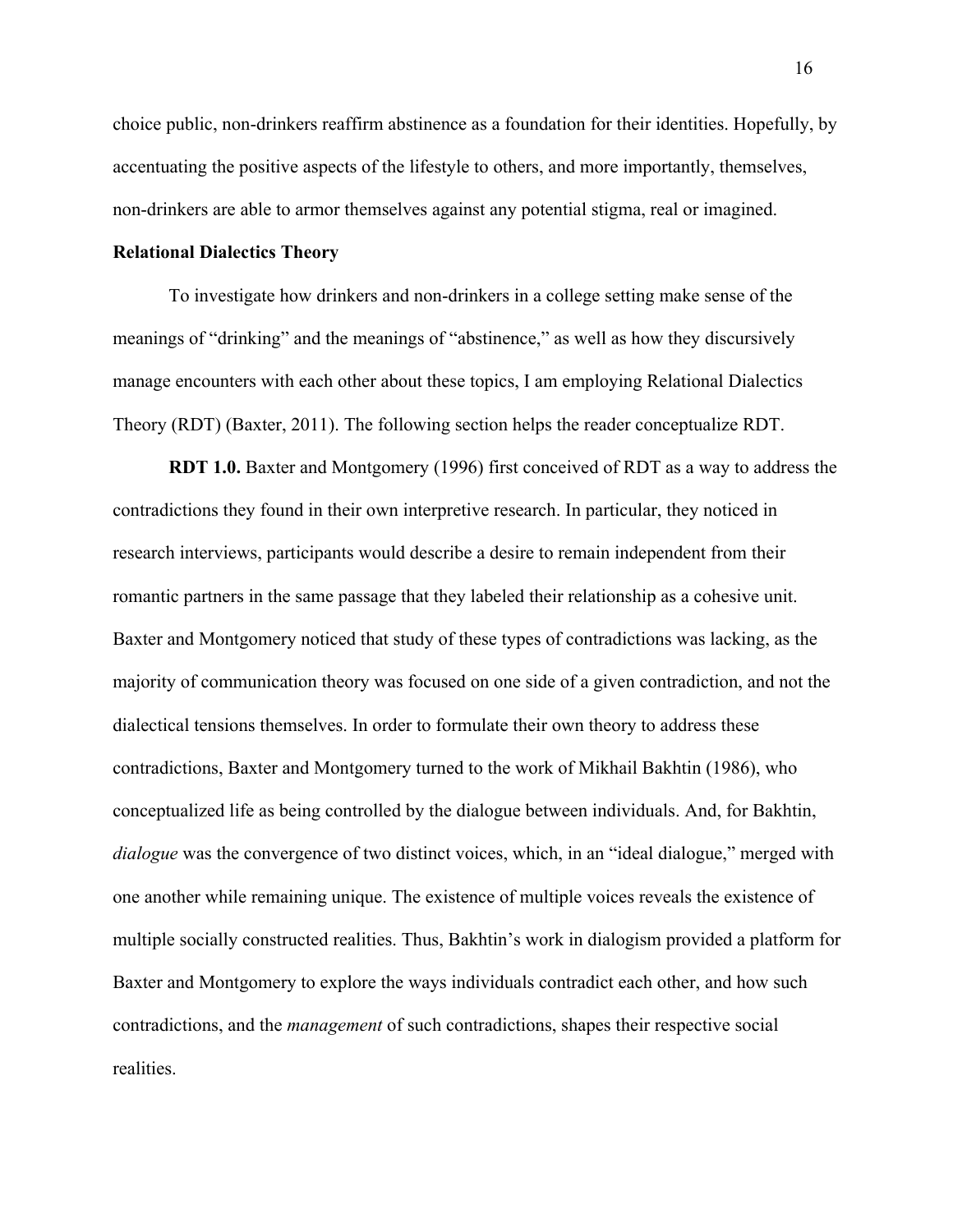There are a number of dialectical tensions that exist in relationships beyond the first three identified by Baxter and Montgomery, and much of the RDT research that has been conducted since the theory's conception has focused on identifying these tensions (Braithwaite & Baxter, 2006; Sahlstein, Maguire, & Timmerman, 2009). Although there are several different types of tensions, many of them can be rooted in three dialectics initially discussed in Baxter and Montgomery's original work: *connectedness-separateness, certainty-uncertainty,* and *opennessclosedness. Connectedness-separateness* describes the tension that relational partners feel when negotiating the level of autonomy that they should maintain within their relationship. *Certaintyuncertainty* describes the competing desires for stability and novelty in a relationship. Finally, *openness-closedness* describes the tension that occurs between the desire of relational partners to disclose personal information in their relationships while also maintaining a sense of privacy and self. Although these dialectics are discussed in binary terms, Baxter and Montgomery (1996) are quick to label them as "multivocal," meaning that these tensions reveal the many ways of dealing with contradiction on a continuum instead of merely an "either/or" choice. In order to manage these tensions, couples engage in various processes to maintain balance. Examples of these are *spiraling inversion*, during which relational partners focus on different ends of the tensions at different times, and *segmentation*, during which couples choose different places to exist in a dialectic based on topics of discussion and contexts of communication.

Much of the RDT-based research that has occurred in the wake of the original theory has focused on revealing, and explicating, dialectical tensions within a variety of interpersonal contexts. For example, RDT has been used to describe the process of marriage and the various contradictions that exist within that relational institution (Baxter & Braithwaite, 2002; Braithwaite & Baxter, 1995). Research in the context of marriage also yielded discovery of the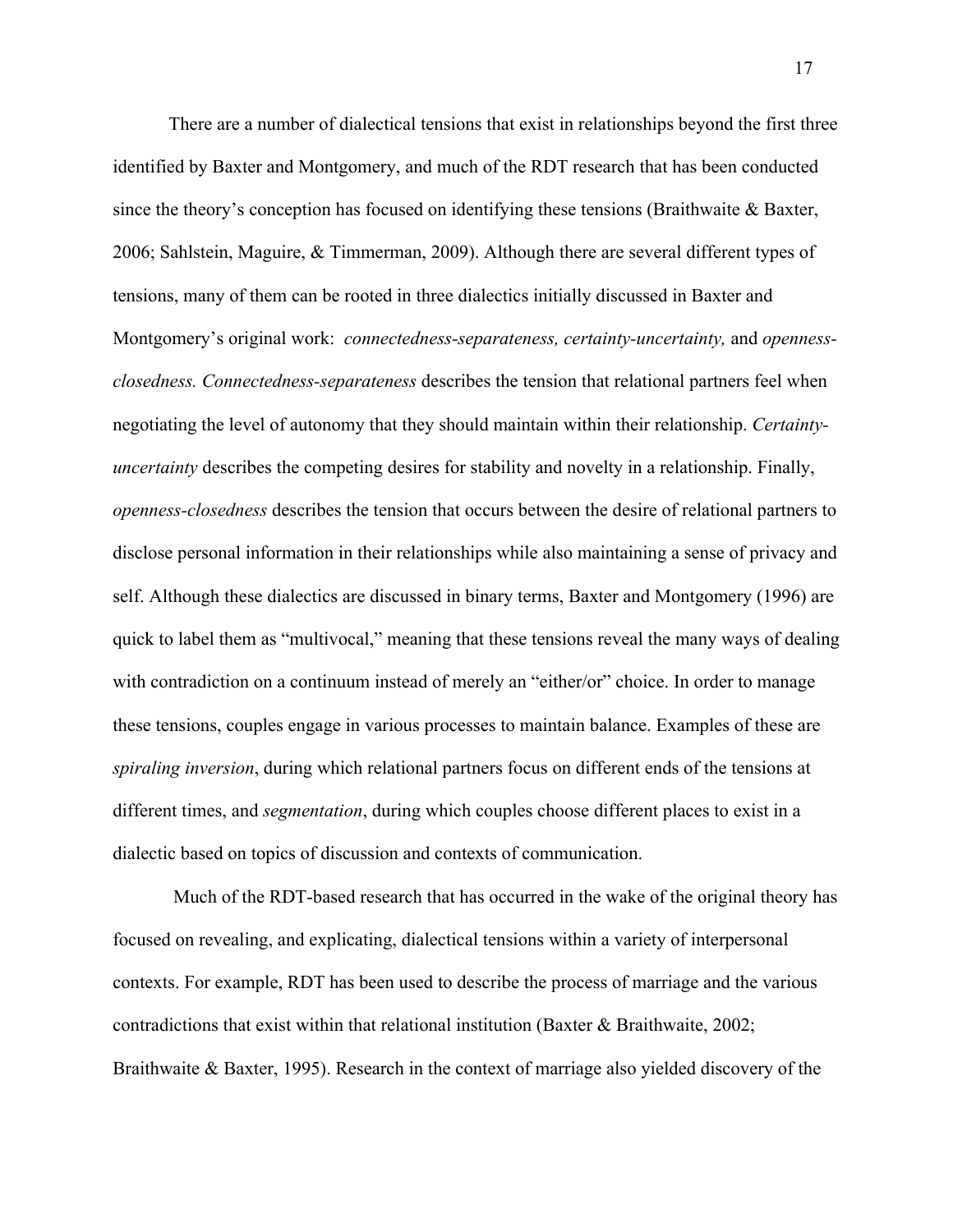contradictions that outside stressors create for romantic relationships (Baxter, Braithwaite, Golish, & Olson, 2002; Golden, 2010; Sahlstein, 2006; Sahlstein, Maguire, & Timmerman, 2009). RDT has also been employed to study communication relationships in families, where a variety of close relationships can be explained and understood, instead of just two relational partners. Stepfamily communication has been a particularly fruitful context of RDT-based research (Baxter, Braithwaite, Bryant, & Wagner, 2004; Braithwaite & Baxter, 2006; Braithwaite, Baxter, & Harper, 1998; Braithwaite, Toller, Daas, Durham, & Jones, 2008). These studies focus on hearing from all of the members of stepfamilies to get a full picture of the dialectical tensions at play. More recently, scholars have pushed for RDT-based research to examine the experiences of college students (Lowery-Hart & Pacheco, 2011; Rudick & Golsan, 2014; Simmons, Lowery-Hart, Wahl, & McBride, 2013). Whatever it is used to study, RDT has proven to be one of the most commonly employed interpretive theories of the past few decades.

**RDT 2.0.** Although RDT has been one of the most prominent and profitable theories in communication studies, Baxter (2011) has come to critique her early work, contending that RDT 1.0, while ostensibly based on Bahktin's dialogism, traditionally places too much emphasis on the individual. For Baxter, this focus on individualism privileges psychological processes and deemphasizes the dialogic communication processes that occur *between* individuals. Baxter also argues that RDT 1.0 research did not attend sufficiently to the role power plays in the tensions within communication processes. Baxter has recently expanded RDT to address these issues.

Baxter (2011) states that "RDT is a theory of relational meaning making—that is, how the meanings surrounding individual and relationship identities are constructed through language use [and in particular how] meanings are wrought from the struggle of competing, often contradictory discourses" (p. 2). Thus, for Baxter, meanings are the myriad ways that any given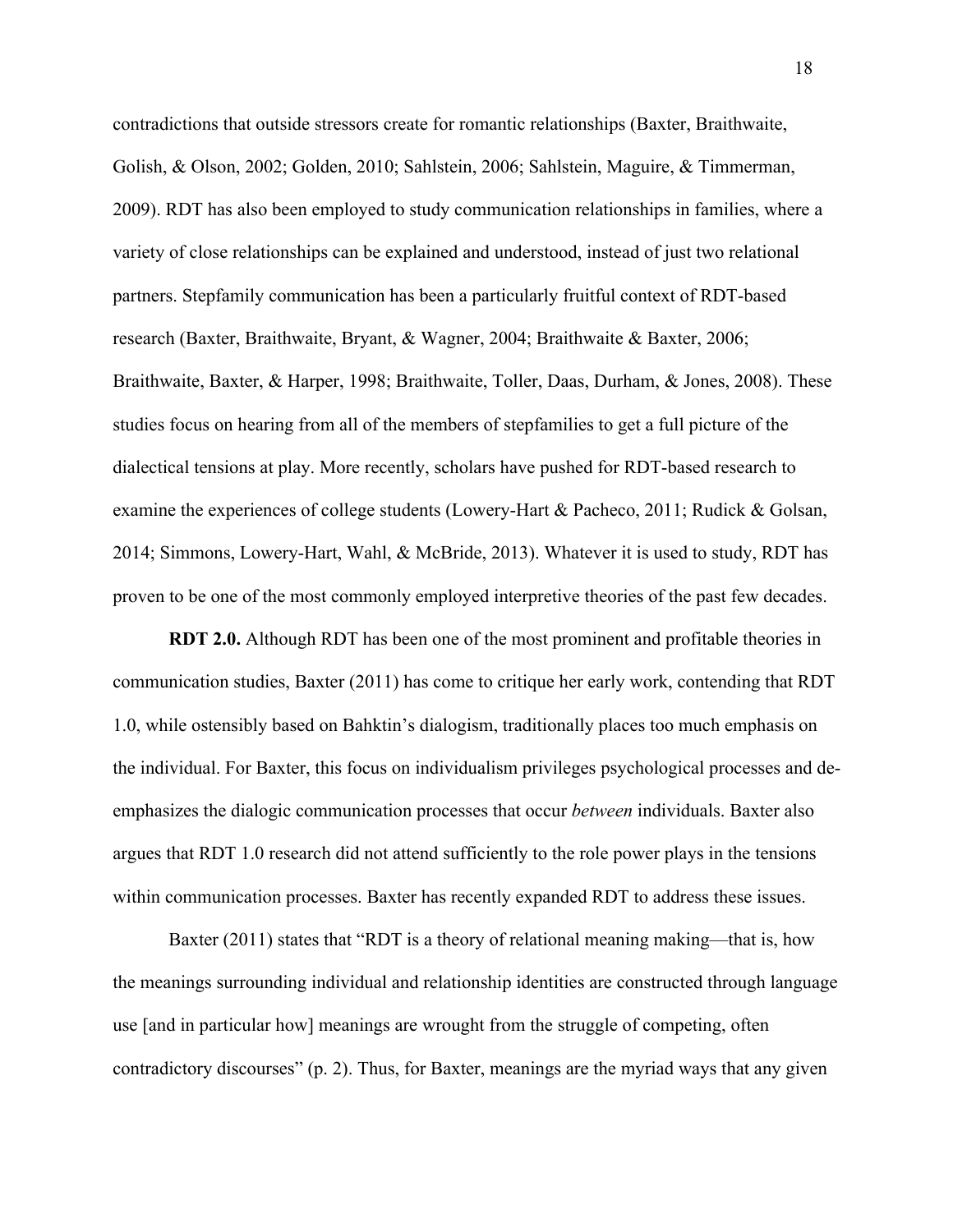concept can be understood. The meaning of a given concept is complex because it exists as a part of a "coherent web of meaning" that Baxter (2011) labels "discourse" (p. 2). Discourses are not comprehensive collections of meaning. Rather, they consist of meanings that are in some way linked with one another. Individuals may approach a particular domain from a different discursive position based on their specific position within social reality (e.g., gender, socioeconomic status, age, country of origin, exigencies of the moment, etc.). For example, a student may perceive a course syllabus as merely a guide for how the course will progress, while the professor may perceive it as the final word on course policy. The competition of contradictory discourses is key to the expanded iteration of RDT (RDT 2.0).

Baxter (2011) notes that RDT 2.0 differs from RDT 1.0 in five key ways. First, in RDT 2.0, contradiction is a *discursive* struggle, in which discourses themselves – not individuals – are struggling to coexist. Second, in RDT 2.0 an individual's *utterance* is the "social unit" (Baxter, 2011, p. 18) taking place within a larger chain of communication that includes utterances that are already spoken, as well as anticipated responses. Third, RDT 2.0 is concerned with the interplay of competing discourses. As Baxter (2011) notes, "RDT 2.0 devotes substantially more attention than RDT 1.0 to the ways in which discourses can interpenetrate" (p. 18). This requires the researcher to attend more carefully to particular features of language. Fourth, RDT 2.0 is more concerned with examining power, which allows some discourses to be more central, and therefore more dominant, than other discourses to be marginalized as a result of competition. Lastly, RDT 2.0 elaborates on an interpretive method known as *contrapuntal analysis* as the ideal way to examine the interplay of competing discourses. These five differences represent an overview of RDT 2.0's expansion on the theory's previous iteration. To best understand this new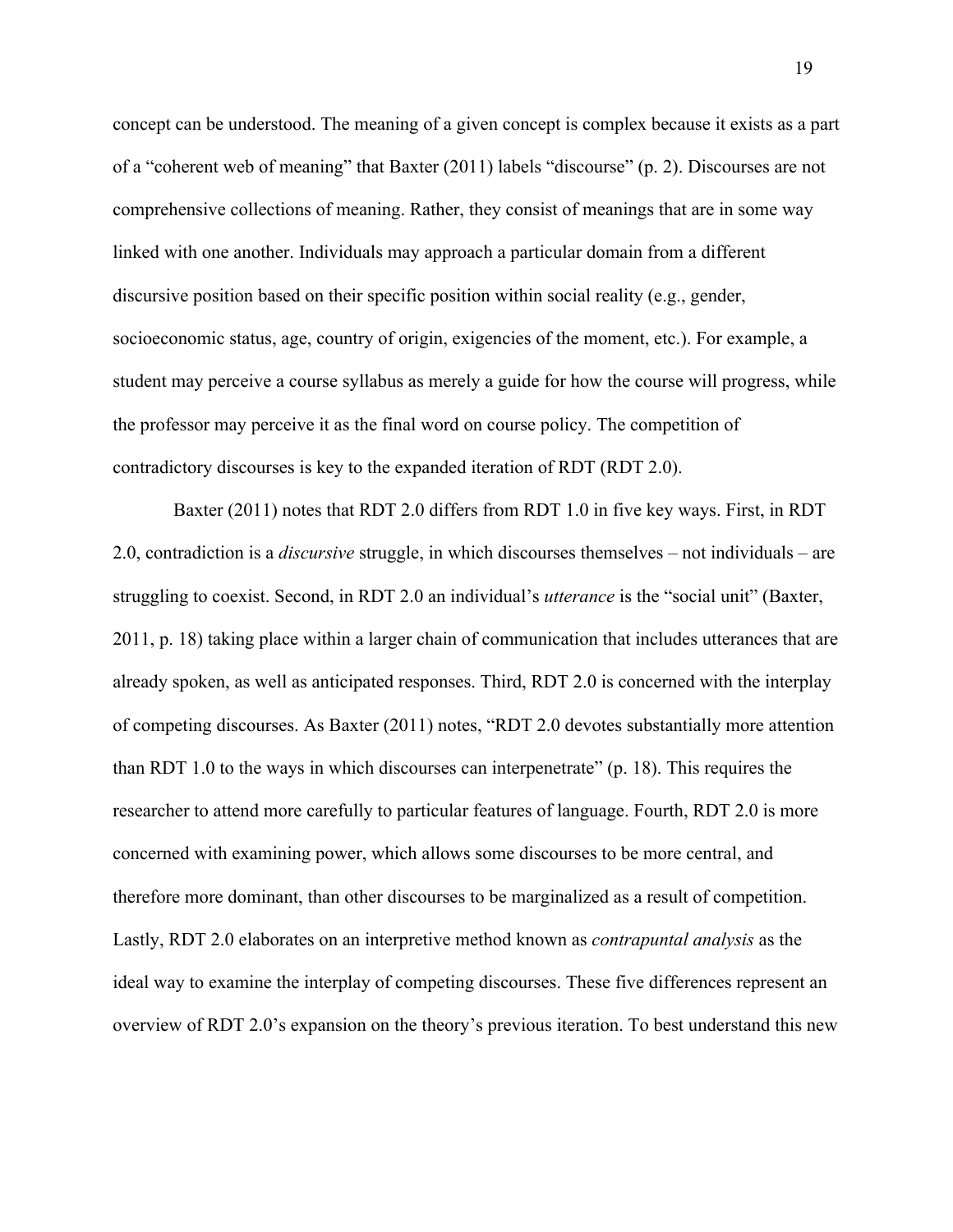direction, I will explain in some depth the salient aspects of RDT that have been less prominent in previous RDT-based literature.

Although Bakhtin's (1986) concept of speech events as utterances is articulated in RDT 1.0, RDT 2.0 places far greater focus on this aspect of Bakhtin's theory. For Bakhtin (and Baxter), an utterance is not merely a single thought spoken by an autonomous individual to exist in a vacuum. Rather, an utterance is a link in a larger "chain of speech communion" that is shared by the speaker, listener, and any potential listener. By being a part of this chain, utterances exist in relation to speech that has occurred before, as well as speech that has yet to occur. In order to uncover the systems of meaning at play and their discursive struggles, Baxter suggests that researchers train their research on one or more of four links in this utterance chain. Each of these four links, the *Distal-Already-Spoken,* the *Proximal-Already-Spoken,* the *Proximal-Not-Yet-Spoken,* and the *Distal-Not-Yet-Spoken,* will be discussed here.

The first link of the utterance chain, the *Distal-Already-Spoken* refers to the greater cultural discourses that influence how we communicate with one another. These cultural discourses also influence our individual identities, as well as the identities that we form in our social relationships (e.g., "Drinking is what college students do"). The second link in the utterance chain, the *Proximal-Already-Spoken*, concerns the past history of relational partners. This is the site where all of the previous interactions that relational partners have shared with one another influence their communication in a present utterance (e.g., "We've been going out to the bars together since second semester"). The third link in the utterance chain, the *Proximal-Not-Yet-Spoken,* focuses on a communicator's anticipation of what a relational partner will say next and their attempt to adjust their messages accordingly (e.g., "You didn't want to go out on Friday night, so I assumed you wouldn't want to go out tonight"). In other words, the proximal-not-yet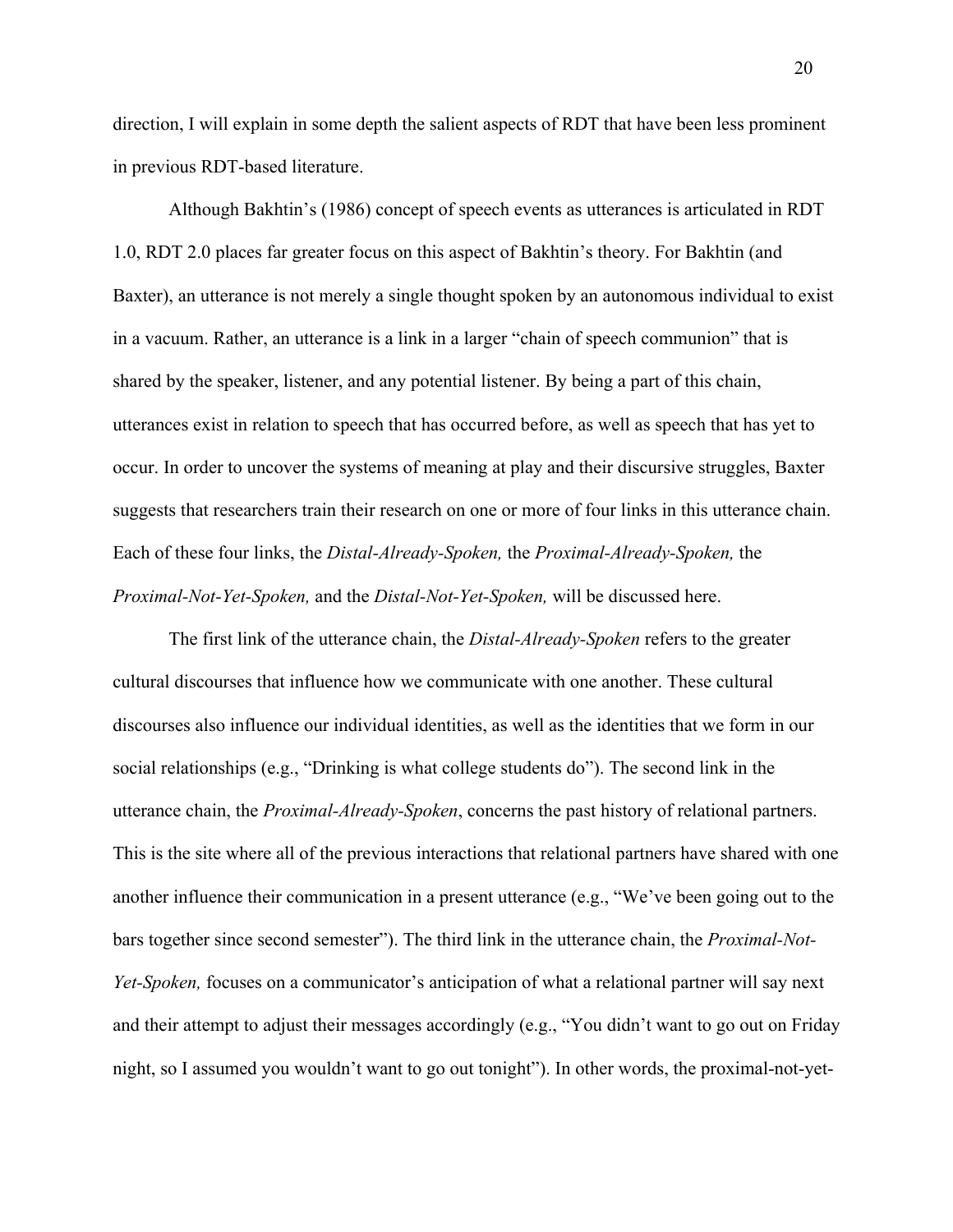spoken is the link where interaction partners engage in a dance of anticipatory judgment and the management of competition between discourses. The final link in the utterance chain, the *Distal-Not-Yet-Spoken*, describes the anticipated evaluation of an interaction by a hypothetical listener. This is the link in which we assume that an imagined audience who "watches" our conversation will judge our interactions. In essence, relational partners are not only concerned with the potential judgment of those present in the conversation; they are also concerned with how this conversation would appear to an outsider (e.g., "Everyone is going to think I'm a prude if I turn down this drink"). In sum, these four links in the utterance chain help scholars account for both personal and cultural influences on relational discourse across different moments in time.

In addition to the utterance chain, RDT 2.0 provides a renewed focus on the role power plays in the competition of discourses. For Baxter (2011), power exists in systems of meaning (discourses) "through which social reality as we know it is constructed" (p. 124). Baxter notes that in a given discursive struggle, one discourse will be more powerful than the other. This more powerful discourse is labeled as centripetal, as this discourse is at the center of ongoing discussion. The less powerful discourse is labeled as centrifugal, as it exists in the margins of communication. Which discourse is more central depends on a number of factors, most notably the culture and context in which the discourses exist. For example, the relative position of discourse concerning the value of college education with regard to its centripetality/centrifugality would be different if it were taking place in a meeting of college professors than it would in a factory break room, as these are two cultures that have different orientations to higher education.

These four links in the utterance chain represent potential sites of communication research for a new generation of RDT-driven scholars. By conceptualizing utterances as ongoing links in a chain concerned with the past, present, and future on both personal and cultural levels,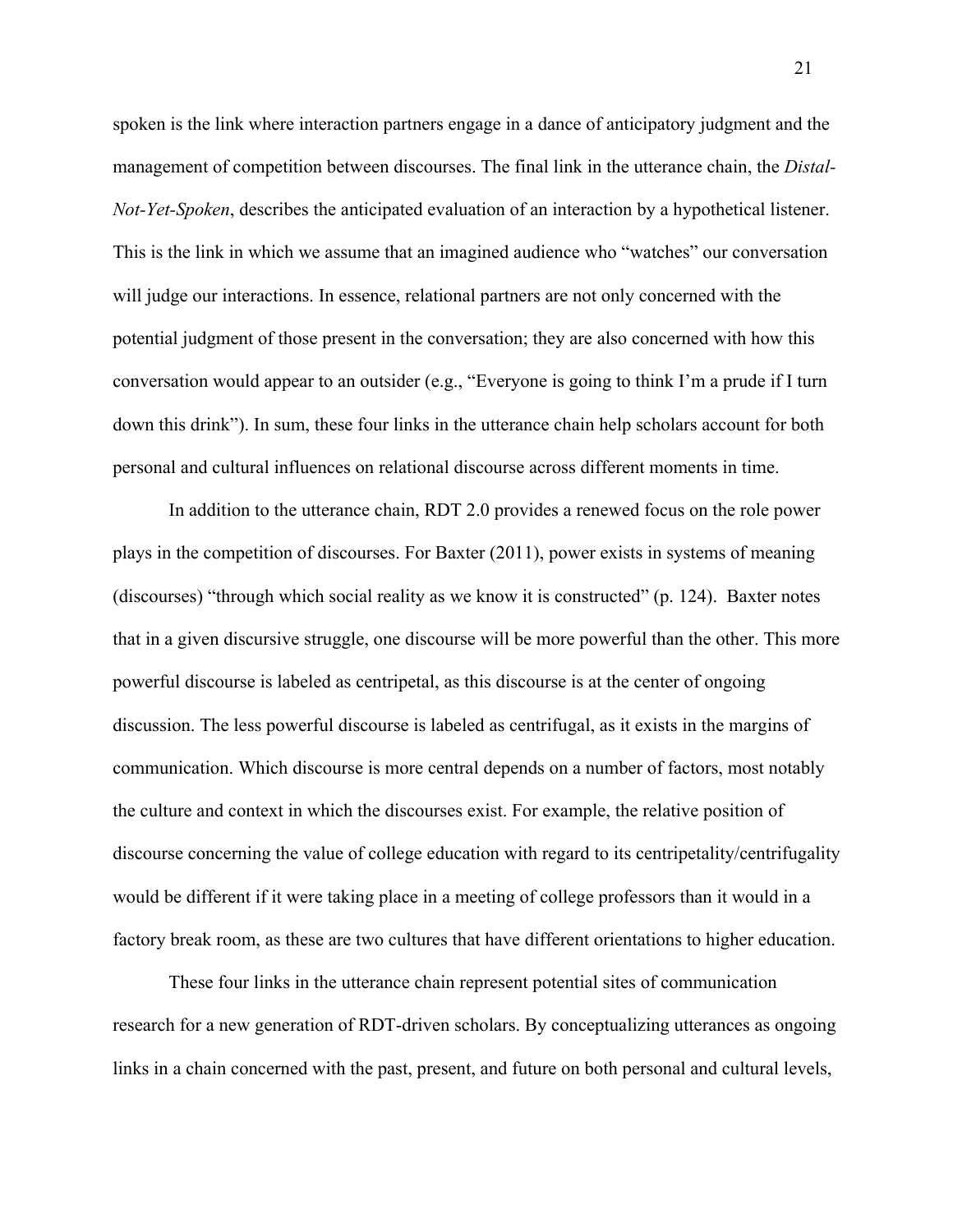communication researchers can see discourse as an ongoing and fluid process that manages the power that various systems of meaning hold in our lives. By examining communication at one or more of these four links, researchers can identify which discourses are central and which are relegated to the margins, giving them a more complete picture of interpersonal communication as it affects social reality at large.

The recent qualitative research by Romo (2012) and Herman-Kinney & Kinney (2013) enabled college non-drinkers to tell their stories and reveal their coping strategies in ways that have not yet been seen in academic literature. These nascent research streams deal specifically with the feelings of stigma related to a perceived deviance of nondrinking behavior. Particular reasons for non-drinking and coping strategies are identified from the perspectives of nondrinkers. Further, previous research that has sought to investigate college drinking has been conducted with the assumption that drinking is a "normative behavior." To date, research examining the utterances that reside in discursive struggles in the coexistence of drinkers and non-drinkers has yet to occur. To analyze these discursive struggles, both drinkers and nondrinkers must be permitted to discuss their experiences and how they communicatively negotiate their positions within a college context. This study seeks to examine the meanings that form the discourses of college drinking and abstinence, as well as examine the ways that these discourses compete. Therefore, I posit the following research questions:

RQ 1: What does "drinking" mean for college drinkers and non-drinkers? RQ 2: What does "abstinence" mean for college drinkers and non-drinkers? RQ 3: How do college drinkers and non-drinkers discursively manage encounters with one another?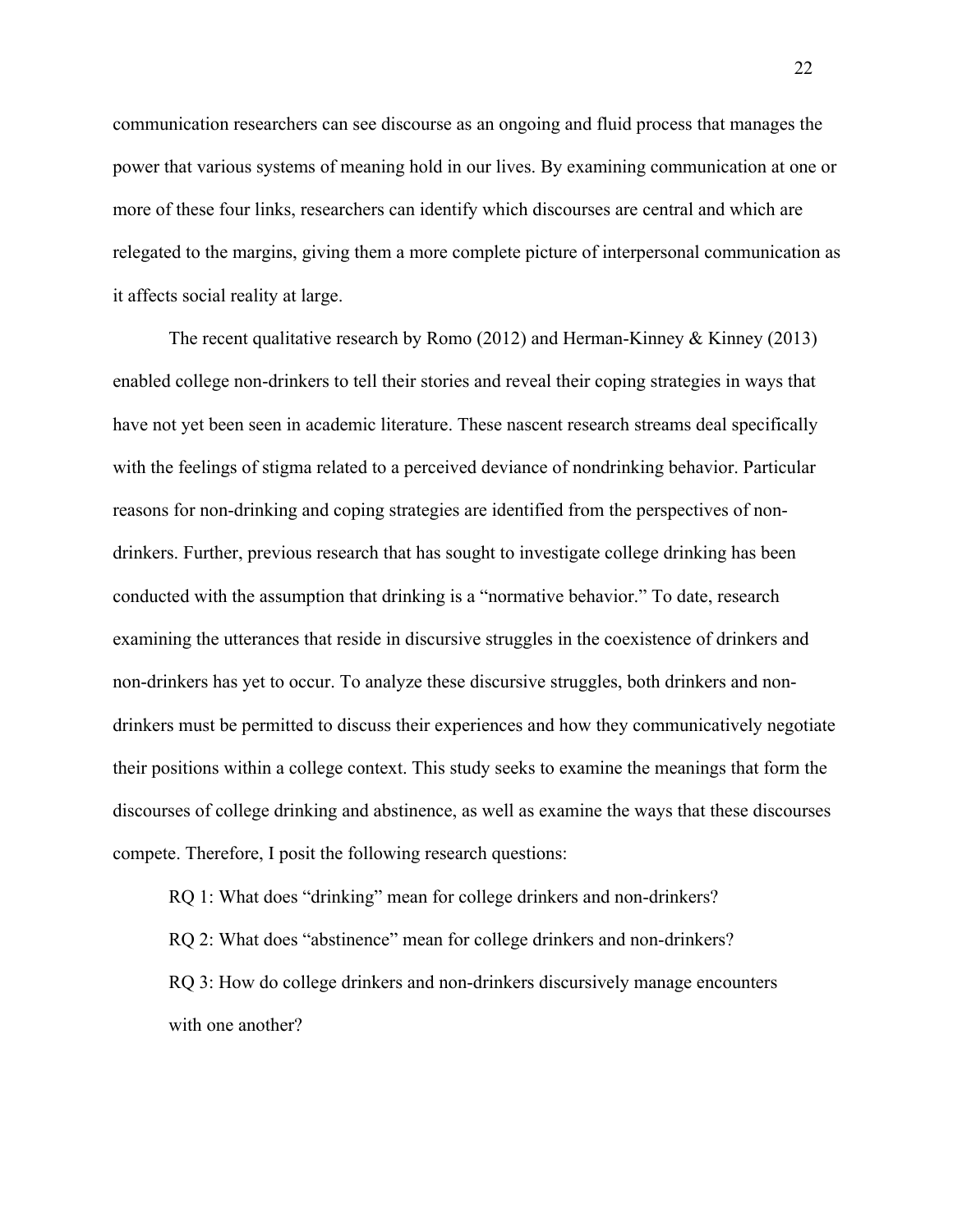#### **CHAPTER THREE: METHODS**

The purpose of this study was to examine the discursive struggles between drinkers and non-drinkers in a college setting. To provide context for the reader, I have described the culture of drinking in college, discussed the various definitions of "dangerous drinking," explored the challenges non-drinkers face in college, and discussed the evolution of my chosen theoretical frame, Relational Dialectics Theory. Research was conducted in the service of exploring the following research questions:

RQ 1: What does "drinking" mean for college drinkers and non-drinkers?

RQ 2: What does "abstinence" mean for college drinkers and non-drinkers?

RQ 3: How do college drinkers and non-drinkers discursively manage encounters with one another?

To gather the data necessary to answer my research questions, I first used focus group procedures. Next, I analyzed these data using contrapuntal analysis, (Baxter, 2011). Neither my data-gathering method, nor my data-analysis method has been used before in this particular research context.

#### **Focus Group Procedure**

Focus groups can be defined as "small groups of people with particular characteristics convened for a focused discussion of a particular topic" (Hollander, 2004, p. 606). Participants are brought to the group due to a shared experience with the hope that their stories will build upon one another throughout the session. The ideal range of participants for a focus group is six to 12 people (Lindlof & Taylor, 2011; Stewart & Shamdasani, 2015). More than six are recommended in order to hear a diverse selection of opinions on a subject, and less than 12 are recommended in order to ensure that every opinion is heard and that the discussion will remain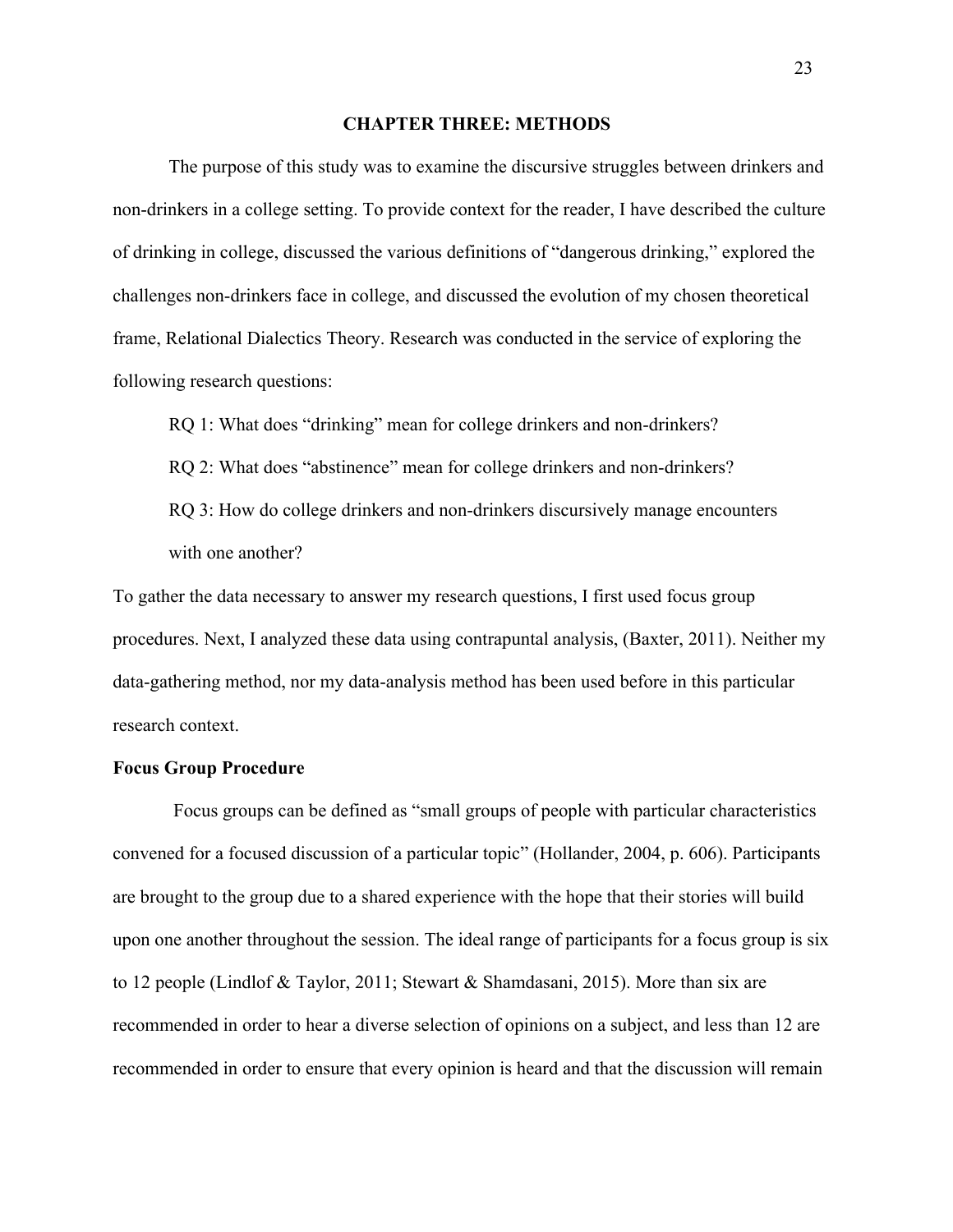focused. The key difference between focus groups and one-on-one interviewing, aside from the size of the groups, is that participants are encouraged to respond to one another, in addition to the researcher (Nestel, et al., 2012).

This sense of collaboration is only one of many benefits of focus group methodology. Participants often feel valued when participating in focus groups and the interviewers feel that a relationship has been formed between themselves and the participants (Nestel, et al., 2012). This is due to the fact that participants' insights are listened to by a group of peers. Focus groups benefit from tapping into an existing community and creating new relationships within this community that may not have otherwise formed. Focus groups also allow for the potential to create a collective perspective among participants, enabling researchers to synthesize the information and knowledge gained from the experience (Halcomb, Gholizadeh, DiGiacomo, Phillips, & Davidson, 2007). Participants can tell their stories, which may seem insignificant on their own, and turn them into a part of a larger, more contributive tale. Participants may even find a spiritual benefit to sharing their stories in focus groups, creating a liminal space that enables a transformation of self (Moloney, 2011). Focus groups can potentially create an environment in which participants are able to see first-hand that the research being conducted has benefits for them.

Focus groups have been employed as a way to evaluate life in an academic environment, specifically that of a first-year graduate medical program (Nestel, et al., 2012). Although this instance of focus group methodology was primarily focused on improving the graduate program itself, researchers noted that these focus groups allowed medical students to provide a more honest and accurate picture of life in their program through an increased comfort with participation. Focus group methodology led the respondents to reveal more and do so with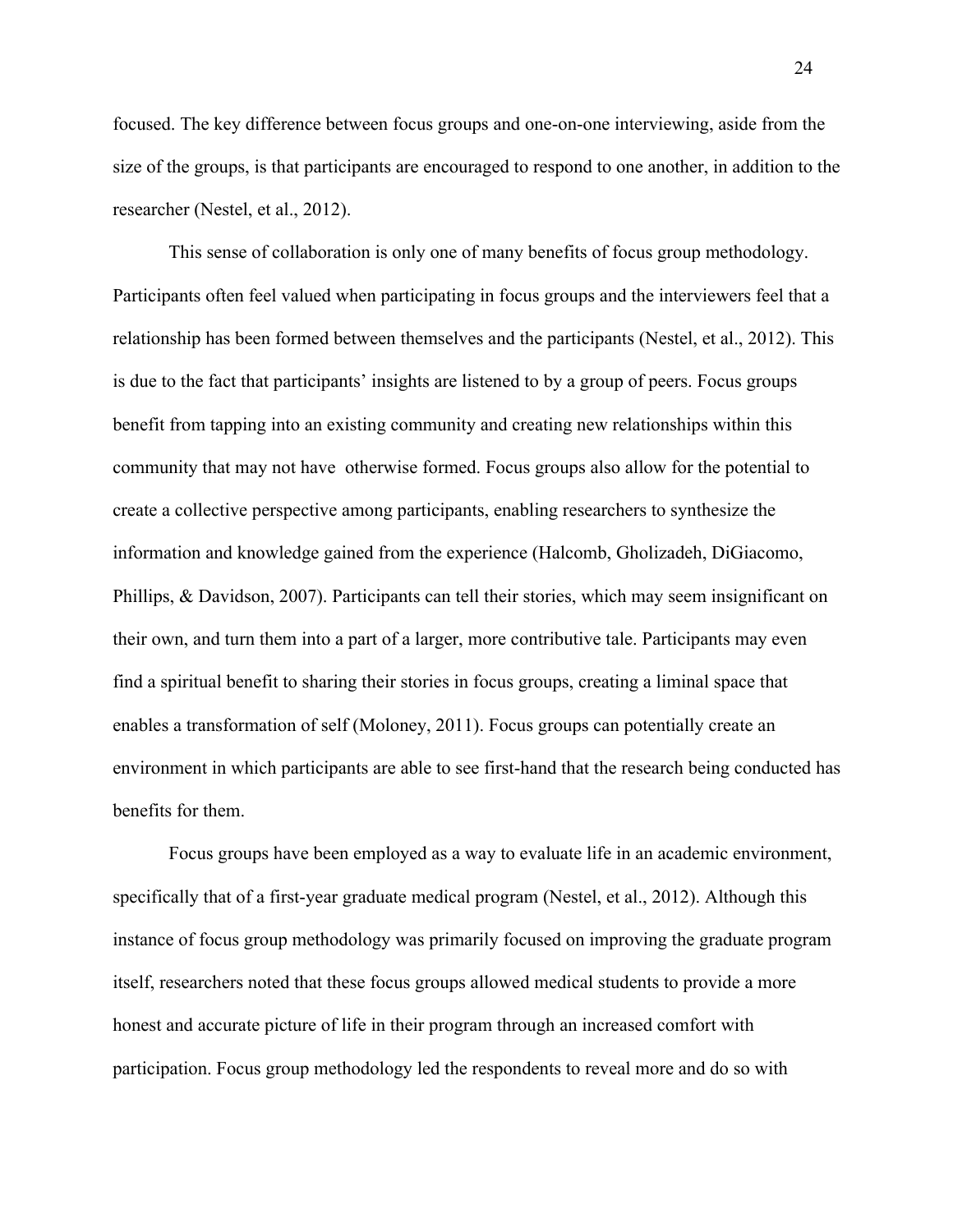increased security (Nestel, et al., 2012). Focus groups have also been used to examine the alcohol behaviors of young people, specifically as they relate to the issue of social capital (Demant & Jarvinen, 2011). In this study, focus groups allowed the researchers to watch as norms involving alcohol were negotiated among the group in real time, providing the researchers with a much more accurate representation of social norms and social capital.

A focus group methodology is potentially useful for furthering the emerging area of research around the discursive struggle of non-drinking because the topic is one that is likely to be sensitive for those involved. Further, Stewart and Shamdasani (2015) assert that when focus groups are employed to examine interpersonal communication, they may be useful in producing data related to social power. . Therefore, focus groups serve as a useful tool to reveal power at play within discursive struggle. Finally, a focus group configuration has yet to be employed to gather data in this specific research context. Previous qualitative research involving nondrinkers and their stigmatization has employed only one-on-one interviews to collect data (Romo, 2012; Herman-Kinney & Kinney, 2013). Focus group methodology has the potential to reveal a wider range of topics or more of a consensus of themes than the previous few studies. This, as well as its collaborative nature, its ability to allow for a combined narrative among participants, and its ability to create a safe environment for discussing sensitive subjects are reasons why I chose to employ focus groups as my method for data collection.

#### **Data Collection**

After obtaining IRB approval, participants, all of whom were at least 21 years of age, were recruited by soliciting upper-level (300 and 400) Communication Studies classes at Ball State University using an approved recruitment script (See Appendix A). Based on contact sheet responses (See Appendix B), participants were divided into one of two focus groups: one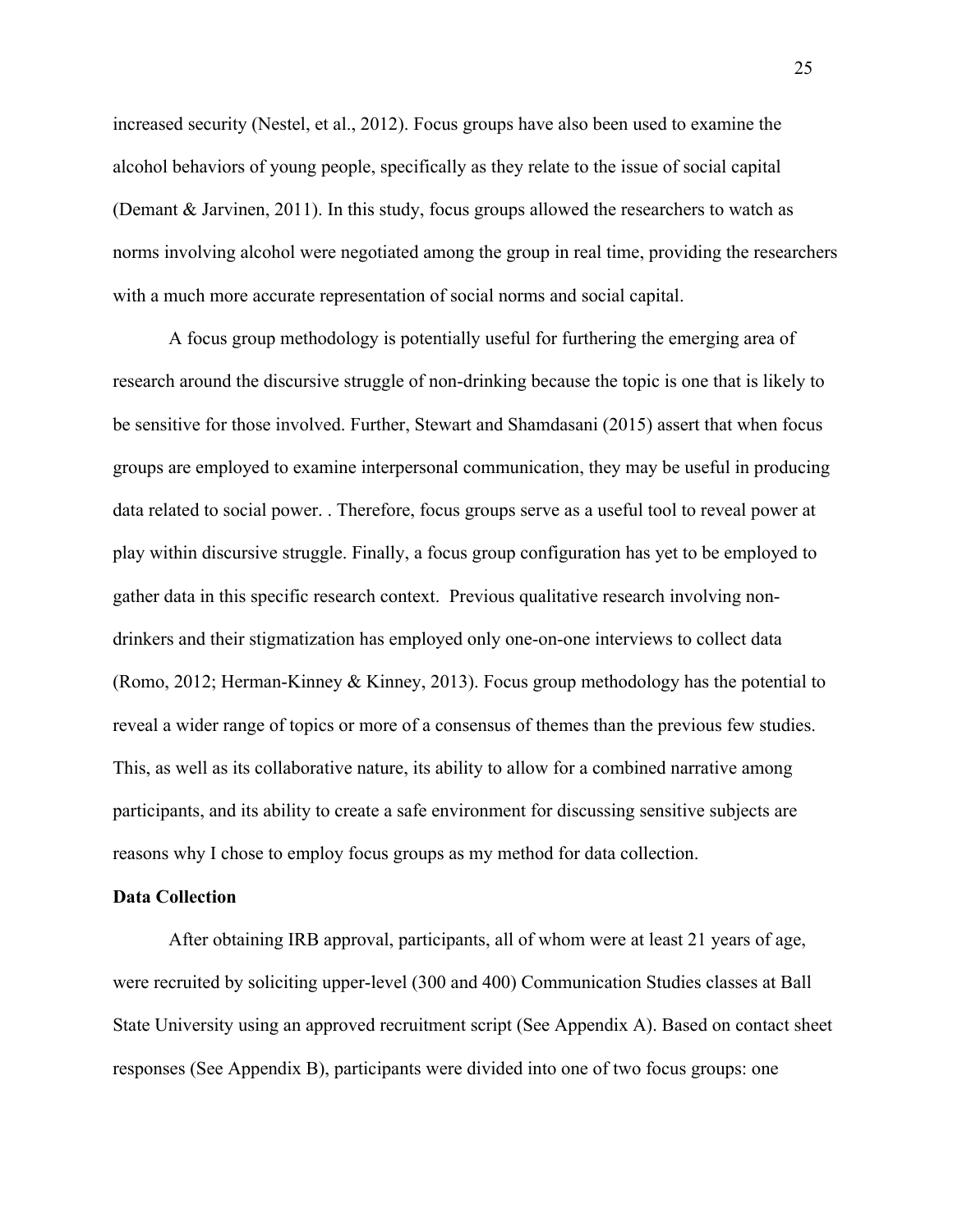comprised of students who report as drinkers, and one comprised of students who report as nondrinkers. The date and time of each focus group was negotiated through e-mail. The drinkers' focus group consisted of 6 participants, 2 male and 4 female; ages ranged from 21 to 24. The non-drinkers' focus group consisted of 4 participants, all female; ages ranged from 22 to 24. To protect their identities, participants were invited to provide pseudonyms for themselves at the beginning of each focus group. Before each focus group began, participants signed informed consent forms, which explained the goals of the project and their rights as participants (see Appendix C). I moderated the focus groups in person with a structured script of questions for drinkers (see Appendix D) and non-drinkers (see Appendix E) in the David Letterman Building Observation Room (LB 220). Each of the focus group sessions lasted approximately 90 minutes. To ensure accuracy, all interviews were audio-recorded and personally transcribed by myself.

#### **Data Analysis**

Data were analyzed using the six-step method of contrapuntal analysis, which Baxter (2011) adapted from the work of Braun and Clarke (2006). I will outline these steps and describe the way in which I fulfilled them.

**Step one: Becoming familiar with the data set.** Baxter (2011) suggests that being sufficiently familiar with the data entails working with the data in all aspects as a researcher. This includes, at the very least, partially transcribing the interviews and reading them from beginning to end to get a sense of what the data includes. As described above, I conducted the focus groups and completely transcribed them verbatim. The two focus groups together comprise 51 pages, which I read through a number of times. Thus, through my work with the data at every level, I achieved Baxter's requirements for familiarity.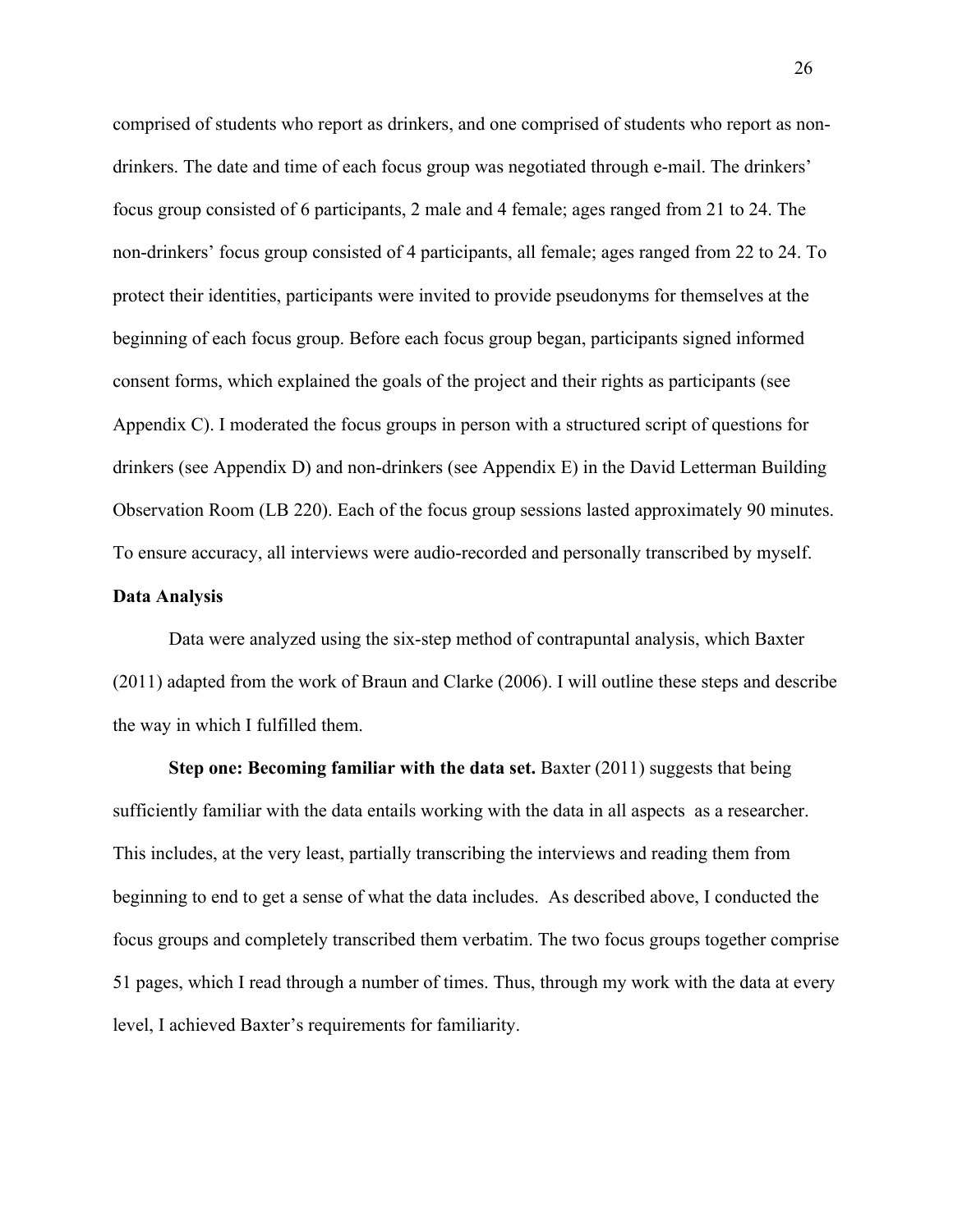**Step two: Generating initial coding categories.** Coding categories, as Baxter describes them, are derived from passages in the data that answer some analytic (research) question, Coding categories are identified when a passage in the data appears to provide an answer to the research question. The researcher then reads the textual data until the point of saturation, when the researcher can identify no new code categories (Strauss & Corbin, 1998). Analysis of the transcripts in the current study yielded 99 distinct initial coding categories, some of which were present in both focus groups. For example, the coding category "alcohol equals vulnerability" is an initial coding category derived from the drinker's focus group. This category consists of textual examples such as "[my] filter gets fuzzy" and "I'm paranoid I'm saying something wrong." These examples describe the vulnerable feelings that drinkers have when under the influence of alcohol.

**Step three: Generating themes (discourses).** In this step, coding categories are examined and reorganized into larger systems of meaning, which are labeled "themes." Like the previous step, this process continues until the point of saturation. A given coding category may belong to more than one theme. At this stage, discursive struggles can be identified. For example, in my own theme generation process, the coding category of "alcohol equals vulnerability" is a part of a larger theme of "drinkers portraying themselves as victims." This theme deals with the discursive struggle of expression in which drinkers are concerned about their ability to represent themselves when inebriated and feel limited in their ability to do so.

**Step four: Reviewing the themes (discourses).** This stage serves as a check of the identified themes. For this study, I considered themes valid and worthy of reporting if they met any of Owen's (1984) three criteria of "(1) recurrence, (2) repetition, and (3) forcefulness" (p. 275).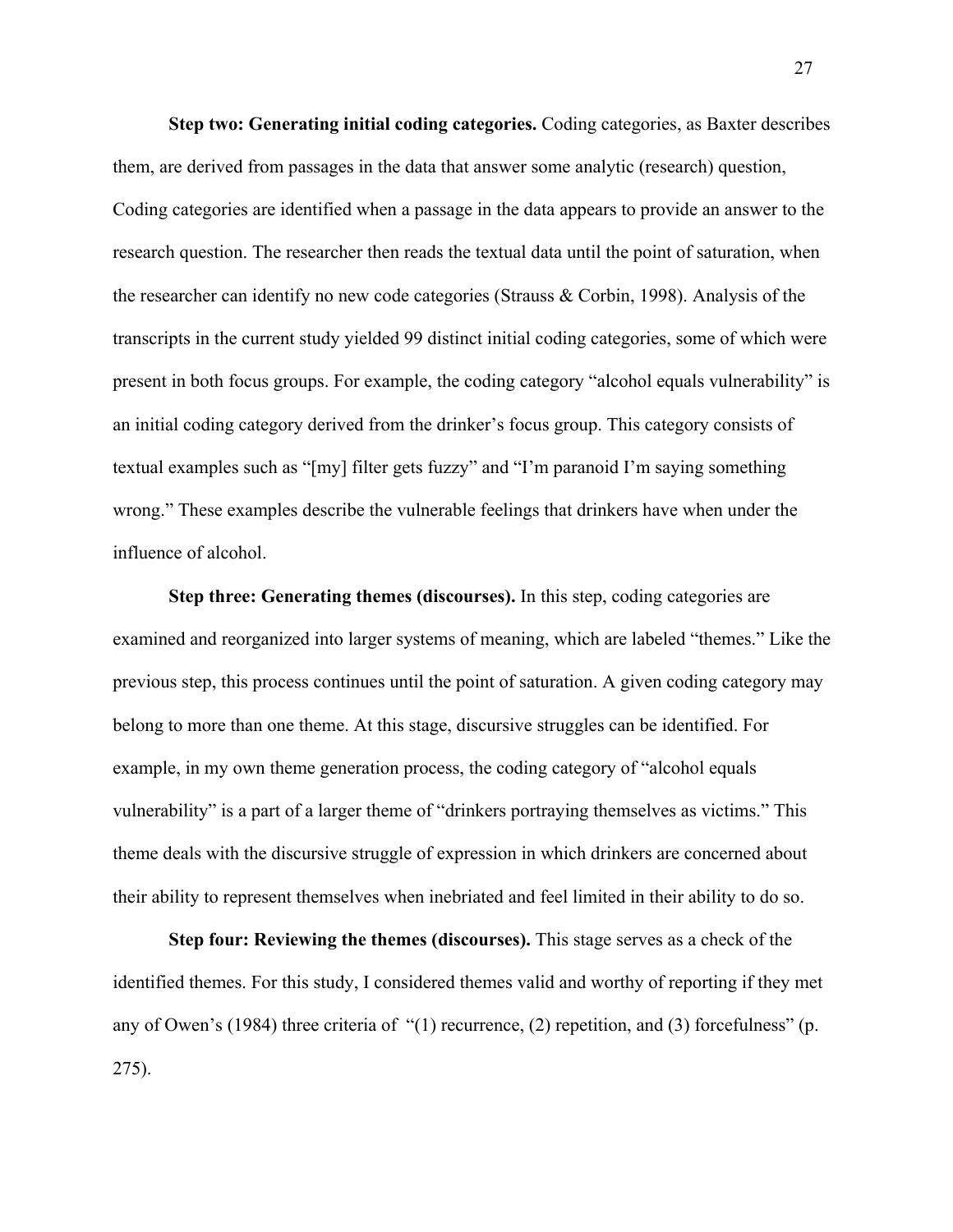**Step five: Defining and naming themes.** Themes/discourses are finalized and defined in this stage. Baxter (2011) suggests that additional validity checks should be undertaken, such as researcher triangulation and member checking. My coding was checked at all phases by my faculty advisor.

**Step six: Locating exemplars.** Exemplars that capture the essential meaning of a given theme/discourse are chosen in this stage. These exemplars should illuminate all of the work of the previous steps. Up until this point, the analysis I have described bears no significant difference from a typical thematic analysis performed by many qualitative researchers. However, the next portion of the analysis represents the "contrapuntal" analysis, where researchers are required to examine whether the discourses identified previously compete.

**Discursive markers.** Baxter (2011) borrows three linguistic markers from the work of Martin and White (2005), to identify discourses as competing with one another: *Negating*, *countering*, and *entertaining*. Linguistic markers in the *negating* category contain phrases such as "I don't" or "I can't" and they function to refute/negate a centrifugal discourse. For example, the sentence "I can't see myself as someone who doesn't drink" negates the position of those who do. *Countering* markers contain phrases such as "however" and "but." These serve to replace an alternative discursive position. Consider the statement "we're friends, but we don't hang out when I party on the weekends." This passage counters the idea that friends must spend time with each other on the weekend and be part of each other's "drinking lives." *Entertaining* is a discursive marker that opens the possibility of multiple positions with phrases like "on the other hand" and "it's possible that." For example, the statement that "it's possible that we would be closer if she drank" opens up a new way of speaking by providing the possibility that the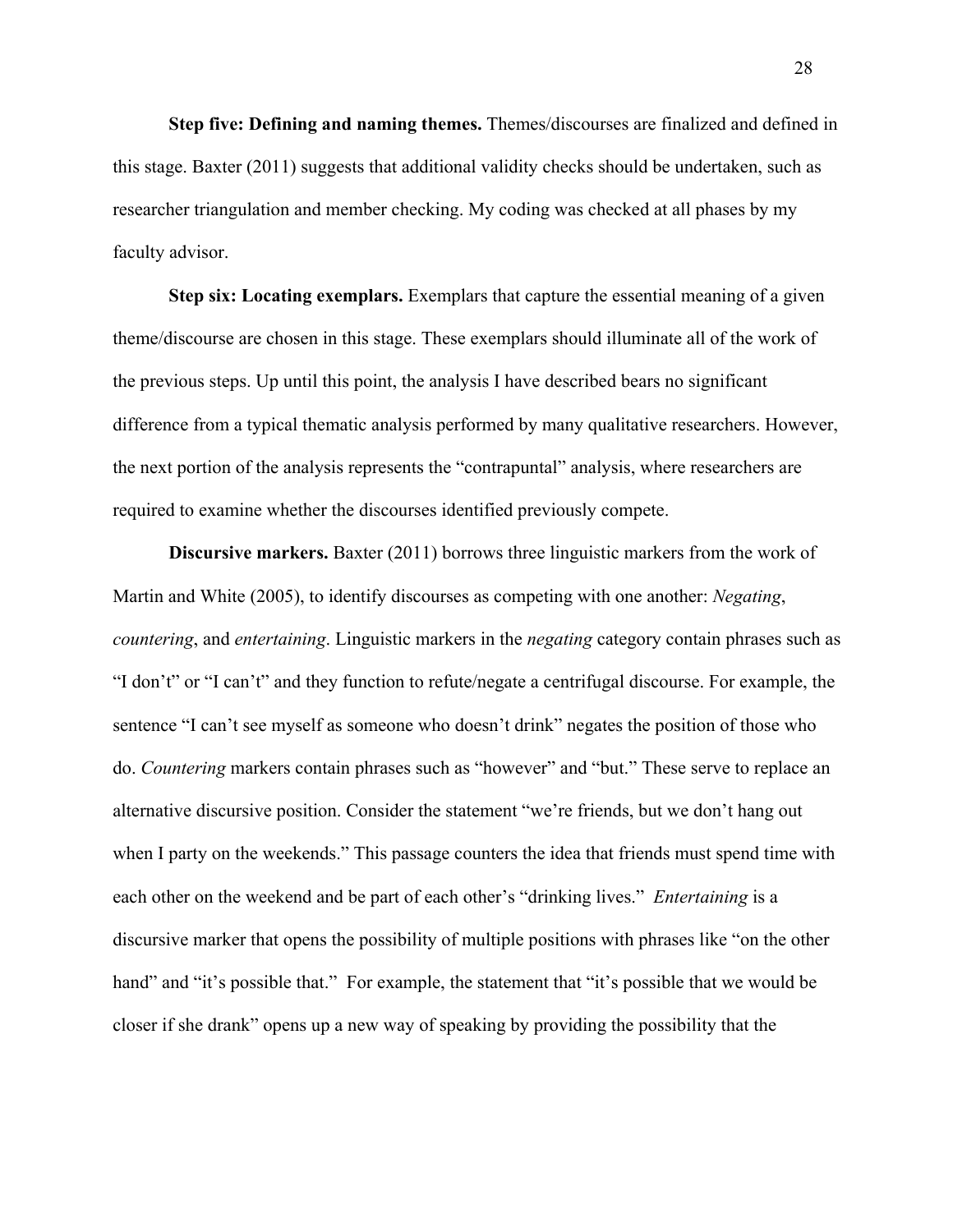statement may be untrue. In the current study, these discourse markers were analyzed in interview transcripts to determine the nature of the discursive struggles at play.

Scholars employing contrapuntal analysis do not stop at identifying competing discourses. They are also concerned with how these competing discourses interact with one another and vie for discursive power along the centripetal-centrifugal continuum. Borrowing from the work of Deetz (1992), Baxter (2011) has identified a number of discursive moves to illustrate this discursive struggle. First, Baxter illustrates contractive practices–those turns in discourse that attempt to marginalize one discourse so that another might achieve total prominence (monologue). Contractive practices include *disqualification*, *naturalization*, *neutralization*, *topic avoidance*, *subjectification of experience,* and *pacification*. *Disqualification* is a discursive move where a speaker is denied voice due to "lack of expertise." *Naturalization* is where the centripetal discourse is discussed as if it occurs naturally, or as a matter of course. *Neutralization* – or *camouflage,* as Baxter calls it- occurs when value-laden statements are treated as objective truth. *Topic avoidance* occurs when certain alternative positions are labeled as taboo. *Subjectification of experience* describes the process of delegitimizing other's discursive positions by claiming they are personal opinions held by individuals, thus removing the power of social construction (e.g., "You are the *only* one who thinks I drank too much last night."). Finally, *pacification* silences competing discourses by claiming that conflict is not worth the trouble and partners should "agree to disagree."

Baxter also employs some of the expansive practices identified by Martin and White (2005), that make a move toward idealized dialogue between discourses. These include the previously mentioned *entertaining* discursive marker, in which the possibility of multiple positions is opened through language, as well as a linguistic marker known as *attributing*, which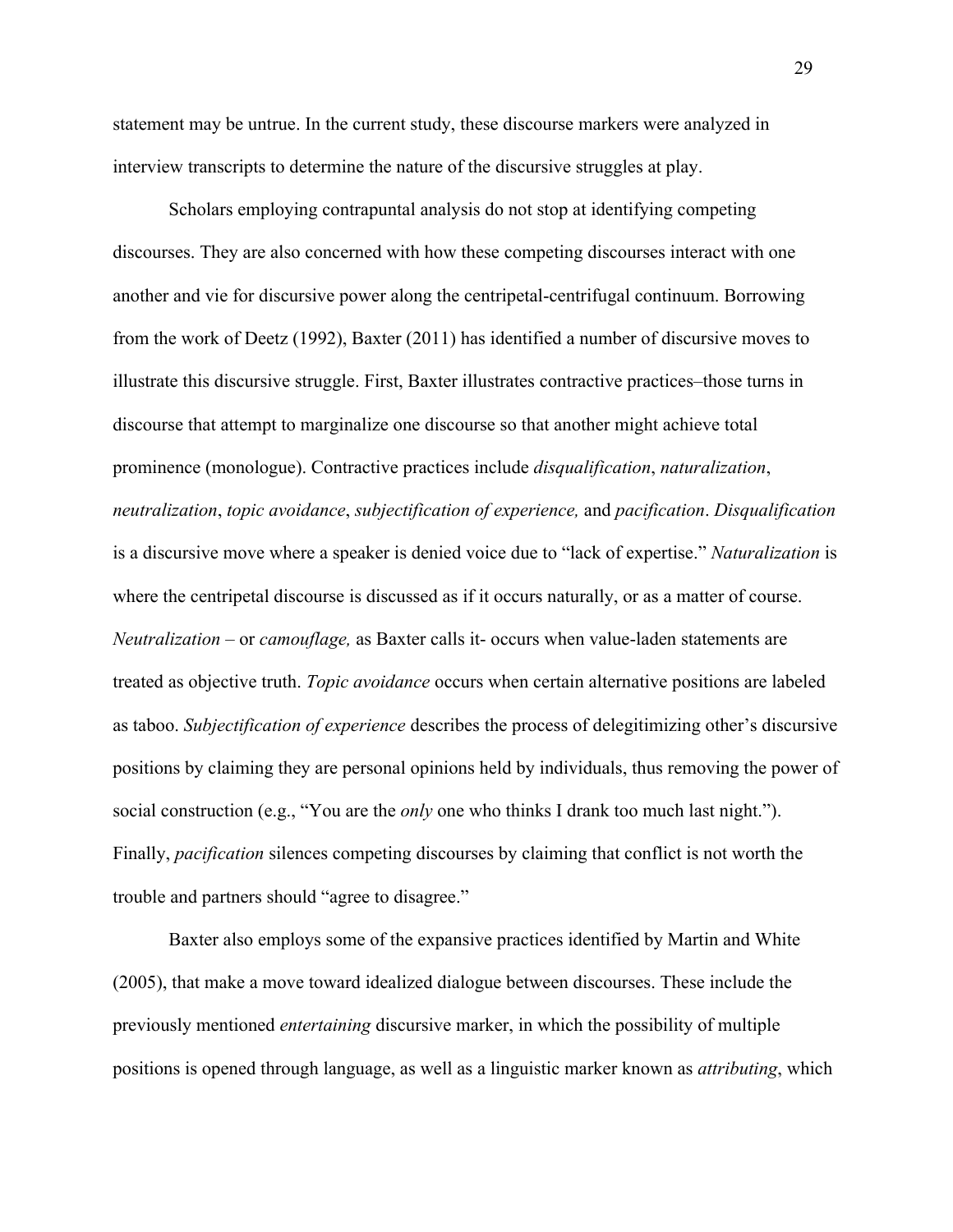credits others for their discursive positions, thus acknowledging the existence of several voices. This list of discursive moves (See Appendix F) that Baxter (2011) has chosen to provide in her initial discussion of contrapuntal analysis is by no means exhaustive. As the use of RDT 2.0 in communication research continues to grow in the coming years, scholars may find more of these linguistic markers, just as they mapped many types of dialectical contradictions that extended well beyond those originally theorized by Baxter and Montgomery (1996). Which of these linguistic markers were at play within the discursive struggles of the current study will be discussed at length in the following chapter.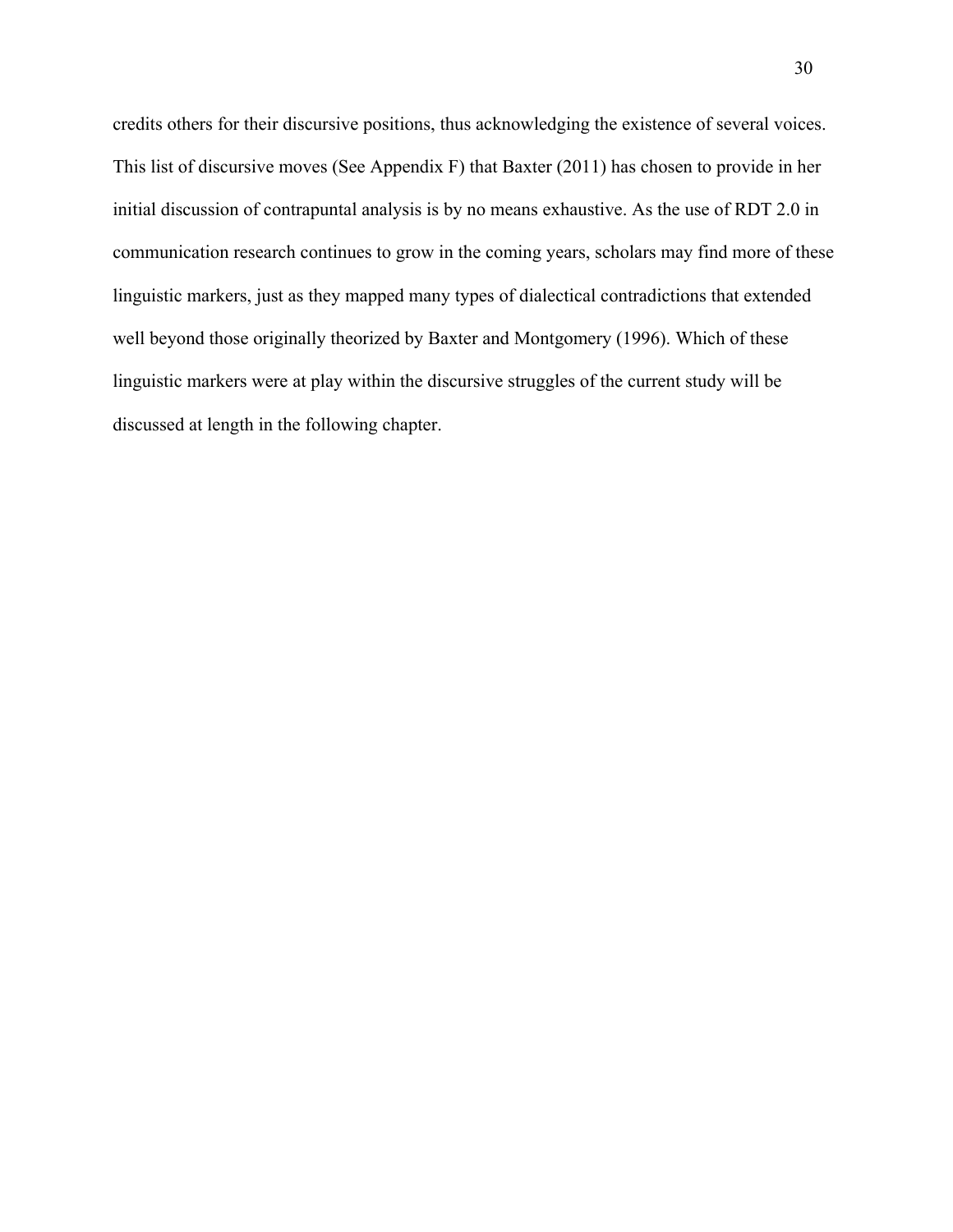## **CHAPTER FOUR: RESULTS**

## **Analytic Locus Within the Chain of Speech Communion**

Before I begin the analysis, it is profitable to locate for the reader the specific analytic locus of my study along Baxter's chain of speech communion, as well as frame the specific culture in which the analysis takes place. As Baxter (2011) notes, the chain of speech communion consists of four main links that serve as the sites of competing discourses: the distal already-spoken, the proximal already-spoken, the proximal not-yet-spoken, and the distal notyet-spoken. This analysis only focuses on the first, the distal already-spoken, for two reasons: First, the data that were analyzed for this analysis came from focus group interviews, which were comprised mostly of self-reports of past interactions. The other three links in the chain require analysis of specific utterances in a close personal relationship while the communication is in process. It would be irresponsible to claim that any utterances reported in this study exist at these three sites without the appropriate data. Second, distal already-spokens are sites that illustrate how existing cultural ideas affect our ability to make meaning of our existence, including our relationships. As this study was created with the goal of exploring how the choice of abstaining from, or imbibing in, alcohol affects relationships with the "opposite" group in a culture largely supportive of alcohol behaviors, analysis of the competition between cultural discourses is an appropriate form of analysis.

# **Ball State University: A Culture of College Alcohol Use**

Ball State University, our specific cultural site, is a medium-sized, public research university in the Midwestern United States. Specifically, Ball State is located in Muncie, Indiana, a town with around 70,000 residents (BSU, 2014). Muncie is sometimes referred to as "Middletown, U.S.A." and is the home to the Center for Middletown Studies (BSU, 2014). An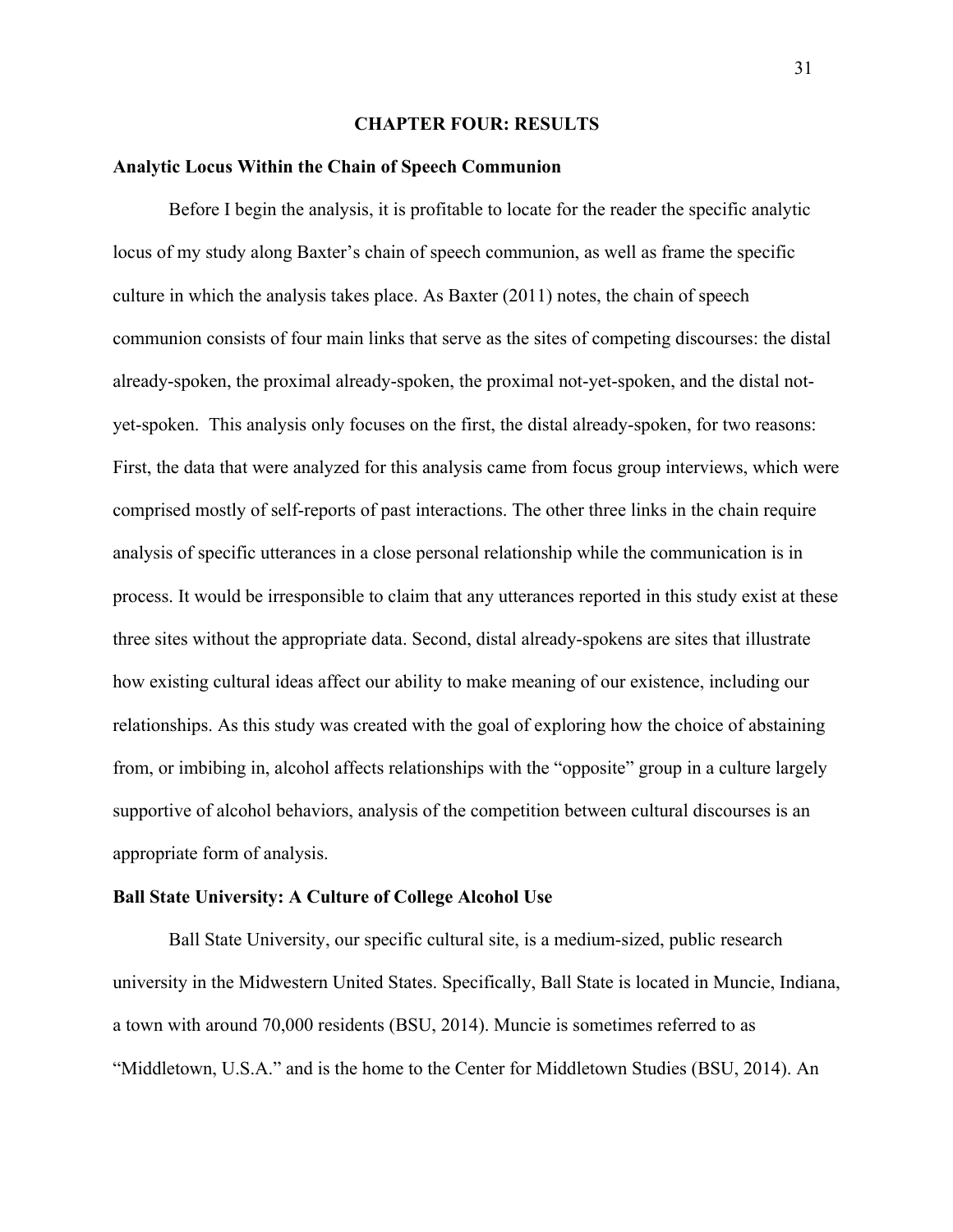average of 21,000 undergraduate and graduate students enroll at Ball State each year (BSU, 2014). While research has examined the overall trend of high alcohol usage in campuses across the nation (Johnston et al., 2011; White et al., 2008), they do not speak of the cultural norms of Ball State specifically. However, in order to get a sense of how alcohol exists within the culture of Ball State, one would only need to peruse the campus newspaper, *Ball State Daily News*. According to an article by Christopher Stephens in *Ball State Daily News* (2013), excise officers arrested 64 people for underage drinking during the first two weekends of the most recent academic year. Further, some students at Ball State have altered their diets so that they can feel stronger effects from alcohol (Lange, 2014). The importance of alcohol to events such as Halloween parties and football games is evident from other articles in the *Ball State Daily News,*  where students are advised to focus their economic planning toward buying alcohol during holidays (Demaree, 2013). Parents are even cited as a potential source of drinking knowledge that can be passed on to students to enrich their college experience (Ervin, 2013). These snapshots of local life clearly mark alcohol as a prominent part of the Ball State experience.

Although both drinkers and non-drinkers were interviewed in separate focus groups, similar themes emerged from analysis of the data from each group. Both groups were concerned with the norms of acceptable drinking behavior among college-aged students and how those norms were enacted. Both groups discussed the socially acceptable reasons for abstaining from alcohol use and considered the validity of these reasons. Additionally, similar discursive markers were revealed in the analysis of both focus groups, although these markers were employed in slightly different ways. Perhaps most interestingly, both groups noted negative feelings associated with interaction with the opposite group, with drinkers remarking on discomfort they felt and non-drinkers expressing marginalization. In the following analysis, I will explore these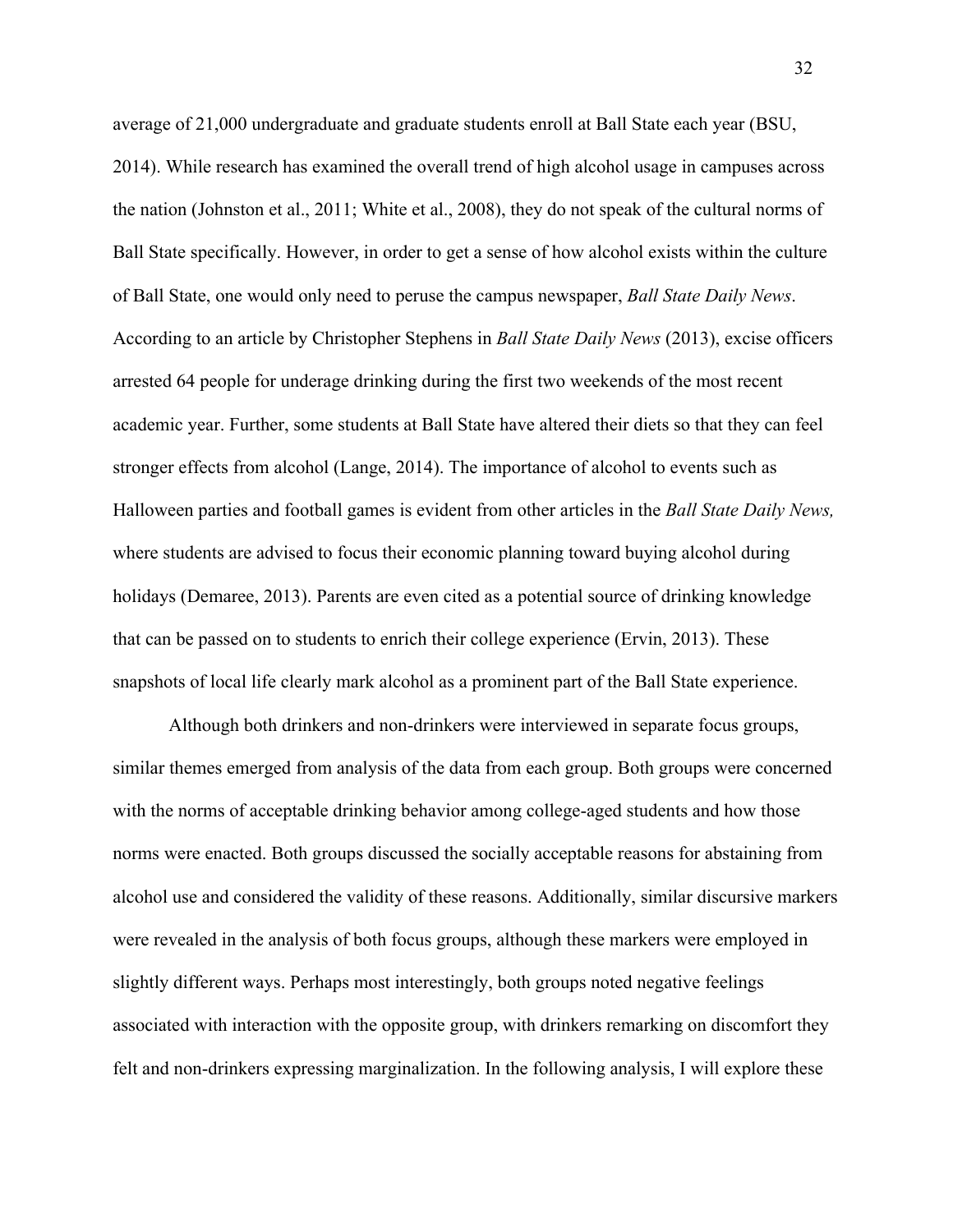themes and analyze how they surfaced in both focus groups. I will analyze what "drinking" means and what "abstinence" means for drinkers and non-drinkers in a college setting, as well as how the two groups discursively manage encounters with each other.

# **Theme One: The Meaning of "Drinking"**

**Drinkers.** Members of the drinkers' focus group were often relaxed when discussing a typical weekend—in which drinking invariably featured prominently. For example, Glenda<sup>2</sup> easily listed different places that she and her girlfriends went for the weekend, citing a wellentrenched routine:

Um, usually on Thursdays…me and my three really good girlfriends go to Puerta and we get margaritas and we complain about our lives in those superficial ways. And then…we start off at The Chug and get a drink or two. And we say that we're going to do karaoke but we never do. And then two of my friends want to go to

Dill and we go to Dill and try to make sure that they're okay throughout the night. In this excerpt, Glenda makes references to several local places that are identified as weekend destinations. This passage is steeped in assumed cultural knowledge of drinking destinations. From this excerpt, potential listeners are expected to recognize various locales as being ideal for the consumption of margaritas, the singing of karaoke, and that one specific location should cause concern for one's friends. These facts are not directly stated because Glenda implies that everyone listening should have a basic cultural understanding of this type of situation. Additionally, the word "usually" serves as what Deetz (1992) would label as the contractive practice of *naturalization*, which functions to make this weekend routine one of absolute normalcy. "Usually" means that this is what normally happens on the weekend. Thus, "drinking"

 <sup>2</sup> Pseudonyms have been used to protect all participants' identities.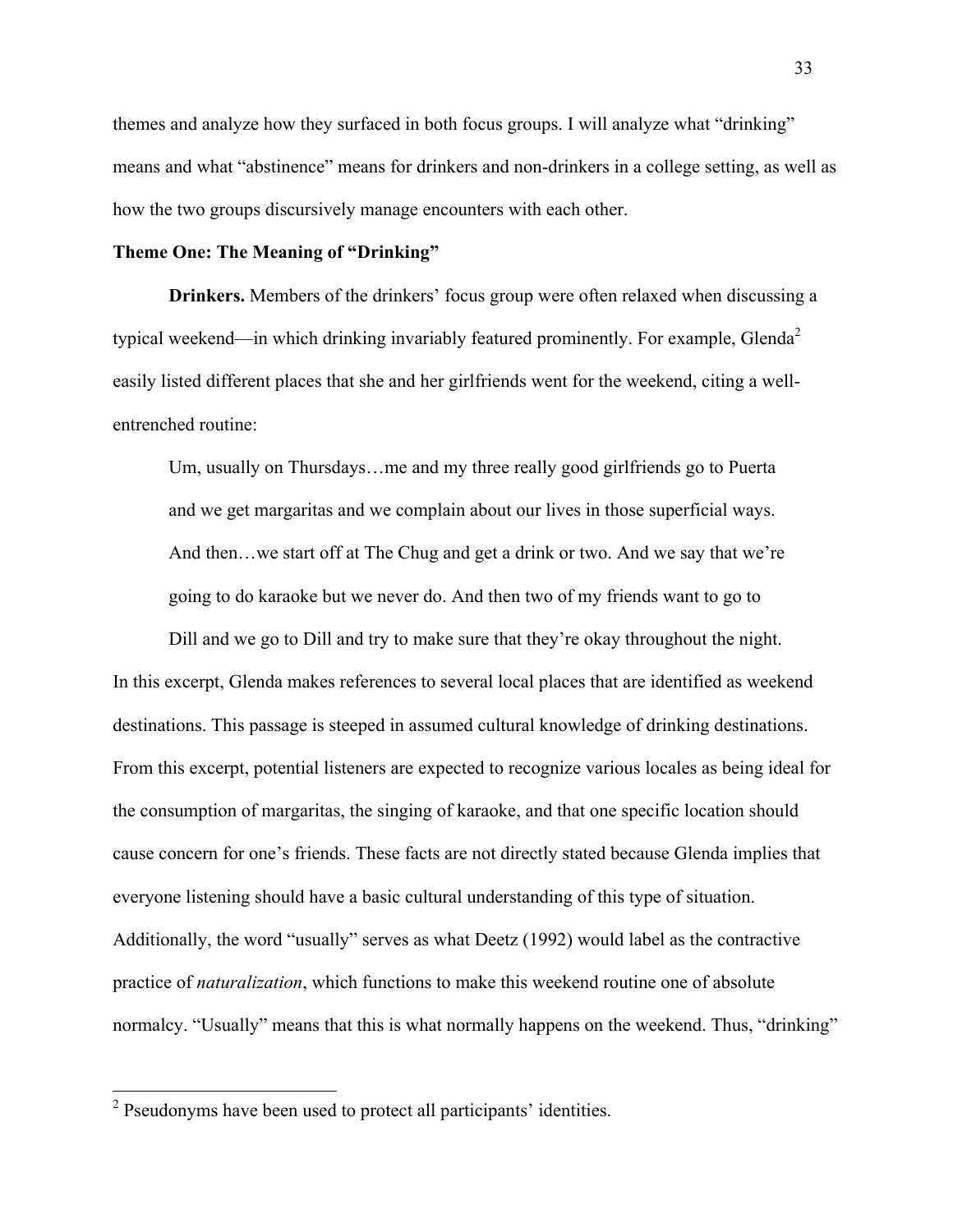is simply part and parcel of the weekend's normal activities; it is how the weekend should be understood.

Additionally, participants speak of the importance of alcohol in various rituals involving drinking, such as "birthdays," "tailgating," and "St. Patrick's Day," which is consistent with previous research concerning rituals marked by drinking (Neighbors, et al., 2011). And, as the following excerpt demonstrates, at certain events such as the Super Bowl, those in the drinking group had difficulty comprehending enjoying the event without alcohol.

Angie: What do you do during the Super Bowl when you don't drink? Like you don't want to watch the game if you're team's not playing. You're there to drink.

[All laugh]

Frank: Eat a lot of cheese balls.

Angie: Like, I just think that's what people DO.

Another participant, Gretchen, spoke clearly to the centripetal position of alcohol in the discourse at Ball State University when she stated that "I feel like. . . if you go to Ball State and you're. . . immersed in the type of community, there almost has to be a reason [to abstain] it's like it's not a surprise that you're surrounded by it."

Perhaps the most emphatic utterance concerning alcohol's centripetal position at Ball State, and in the larger cultural discourse that signifies "drinking" as an appropriate behavior for university life, is the following exchange:

Frank: I don't think I HAVE to, but I definitely think I do. It's just this is what my friends do on the weekend. You don't want to just be like "Hey, let's go sit down in a park together" it's more like "Hey, let's go get some drinks together," you know? It's just like the thing that brings people together. It's like a place of community.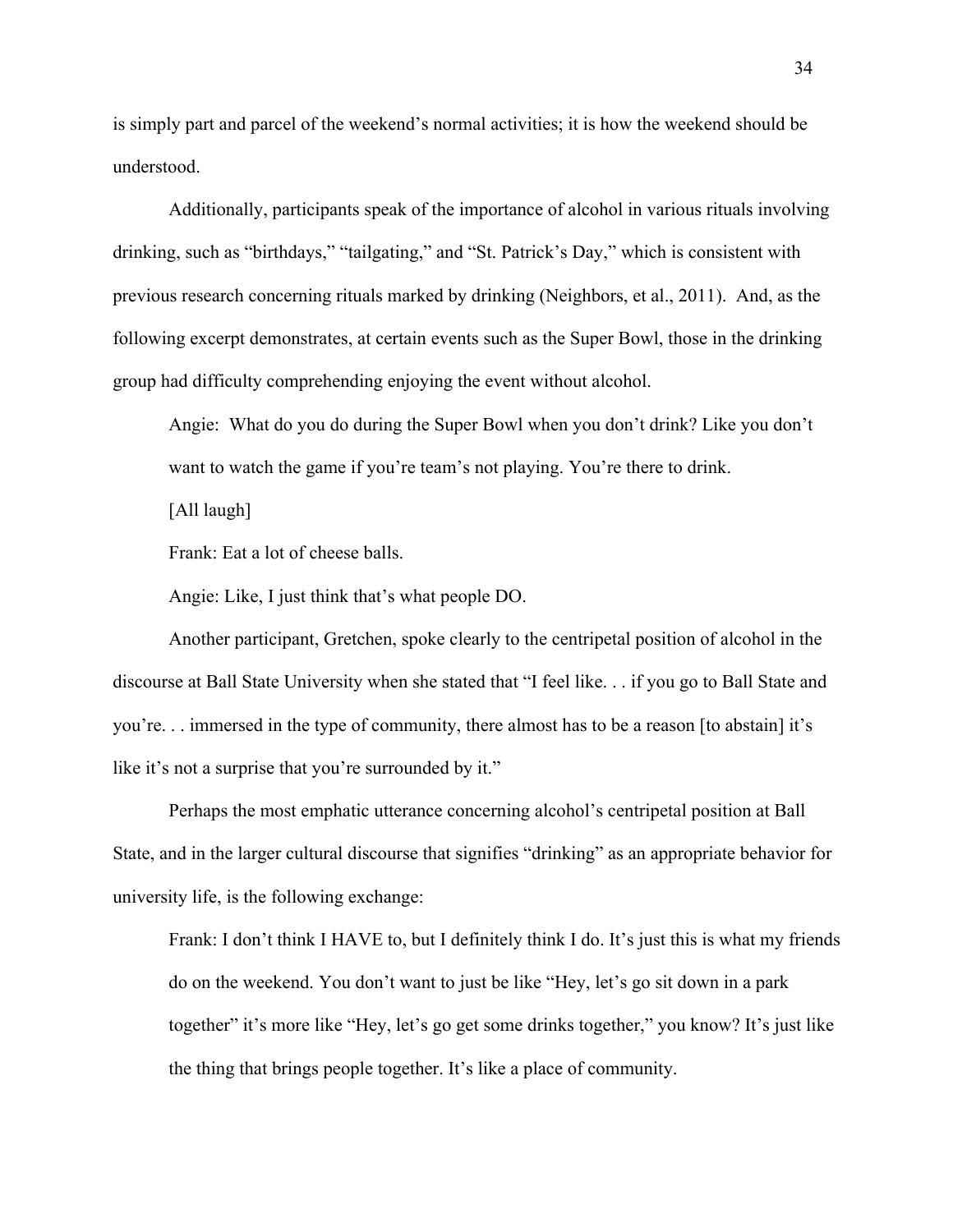Regina: Yeah. It's just like fun. . . .Yeah. It's part of like an activity. Just like people go out to dinner, like people go out and drink as something to do with friends or family. Barney: Yeah. Especially in, like, the college culture.

More broadly, participants in the drinkers' group placed drinking as a behavior that signifies adulthood. One participant, Angie, notes, "I see myself as the kind of adult that throws…parties, and is an entertainer. So…I definitely see myself as having a glass of wine with dinner….as an adult with a husband and kids. That's how I was raised so I don't think anything's wrong with it." Similarly, Regina explained: 

Yeah, I think honestly…in our culture that [drinking] is part of being an adult. Like, adults drink. Most adults. I think that's just what you do. It shouldn't be a "drinker" or a "non-drinker," it's just you're an adult, so you drink adult beverages.

These excerpts are steeped in the contractive move of naturalization. Angie expressed that drinking is what you do at Super Bowl parties, a statement echoed by Regina's later discussion of adult behavior. "That's what you do" rings with the authority that alcohol is a central part of adulthood and college life. For Regina, it is not a matter of drinking responsibly; it is a matter of illustrating acceptance of responsibility *by drinking*. Further, Angie expresses that alcohol is a natural part of her ideal adult life and that this information has been passed down through her upbringing. Gretchen reveals the specific cultural discourse of drinking at Ball State with a similar linguistic turn toward naturalization. Further, Frank rejects the notion of engaging in communal college activity without the presence of alcohol. These utterances carry with them cultural norms and expectations of drinking as a natural part of college life and adulthood. These contractive moves in language establish the power of drinking as the centripetal discourse of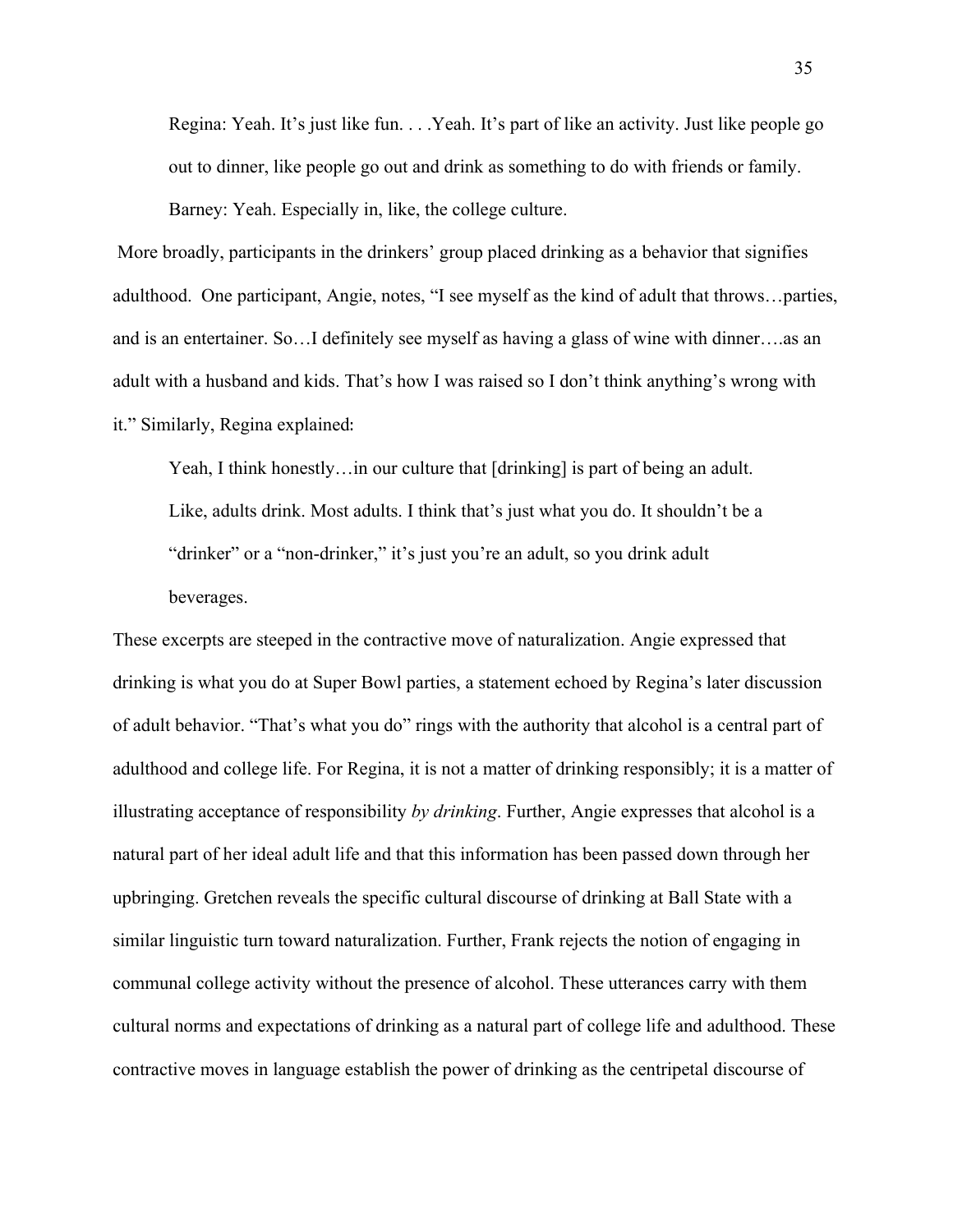adult life in general, and college life in particular. It is not a matter of *choosing* to consume alcohol, as drinking is the normative behavior in which one *must* engage to be a proper college student and adult. It is a matter of accepting that this is the behavior you *should* enact. Through naturalization, the phrase "adult beverages" moves from euphemism to instruction.

This discussion of drinking as central part of college life, as well as a signifier of adulthood, clearly frames "drinking" as the normative behavior in college life. The power that these discourses hold in the college environment is made apparent in how easily the participants discussed the sites of their alcohol rituals. This power is not only apparent in the ease with which they are discussed, but also from the implicit expectation that a listener should know what is being discussed.

**Non-drinkers.** Like drinkers, non-drinkers construct a complex meaning for "drinking" and "drinker.". One participant, Penelope, was quick to note that the identifier of "drinker" should only come with a high amount of alcohol use. She states "…if they're drinking enough to be labeled a 'drinker'…I think of somebody who takes it… over the top." Penelope speaks to the idea that "drinker" suggests a high level of alcohol use, potentially to the point of abuse. Members of the non-drinker's group not only provided nuance to the label of "drinker," they discussed the idea that there are different types of drinkers who exist based on the amount of alcohol they consume. Another participant, Rachel explains:

I can't picture just one…type of person as a drinker. Um, I think of a couple different things: I think of the person that goes out to the bars or the girl that's running around acting like an idiot because she's drunk and she's falling all over the place or just guys that are hanging out or just groups of people that are all just having a good time. Like, there's the social drinker and then there's just like the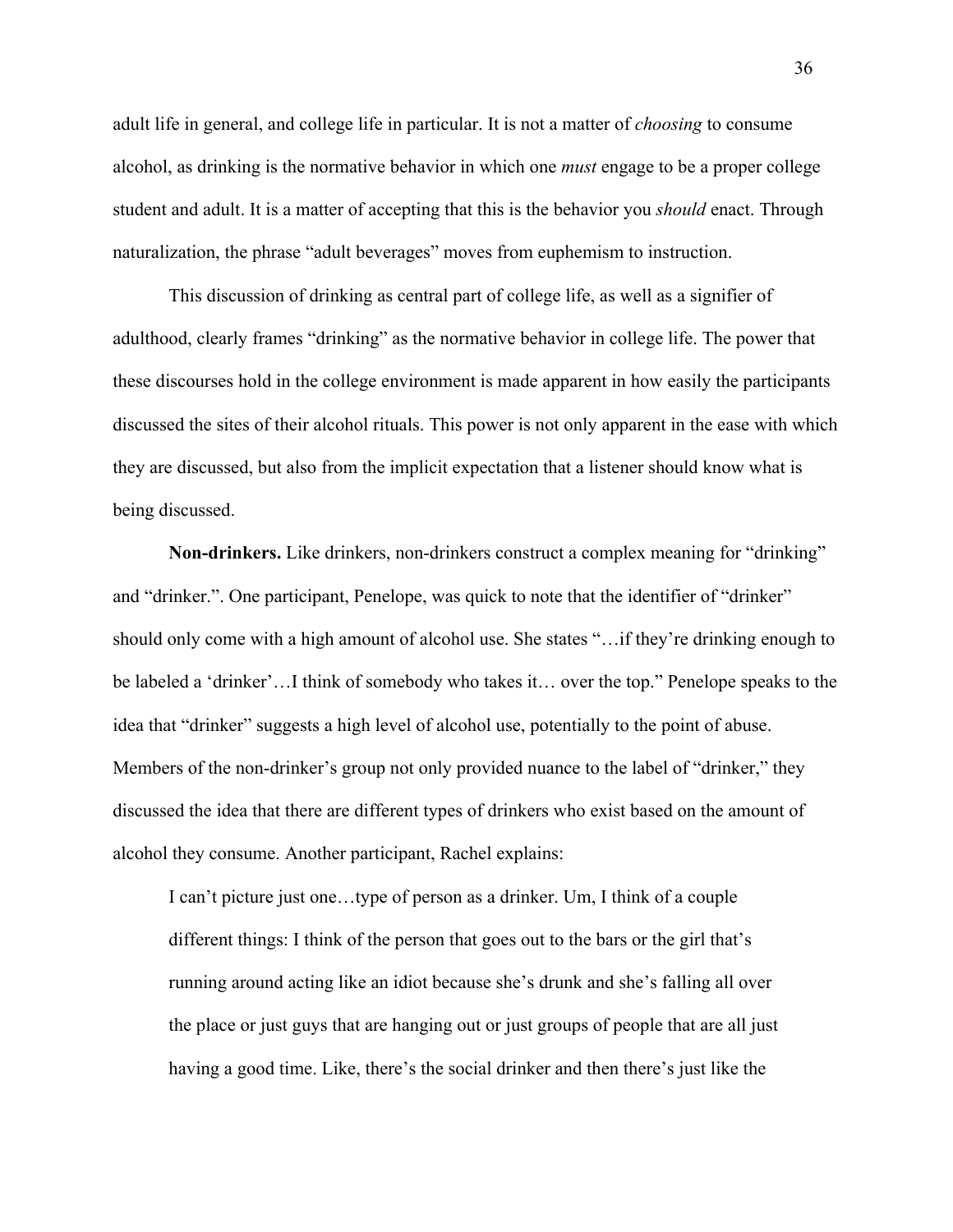drinker that like HAS to have that drink. And so, like, I think that there's just a lot

of different types of drinkers so I can't just identify one person with that word. Rachel continues by describing these two types of drinkers as "social drinkers" and "party drinkers." This distinction at first seems to recognize that drinking is a varied activity and that there is no such thing as a singular "drinker." Teja also speaks of the effect that college culture has on drinking when she states, "not all drinkers get drunk, that's just kind of... the society that we live in." The identification of "society" suggests that existence within college culture that gives drinking a meaning of drinking to excess or as a means to inebriation.

Non-drinkers also noted these multiple meanings in their family history. Teja recalls, "…someone is always drunk at like our family things." However, she is quick to add, "…but they're not all alcoholics. They're not just sitting home drunk all the time and having to be picked up from wherever they are from getting wasted but they do drink all of the time." Penelope adds a similar discussion:

My family's like that too. Like my Mom's whole side of the family is…they're all drinkers. Nobody gets…well, I don't want to say that *nobody* gets embarrassing. Um, it's definitely like at family functions like a big part of like the family culture (emphasis added).

Non-drinkers speak of many meanings associated with "drinking." "Drinking" denotes both drinking to excess and looking foolish as well as spending time with peers in a social way. "Drinking" also reminds non-drinkers of their family behavior. Further, various types of drinking behavior are identified as present in family history. Thus, non-drinkers are using discursive markers of *entertaining* in these passages to allow for a larger variety of meanings (Martin & White, 2005). Through the expansive practice of entertaining, non-drinkers are allowing for the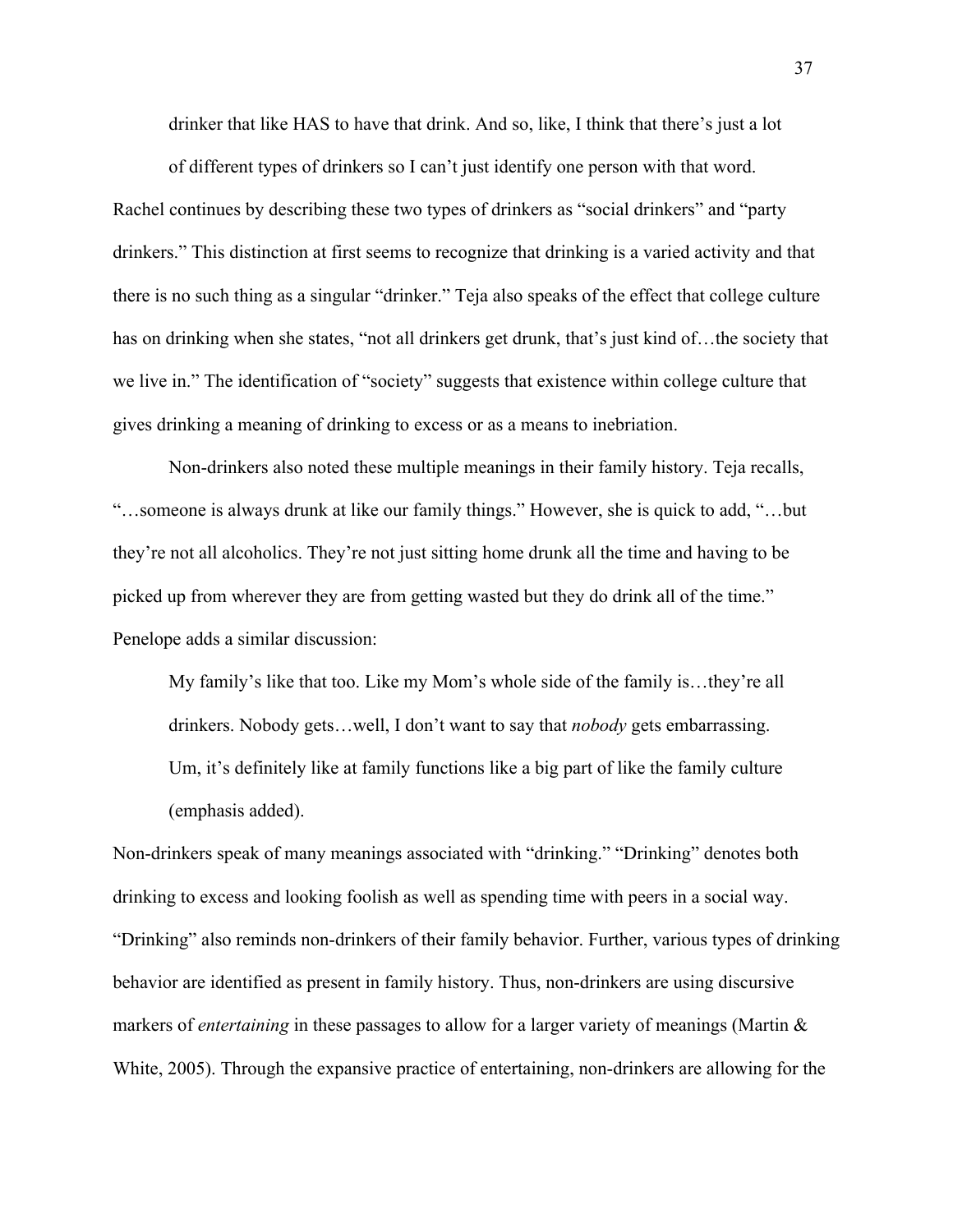potential of many different types of college drinkers who bring multiple systems of meaning to the discussion.

## **Theme Two: The Meaning of "Abstinence"**

**Drinkers.** "Abstinence" is also a term around which discursive struggles are at play. On one hand, acknowledging a variety of reasons for abstaining from alcohol functions to invite multiple meanings into discussion. On the other hand, the discourse of non-drinking is frequently pushed to the margins by a mandate that non-drinking must come with some kind of reason or explanation to be legitimized within the dominant discourse.

The meaning of "abstinence" that is most in accordance with the meaning of alcohol as "adult behavior" that is a part centripetal discourse is that a non-drinker could be acting as the Designated Driver (DD) for the night. Drinkers agreed about the necessity of the DD to ensure the safety of individuals. Drinkers also spoke of the act of being a DD as an honorable undertaking. One participant expressed that being a good DD is a "skill." Participants also expressed a sense of camaraderie associated with deciding to be a DD. The task of a DD is to look out for one's friends and make sure that they are okay. Drinkers are quick to assume that if a person is at a site where drinking is a primary activity and they are not drinking, that they must be acting as a DD. This perception of non-drinking as a temporary undertaking allows the dominant discourse to remain unchallenged.

Designated Driving is not the only acceptable meaning of "non-drinking" identified by drinkers. Drinkers also listed reasons related to mental and physical health, as well as personal faith as acceptable reasons for abstaining. Drinkers noted that non-drinkers might choose to abstain due to a past mental trauma, such as recovery from addiction or personal loss. Drinkers also note that people may choose to abstain from alcohol out of a desire to remain in control of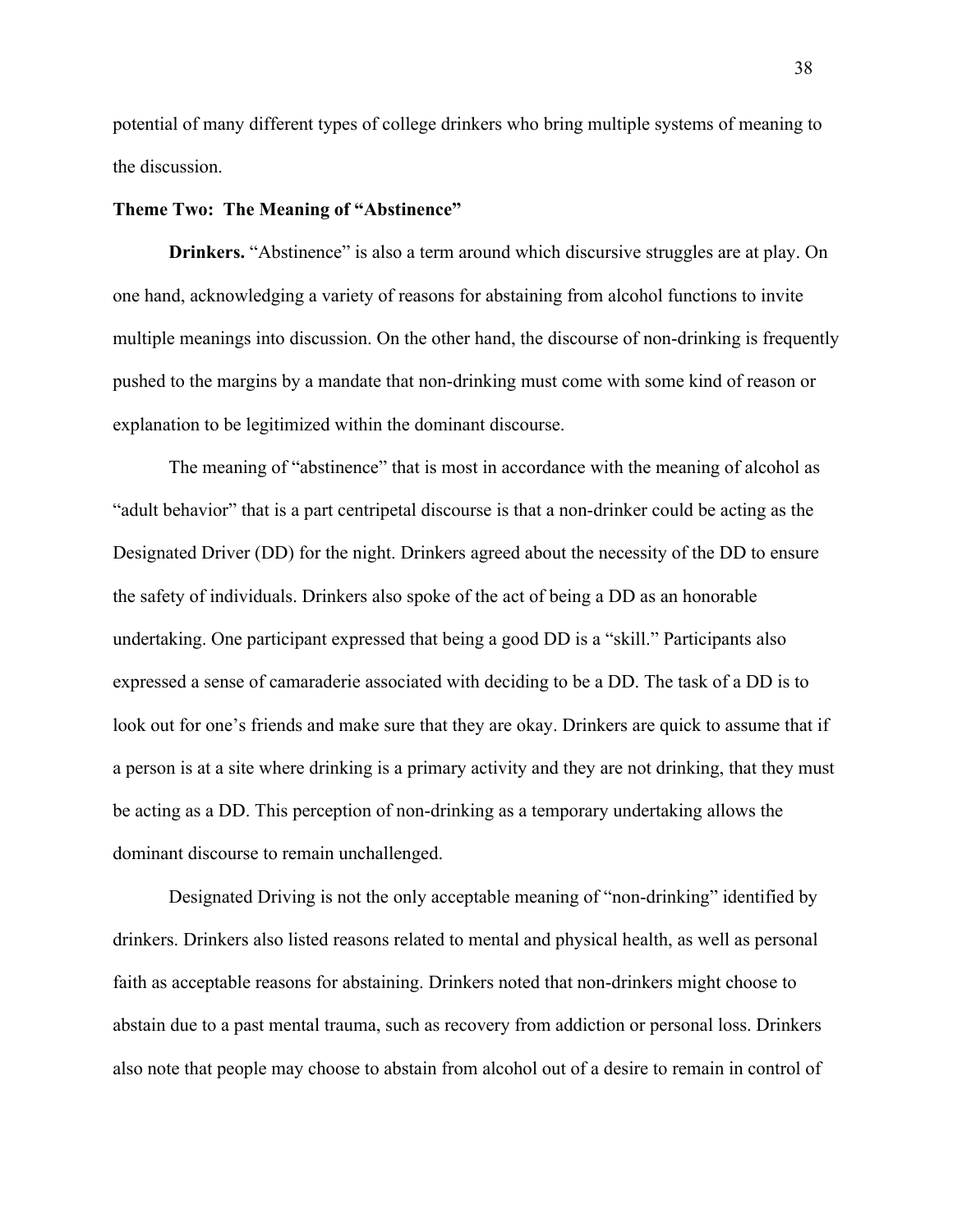their behavior. Drinkers also recognize the health benefits that come with the choice of abstinence. One participant, Barney, observes the following about non-drinking:

…someone has made a decision, whether it's faith,…personal pact, you know, whatever the case may be…"that I'm not going to drink." You know, "I just don't want to poison my body" if you will.

The use of the phrase "poison my body" acknowledges that there are health risks involved with choosing to drink. This passage also acknowledges that one's decision not to drink can come from a place of faith, establishing another acceptable reason for abstaining. These acknowledgements of many reasons for abstinence function as what Martin and White (2005) identify as the expansive discursive practice of *attributing.* Through this acknowledgement of multiple reasons for abstaining from alcohol use, the members of the drinkers' focus group are also acknowledging the voices of many non-drinkers who abstain for many different reasons. By attributing different hypothetical reasons for abstinence, drinkers are opening the possibility for different hypothetical non-drinking discourses to exist in the larger conversation.

One drinker, Regina, also expressed a tension between acquaintances and close friends when discussing the extent to which she accepted a person's reason for abstaining from drinking. She describes it thus:

I think it depends on who the person is that says they're a non-drinker. Somebody you don't know very well, or for me personally, I'm more accepting of that. But, if I was going out with my friends and my friend was like "I'm not drinking," usually everyone is like "Why not?! Come on! You're being such a party pooper!" or whatever. You know…if you're friends with them, you are more judgmental towards them than if it was a stranger.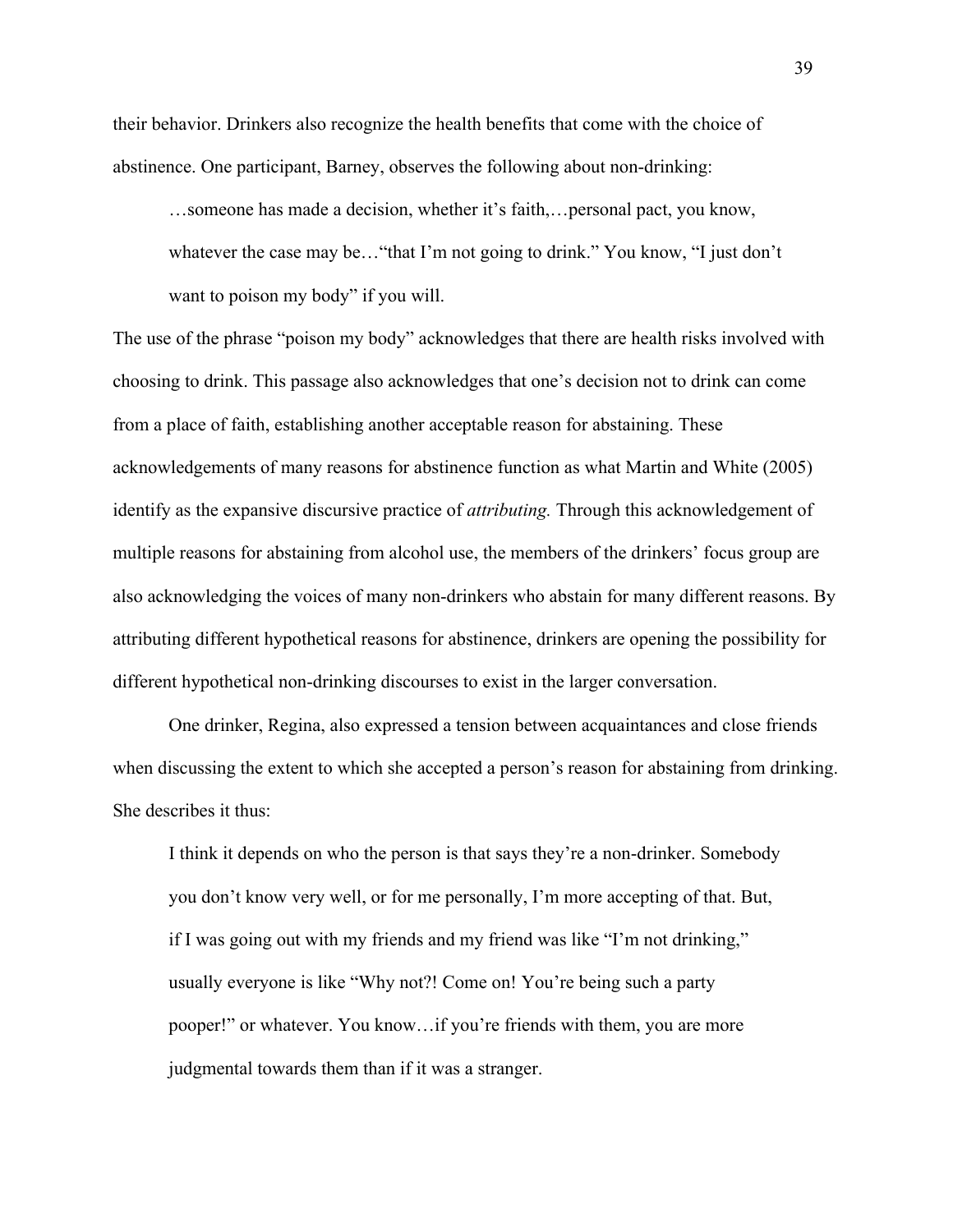Regina expresses a larger threat to centripetal discourse from friends, who are required to provide stronger reasons for choosing not to drink than someone who matters less to her. A possible explanation for this is that Regina wishes for her friends to have values that are consistent with her own. By having similarity in close relationships, Regina is able to avoid any potential contradiction in these relationships in regards to drinking. As her own values are those with centripetal power, it is much easier for Regina to exist in a reality where her positions on drinking are not challenged by those closest to her.

If there are behaviors and attitudes that are deemed acceptable for non-drinkers in the eyes of drinkers, then there are likely to also be behaviors and attitudes that are unacceptable. The drinkers who were interviewed unanimously agreed that they felt that non-drinkers who do not have adequate reasons for abstaining or fail to adhere to the centripetal discourse, are viewed as "judgmental" by those who drink. As Frank explains, "Like, when I hear 'I'm a non-drinker' I'm thinking 'Oh, you're judging me because I have a beer in my hand right now, or whatever.'" The utterances "I'm a non-drinker" and "I don't drink" were continuously reported by drinkers as a cause of disruption in discourse. Drinkers often shared stories of approaching others in a bar or at a party, and this other person revealing that they are a non-drinker. In these cases, the utterance "I don't drink" functions as the contractive discursive maker of *topic avoidance*, since topic avoidance involves marking a subject as taboo and inappropriate for discussion (Deetz, 1992). In the eyes of drinkers, non-drinkers use this utterance as a way to avoid inviting the discourse of college drinking into their discussion. Further, drinkers respond to this utterance with suspicion that they are being judged.

Angie illustrates this apprehension in how she reacts to the revelation of non-drinking as a choice: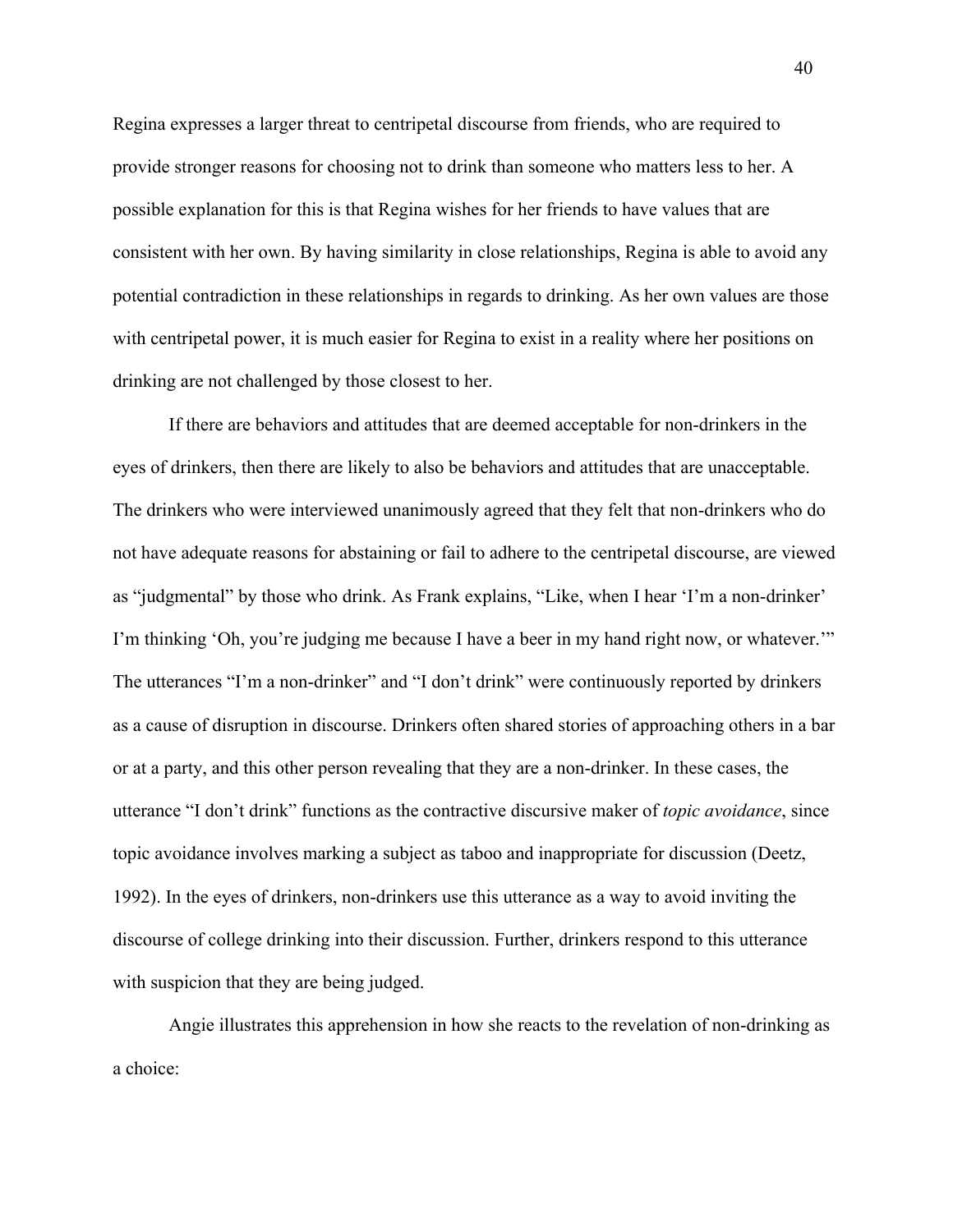So, [laughs] when . . .people say that they're not…a drinker it does come off like a judgment thing to me because it's like they felt the need to…point out that they're not a drinker. And…sometimes I come home in the shambliest state possible. I don't want to associate myself with someone who is like, "Well, if you didn't go drinking you wouldn't be so hung-over today, so…"

In this passage, she illustrates using her own form of topic avoidance as a reaction to the contractive practice of sharing status as a non-drinker. Angie's response to the threat to the discourse of drinking as a source of enjoyment in her life is to eliminate the existence of nondrinking voices completely. Angie is able to perpetuate the cycle of discursive contraction, further denying non-drinking discourses as a part of her life specifically, and college culture in general. This further establishes the centripetal nature of drinking discourse, where drinkers have the power to require non-drinkers to come up with reasons for abstaining without providing any reasons to justify their own behavior. Challenges to this discourse bring drinkers distress and feelings of powerlessness, so they must be dealt with to maintain discursive order.

**Non-drinkers.** Participants abstaining from alcohol also made sense of their "abstinence" and how they choose to disclose this information to drinkers in multiple ways. Non-drinkers listed health concerns, religious morality, personal trauma, and motherhood as reasons for why they do not drink. These reasons fall within what is considered "socially acceptable" by the dominant discourse. However, they are often revealed in accordance with other reasons. One participant, Rachel, notes:

I mean, I have a couple of different reasons why I don't drink. When I was a sophomore, I used to drink a lot more often and go out and try to be like a college kid. And last year it just kind of all was like, "What's the point of this?" And after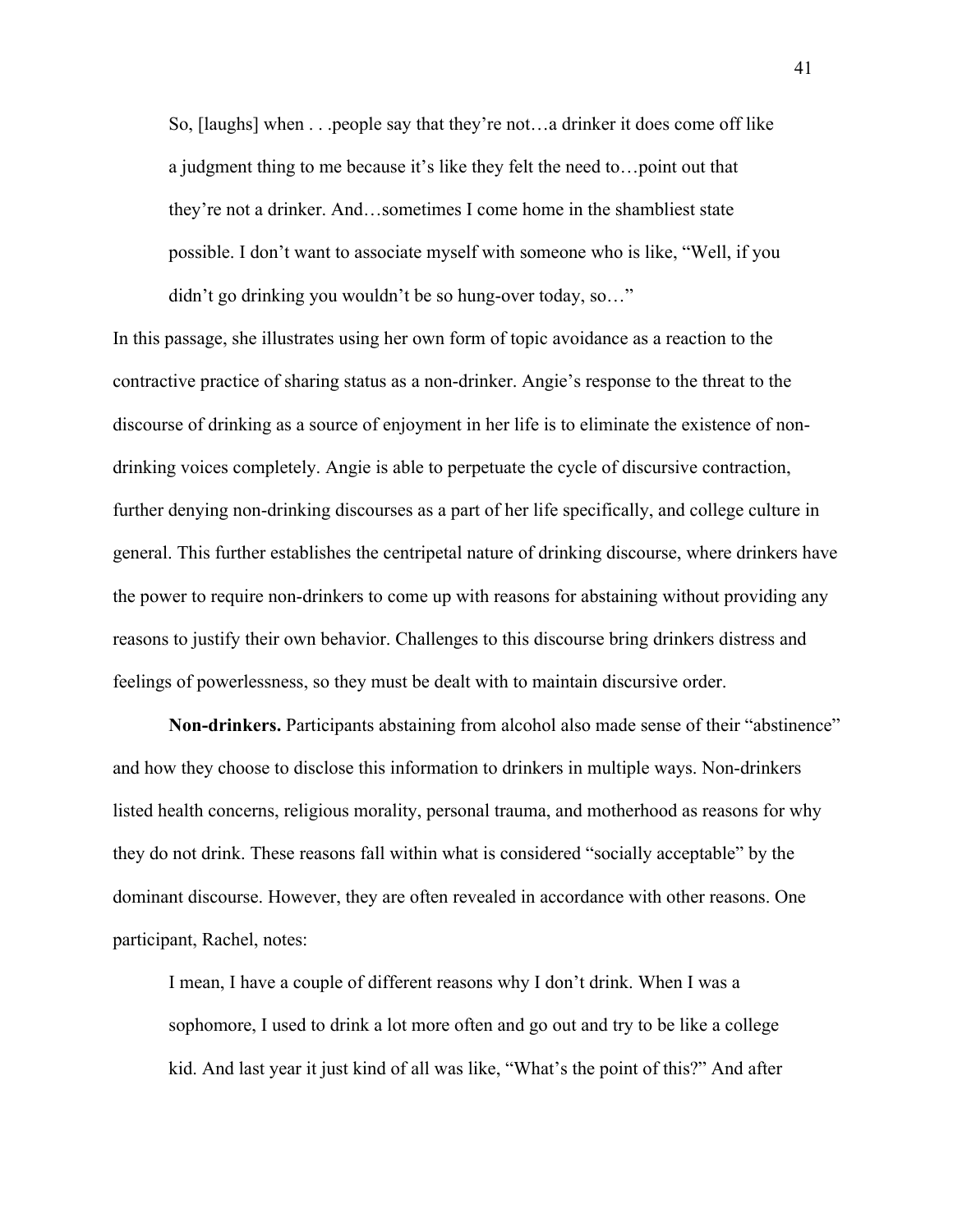I turned 21 I realized that I see people all the time and I'm like "you act so stupid, and like I don't want to act that way." So that's part of the reason, because I just don't want to make a fool out of myself. Another reason is my stomach just does not like liquor. I get really sick the next day. And for me it's just really not worth it anymore. And…I've had issues with my boyfriend because he's a drinker and he drinks…very often [nervous laugh]. Um, and we've had a lot of issues when we drink, so, he's another big reason why I don't drink. Because I didn't like fighting with him for no reason just because we were…drunk.

Another participant, Teja, expresses a similarly complicated reason for abstaining from alcohol:

Um, I have a lot of different reasons, but the main reasons would be…and I've never ever had alcohol before, so, but I didn't grow up around it, like, my parents don't drink. We've never had it in the house and um [pause] I've been raised in the church my whole life, and so church is where they really teach—not like that you're a sinner if you drink. But, drinking is not really something that um Christians should be seen like doing. Because in the Bible it says…that you're not supposed to get drunk and all that stuff. And so I figured, just to stay away from that stuff completely, that way I'm never tempted or I never cross that line. But, also…I don't want to look like an idiot in front of people, 'cause I think that when you're drunk, that's pretty much what happens. It's expensive and I wouldn't want to buy it.

Present in these excerpts are negating discourse markers. Rachel frames her abstinence as a desire to avoid social approbation (didn't want to "act foolishly" any longer) and a relational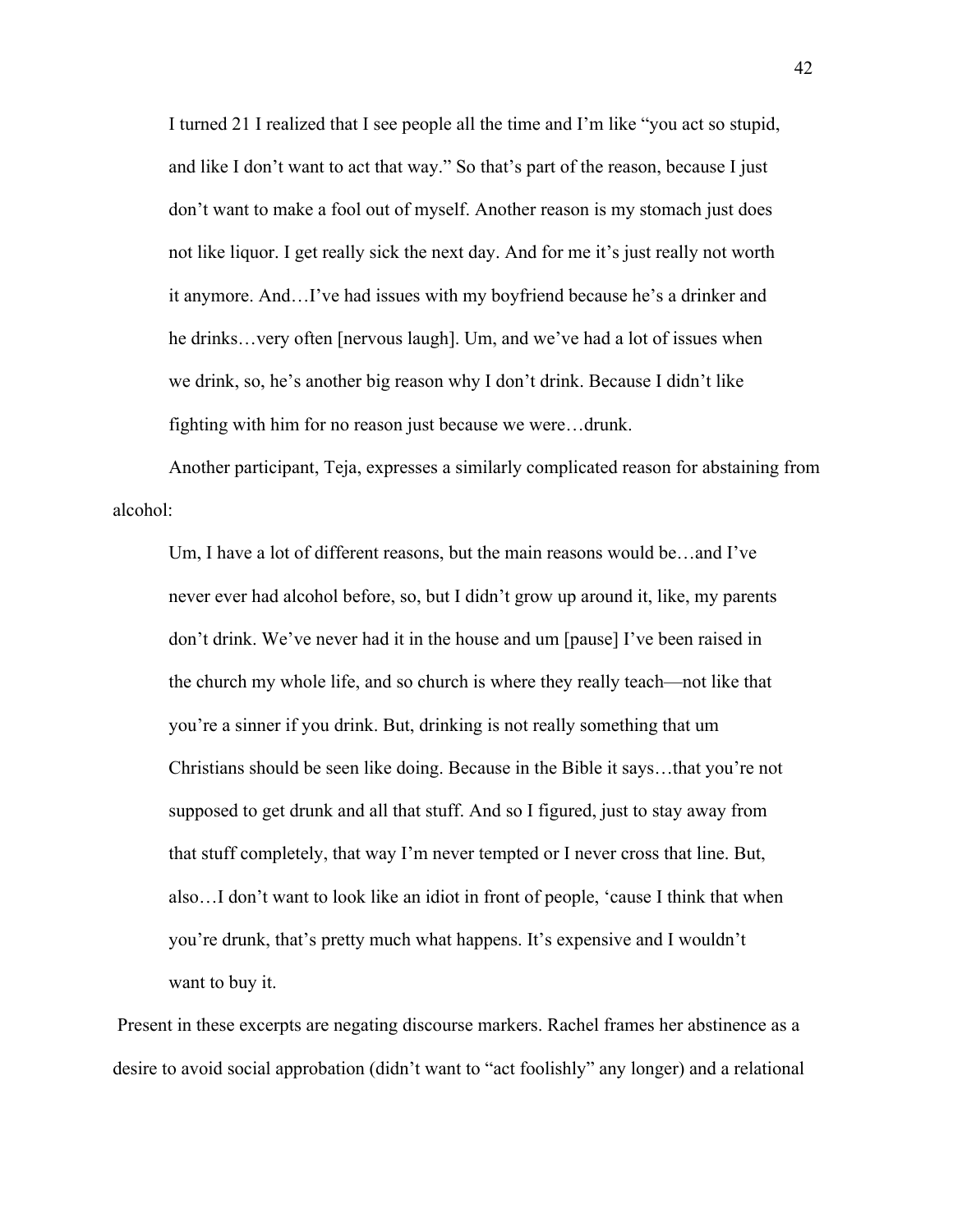dilemma (didn't want to fight with her boyfriend). Here, alcohol serves as the source of foolish behavior and interpersonal conflict (which is also present in Teja's passage). Rachel makes this connection without the presence of the competing discourse, thus negating it's usefulness to her life. She sees the social capital that she stands to lose from behaving poorly as greater than what she stands to gain by adhering to the expectations of college drinking. Rachel also seems to associate alcohol with a source of interpersonal conflict with her boyfriend. Yet, she is hesitant to place him in the category of the party drinker, or to discuss the specifics of their conflict. Teja also negates the possibility that Christian morality and alcohol can coexist. Her assertions that her family never drank and drinking is not something that Christians should do are the prevailing way of speaking. Here, the potential argument that alcohol can be consumed in accordance with Christianity is invalidated before it can be uttered.

Rachel and Teja also provide slight contradiction to their positions by making contractive moves to limit their own discourse. Rachel expresses a desire to keep from being sick, which not only places the decision to abstain in the realm of convenience, but also demonstrates a subjectification of her own experience. She takes ownership of her health-related problems with alcohol use, which removes the cultural implications of her decision. Further, she does this through one of the reasons that the centripetal discourse has deemed "socially acceptable." Teja employs a countering discursive move to temper her discussion of Christian morality. While she frames the choice to abstain as a moral choice, she notes that drinking is not a sin. This effectively counters her moral stand, thus making sure that her disclosure of her abstinence presents less of a challenge to the dominant discourse.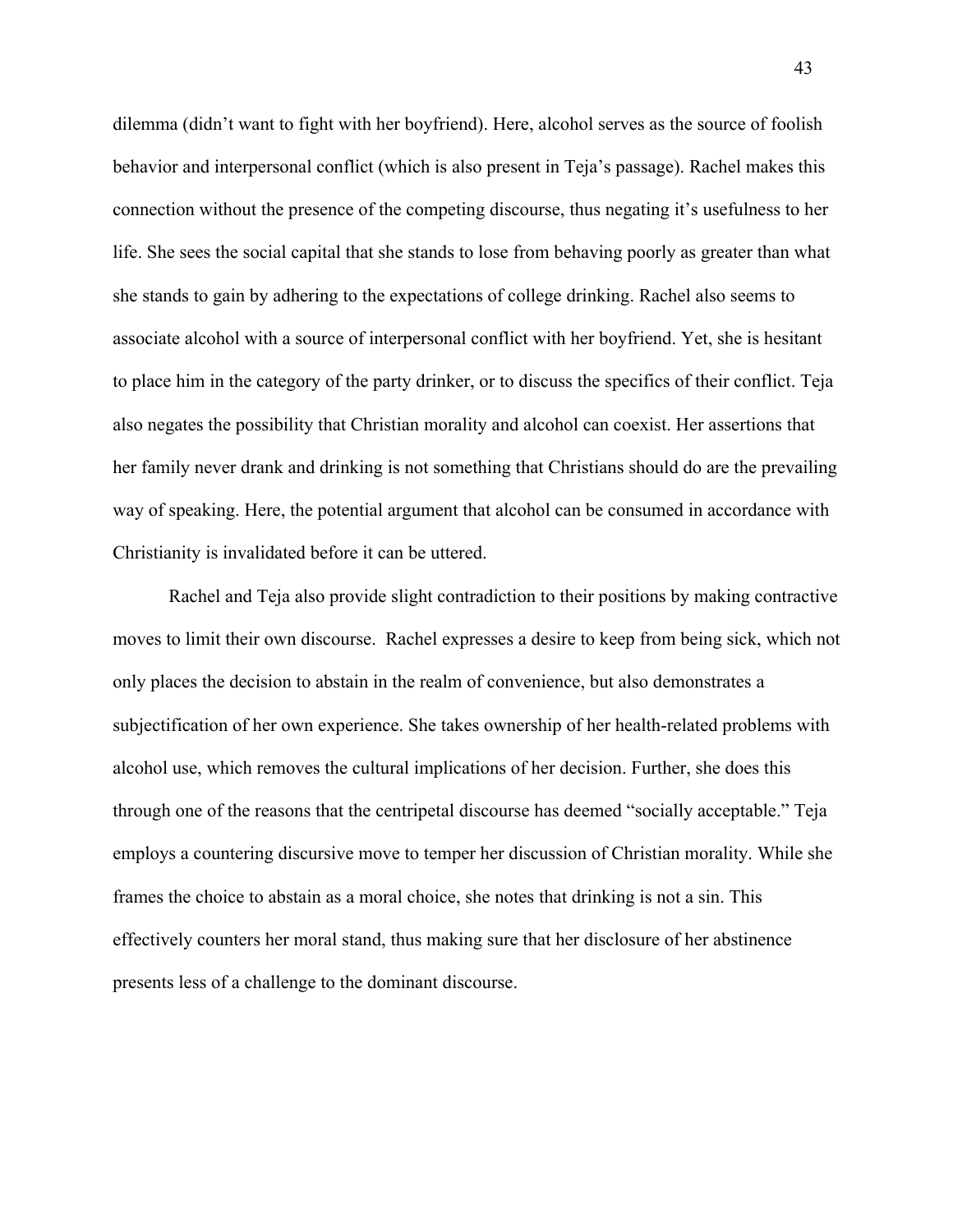### **Theme Three: The Discursive Management of Encounters**

**Drinkers.** Drinkers and non-drinkers discursively managed encounters with one another in a number of ways. Perhaps the most illuminating finding of discussing alcohol behaviors with college drinkers was discovering that they often feel uncomfortable by the challenge presented by non-drinkers. Their predominant claim is that non-drinkers are violating a cultural expectation by simply being present at the bar. This violation comes in the form of being sober at the bar where the expectation is that everyone around is inebriated. Drinkers lament losing a conversational filter when they are inebriated. The loss of this filter leaves them feeling anxious and even vulnerable. Glenda explains, "I get nervous because like when my filter is like fuzzy, I can talk about ANYTHING. And then like the next day or morning or whatever, I would think like 'What the hell was I thinking?'" Here, Glenda voices the potential of embarrassment and shame from being inebriated in front of those who are sober. She shares also shares a story where this potential was realized:

…it was just one of those things where I had every intention of drinking a lot that night. And I was at the Chug and I had pre-gamed, you know, a little goofy. You know, I just, when I-when I'm a little tipsy I like to converse with people. So, I sat down next to some girl who was like sitting down by herself and I'm like "So, what's up?! How are you doin'?" And she just looked at me with—like I didn't even ask—she was just like "I don't drink." And, it was just SO uncomfortable cause…like my mind was SO fuzzy and…I probably took a long time to reply. I probably paused for about ten seconds trying to think of something non…drunk to say. It just made me feel uncomfortable because I didn't even ask her like "Hey, what are you drinking tonight?" She—it was almost, it was in a very judgmental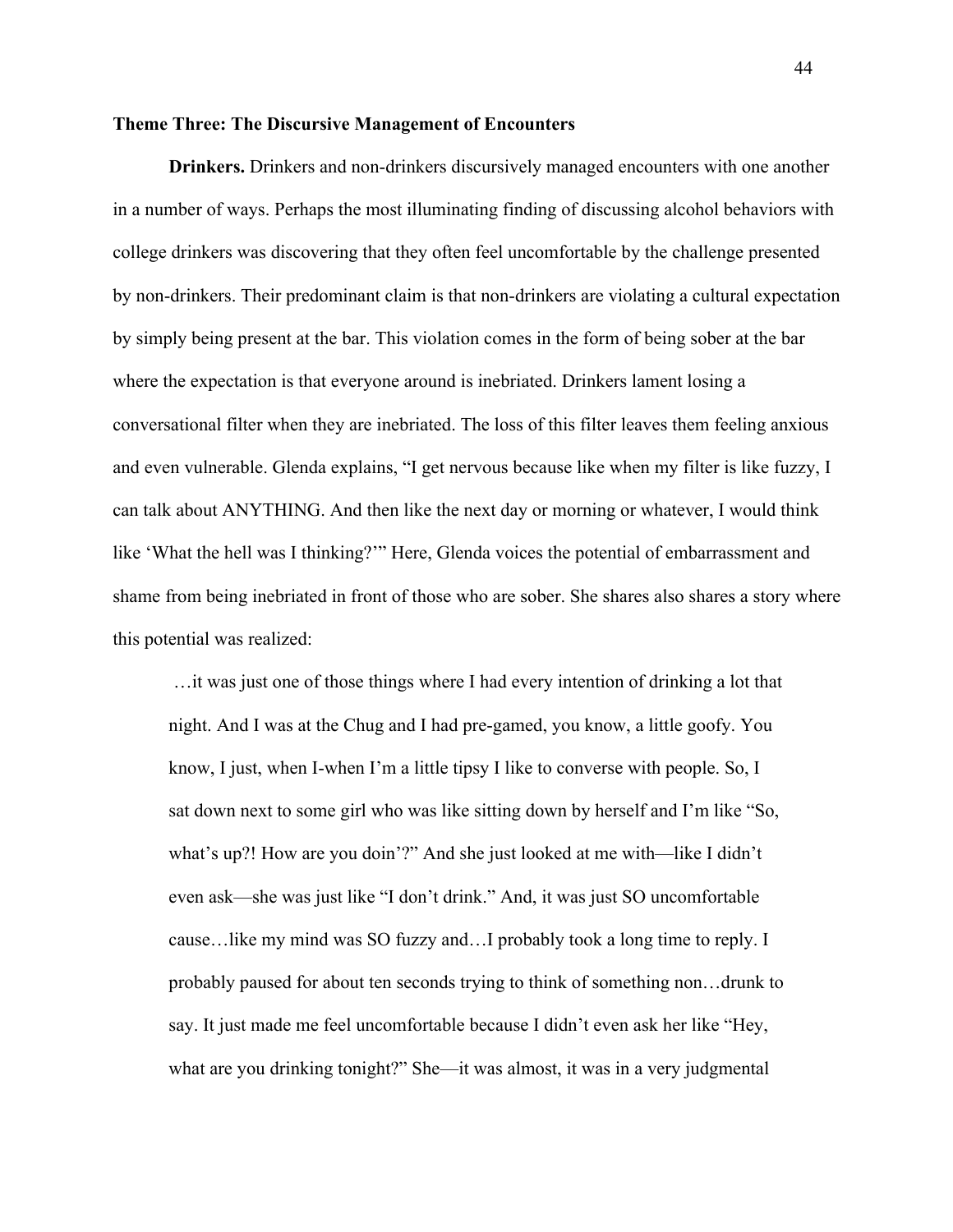tone. It was in a very like, "I don't drink. Get away from me." And it's not like I was a guy saying "Hey! Let me buy you a drink!"

As alluded, feeling embarrassed or awkward is not the only fear for drinkers in this situation. Barney described the challenge presented by non-drinkers:

I would say vulnerable. Because…filter gets fuzzy, you start talking about things you may not necessarily talk about when you're sober…you may have disclosed some things you otherwise wouldn't. You're just like "Probably shouldn't have said that to this person." And I think another one might be, you may just feel [pause] I don't want to say self conscious because I don't think that's the right term I want to use here. Maybe just reevaluate like how drunk you are. Like "Why am I this drunk? Is there something that I can maybe do next time to where

I can start not getting so drunk, but just stay more at a lower level buzzed." In Glenda's story there are both feelings of shame and vulnerability, as well as introspection leading to a momentary change in behavior. The utterance "I don't drink" brought about a wave of various uncomfortable feelings that effectively shut the conversation down. Similarly, the constant pressure of saying the right thing while in an inebriated state caused Barney to reevaluate his drinking behavior. The presence of a non-drinker made Barney feel vulnerable and uncomfortable to the point that he considered finding a way to change his behavior to more closely match that of a non-drinker. Again, the contractive move of "I don't drink" causes a break in the conversation and a shift in the power dynamic between the two parties. These situations force drinkers to deal with changes in the centripetal/centrifugal struggle.

One way that drinkers manage this power shift is by using their own form of contractive practice: topic avoidance. Angie reveals: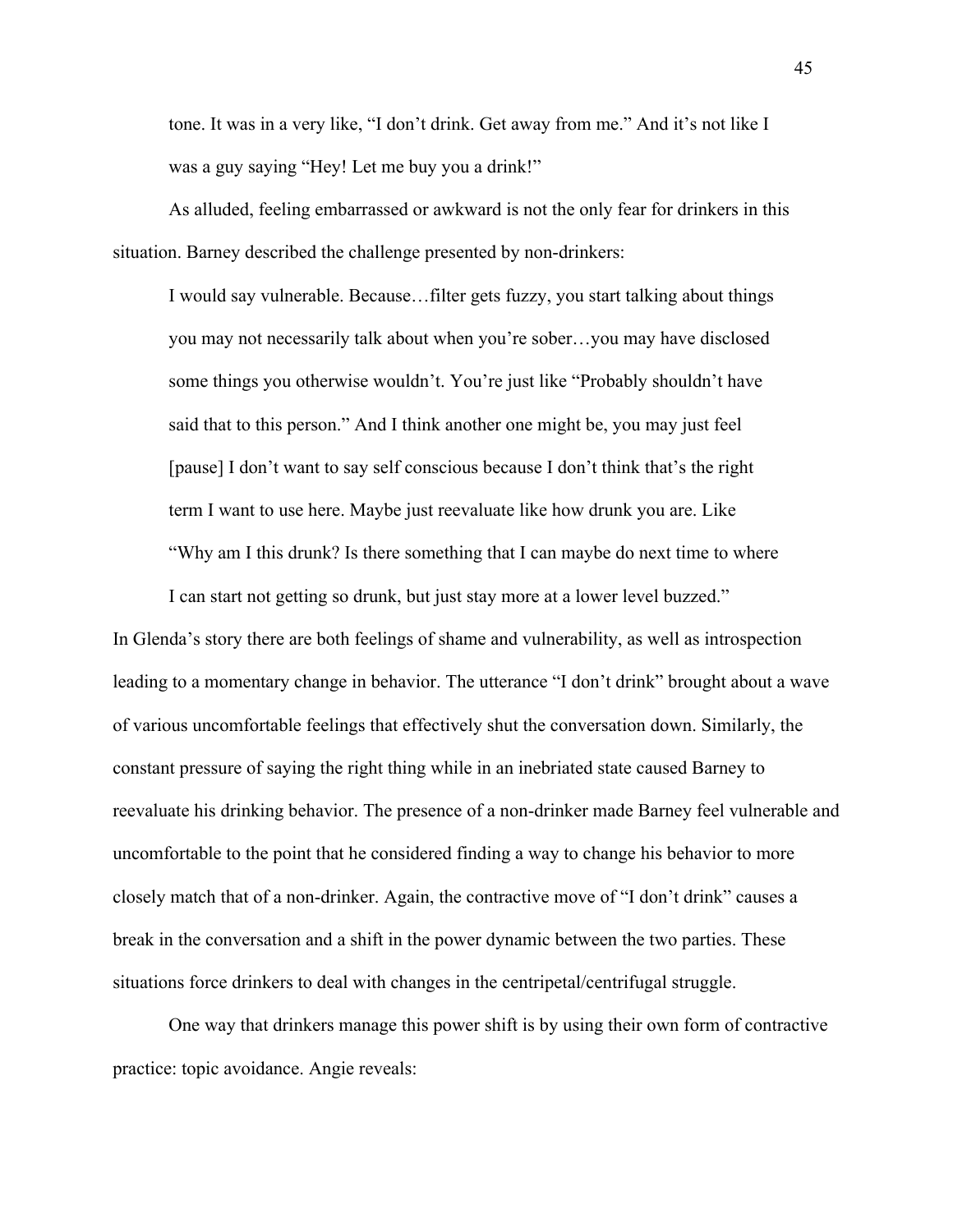Yeah, I can't really say...that I'm friends with a lot of non-drinkers. It's not that I don't keep them around on purpose, it's just that my lifestyle gravitates more towards people who, I guess are interested in fun, and, fun for me, I guess, is going out and living.

Here, Angie states that she has avoided spending time with non-drinkers because they do not represent her idea of a fun life. She has made non-drinking a nonexistent topic in her life by avoiding association with anyone who may challenge this lifestyle. Drinkers may also turn to this contractive practice in conversation. Barney recalls:

I want to say it was my  $21<sup>st</sup>$  or  $22<sup>nd</sup>$  [birthday], and it was actually one of my friends. She typically drinks when we go out, but she chose not to drink that night. [S]he may have been DDing or just trying not to do anything really stupid, but, I had forgotten or was just oblivious to the fact that she had not been drinking. I maybe thought that she was drinking that night. Then, we were at the bar, um I was probably yelling over the music and like I'm drunk, so the voice goes up anyway, and then…I don't think she came out and was like "Hey, I'm not drinking." I think it like washed over me, like I remembered like "Shit. She's not drinking tonight." And then I was just like "I'm gonna go talk to these people over here and I will see you later." Because I just…I would just want to avoid the awkward situation and everything like that.

When faced with a form of the utterance "I'm not drinking," Barney chose to disengage from discussion as a way to save face and avoid awkwardness. However, through this use of topic avoidance as a defense mechanism, Barney shut down any discussion he might have had with his friend that night.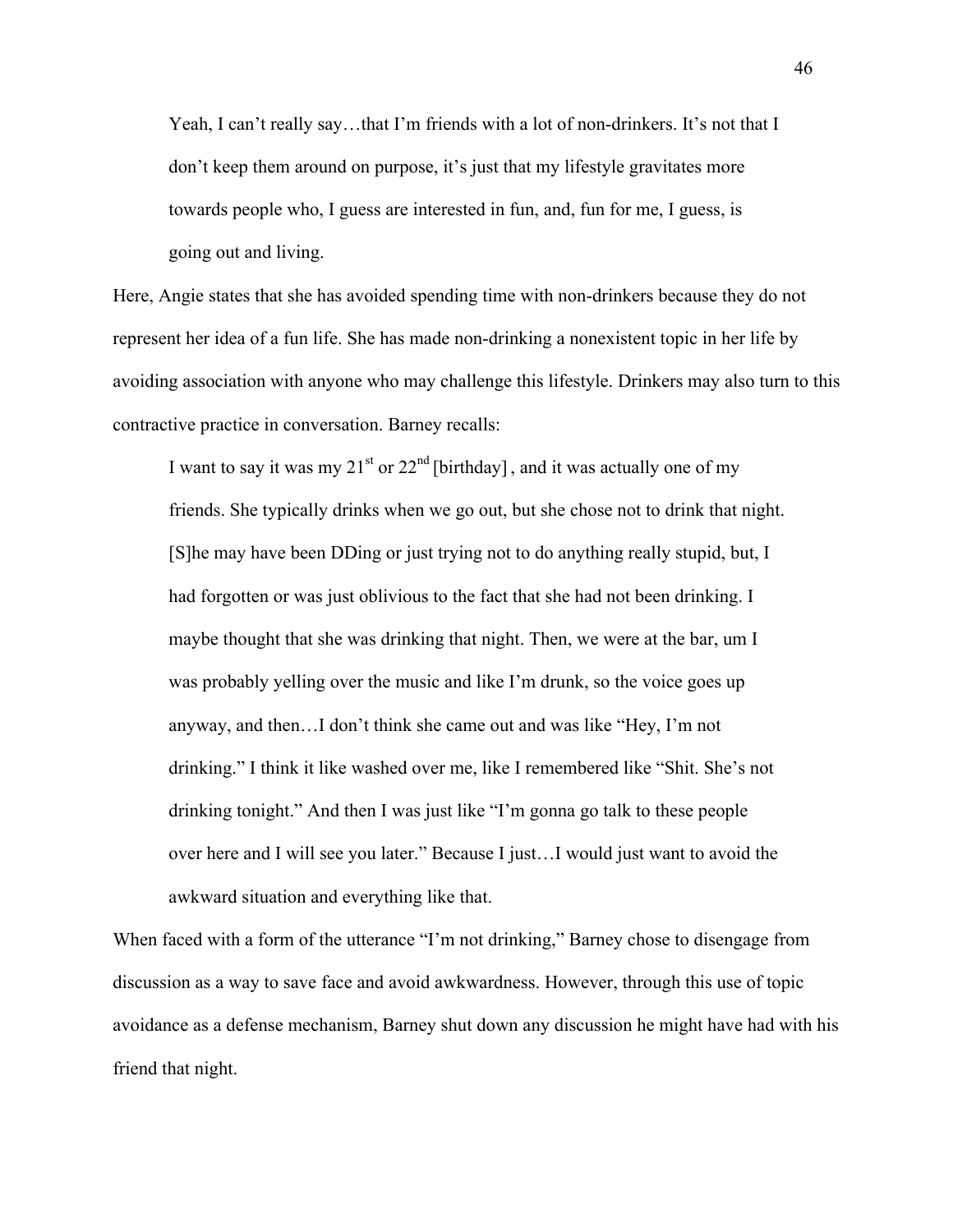**Non-drinkers.** Non-drinkers often expressed feelings of marginalization, noting that they are denied participation in activities that involve drinking. Additionally they are expected to manage friendships with drinkers more than drinkers are expected to reciprocate. As Frank, a member of the drinkers' focus group, states:

I don't want to say that it's like the ball is in the non-drinker's court with the relationship. But, I definitely think that…if they're not intentional about hanging and like keeping that going and doing stuff together….It just kind of falls apart a little bit.

Implicit in this statement is the power of the discourse of college drinking. College is a drinker's world, and, if non-drinkers wish to participate in this world, they must go the extra mile and be more active. Further, non-drinkers must make sure that they police themselves when they do engage the dominant discourse. If they present contradiction, they risk losing the chance to participate completely. Teja illustrates:

Well, like I mentioned before, some of my friends don't invite me to things because they know that I don't drink. So, I confronted one of my friends about it …so then I asked him—I was like "Why didn't you invite me to your party?" And he was like "Well, because there's going to be alcohol there and I knew you didn't drink so I just figured that you wouldn't want to come." And even though—just mostly for the fact that I wouldn't have known anyone there, I would have probably said no anyway, but I was kind of offended that he just assumed that I wouldn't want to go. And, um, and he even told me…that he's afraid to tell me that he drinks every once in a while because he thought that I was going to judge him just because I don't drink. So, I—I don't like that people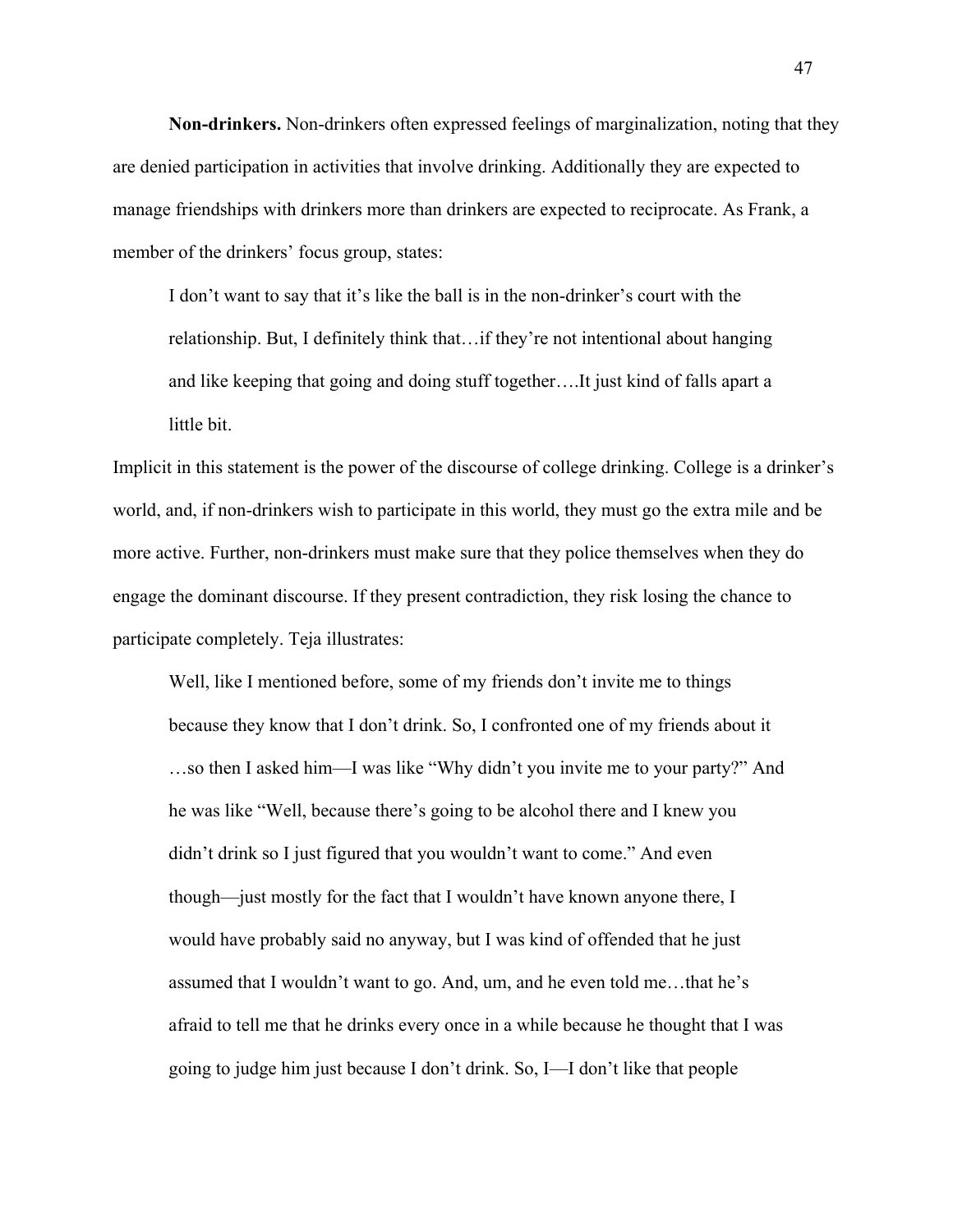probably think that about me and I don't even know it. But, I can't really do anything about it.

Teja is aware that the utterance "I don't drink" has led to marginalization in her life. She recognizes that a party during which people are drinking is not something that she would like to attend. However, the absence of an invitation still causes her emotional distress. Additionally, Teja is dealing with slight demonization of her character, as at least one friend expresses fear about revealing his drinking behavior to her, implicitly framing her as judgmental. Teja's choice to abstain has marked her as a challenge to the centripetal discourse of college drinking, so she has been removed from the conversation for fear of discomfort. Although Teja notes that she would likely avoid going to the party, the fact that her choice to participate has been taken away has left her feeling marginalized.

Teja and Penelope also expressed another way that they feel they are left out due to their choice to abstain: the ability to truly empathize with their friends' drinking stories. Teja relates:

 …I do have several friends that just feel the need to tell me about their experience when they were drunk and when they were partying and I'm just sitting there like "Yeah, okay, I don't really know what to say." Like I can't be like "Yeah this one time that definitely happened to me too." So, I don't feel like I can relate to people who tell me about their experiences drinking or partying, but,

like, I'm a good listener so I guess that's why people still tell me those things. Due to her lack of experience, Teja has no way to really be an active participant in the conversation, so she must remain a passive listener. Penelope has a similar problem although she used to drink. She recalls feeling left out when talking with co-workers:

48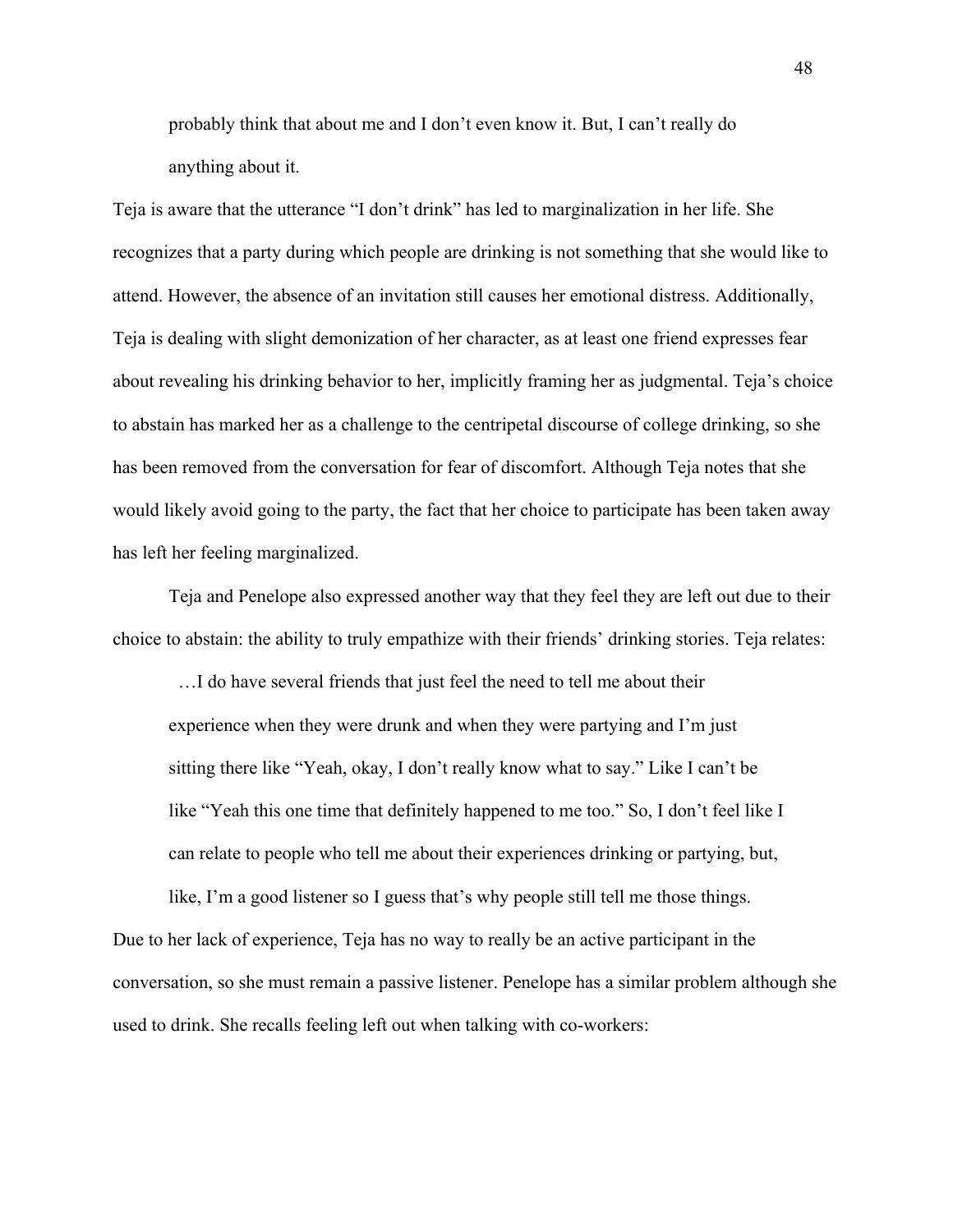Cause…they all tell stories from that weekend. So, when they start getting into specifics, like well we were all together doing this. I can't really be like "Yeah, well ONE time…When I was your age…" Like that…I just kind of…leave. Like, I DO feel left out and I don't have a strategy for that. And sometimes I do miss it. Like I miss being able to just like have a drink with people and have it be just like included. Sometimes I miss it, but, like I think that generally, my decision was a good one.

The feelings that Penelope and Teja express of being left out are a result of the contractive discursive practice of *disqualification*. Due to their lack of expertise (or lapsed expertise, in Penelope's case), they feel as if they are effectively denied a voice when these topics are up for conversation. When drinkers choose to trade these stories as a topic of discussion, they are pushing non-drinkers to the side of any discussion. Whether intentional or not, drinkers are maintaining the upper hand in this discursive struggle by having discussions in which nondrinkers cannot participate. Worse for non-drinkers, they do not have an equivalent to the drinking story they can share with each other, in which drinkers could not participate. This is a form of disqualification that cannot be answered.

A clear through-line in all of the non-drinkers' accounts is their dismay at being faced with the labels of "judgmental" and "superior." All of them wish to fight this label; however, none of them speak of a way to actually change this perception. Others share stories of not speaking out when they are left out or mention that their lives are better when they don't have to face the awkward situation of going out. Non-drinkers also express pressure to avoid the disclosure of their non-drinking. Many of them share stories in which the utterance of "I don't drink" is only spoken as a last resort. Here, the contractive discursive practice of topic avoidance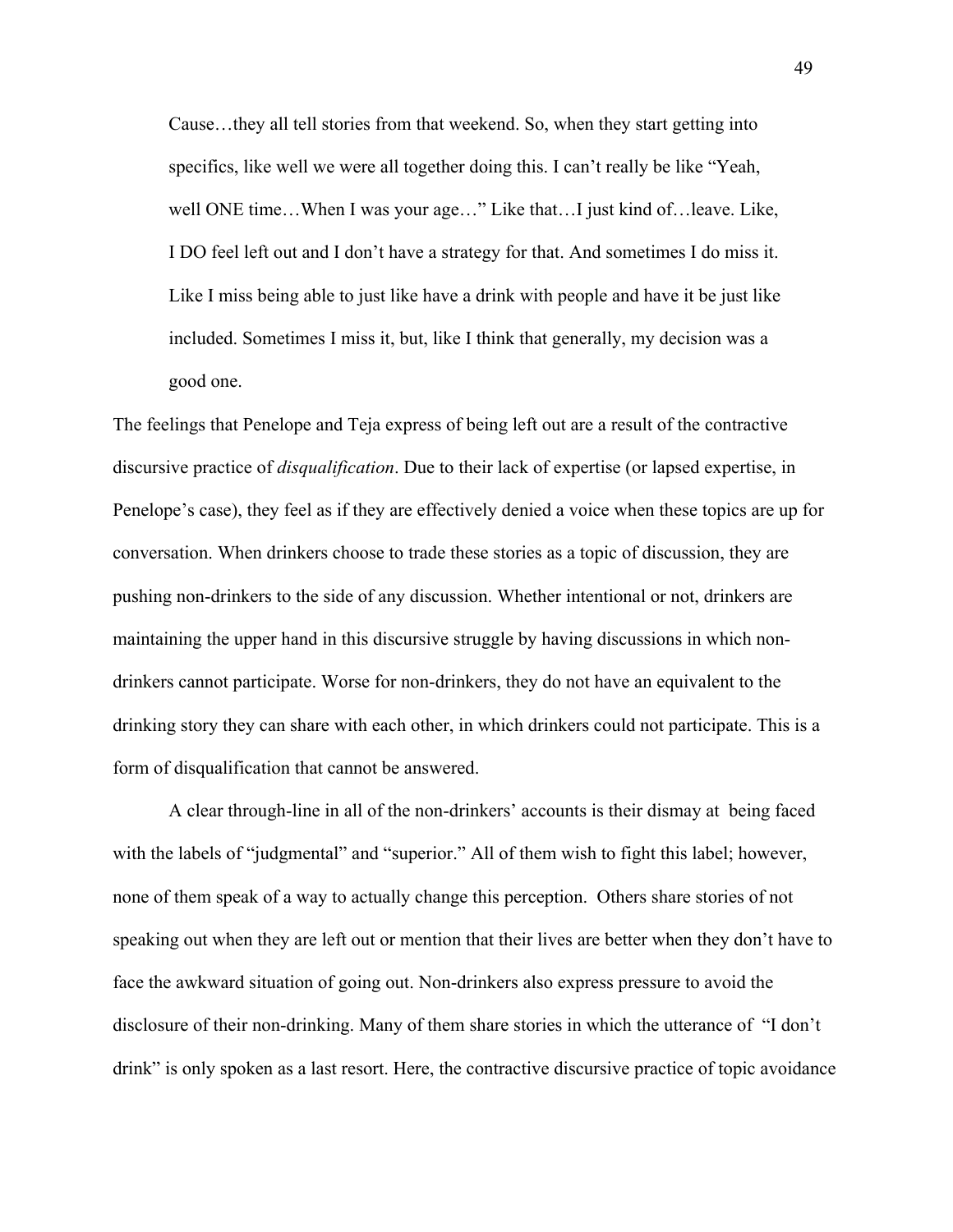is at play, leaving non-drinkers to feel that they must avoid disclosure of their abstinence for fear of further marginalization. In adhering to this topic avoidance, non-drinkers are resigned to the centrifugal nature of their discourse.

This centrifugal position leads non-drinkers to accept the discourse that they are responsible for any accommodation that happens in relationships between themselves and their drinking friends. They all feel that there is something that *they* need to do in order to be invited to parties, or that there is something that *they* can say to allow people to think differently about them. This echoes a dominant discourse that emerged in the drinker's focus group that the "ball is in the non-drinker's court" when considering relational maintenance. It is up to the nondrinker to decide what to do in their friendship. College drinkers are going to drink no matter what, as the dominant discourse has no motivation to yield to competing discourses. If nondrinkers cannot adapt, then they will not be invited to share discourse.

Non-drinkers may opt to deal with this dilemma by retreating from the dominant discourse completely. Teja notes:

My closest friends, um…I think most of them…don't drink. Or they just drink very, very little. Um, but…I wouldn't say that they…are my closest friends because they don't drink. It's just that they happen—like that naturally—because it's like, well I'm not going to be really, really super close with someone who drinks all the time because we're not really going to hang out that much.

Teja denies any conscious decision to seek out people with a similar lifestyle; however, she also notes that it is "natural" that she would gravitate toward other people who enjoy similar activities as she does. She also acknowledges that she would not spend time with someone who drinks frequently, revealing that this decision may be more conscious than she admits. Teja is using the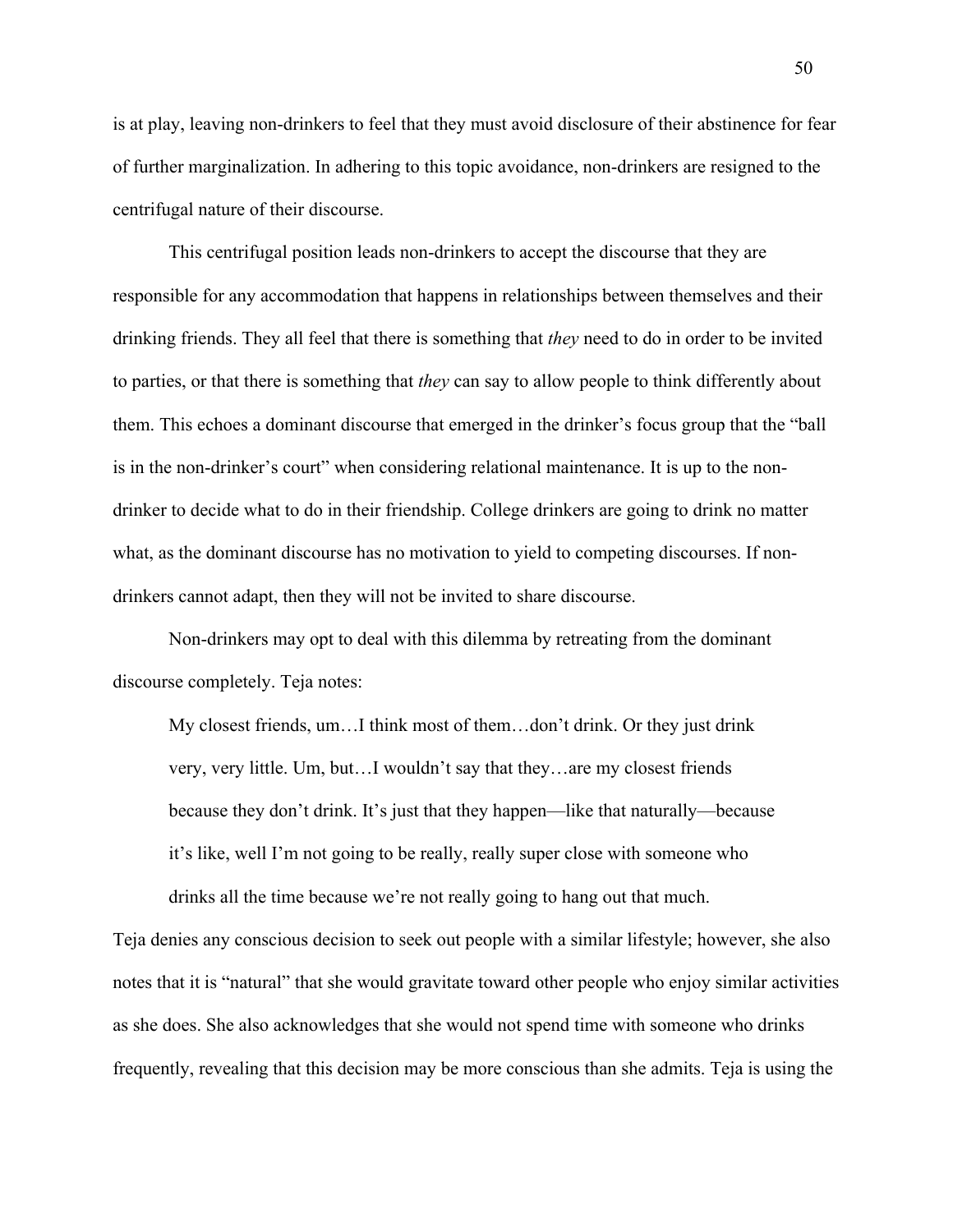contractive practice of naturalization to support her decision to disengage from friendships with drinkers. By reframing the marginalization of her own discourse in this way, she is able to reclaim non-drinkers' place in the discursive struggle. Natasha, who is a single parent, uses naturalization in a similar way when she describes the company that she generally keeps:

I don't get invited to parties because people know I don't drink, so, I don't even have to explain it, really. The people that I'm friends with are either parents already, so they don't go out, or, if I do make friends here on campus, they—I think I kind of pick friends subconsciously that don't drink. I don't know. That's so weird to say…

Non-drinkers who still attempt to engage in the discursive struggle surrounding alcohol are faced with a dilemma. By choosing to engage the centripetal discourse, they are presenting a challenge to the idea alcohol is necessary to enjoy life in college and adulthood. However, they are also attempting to fit into a culture where they present a threat to the dominant ideology. Therefore, non-drinkers are pressured to mediate between highlighting the positives of their choice without seeming judgmental or superior.

# **Review**

Contrapuntal analysis of discussions among drinkers and non-drinkers at the site of the distal already-spoken revealed that the two groups experience different aspects of many of the same phenomena. Both groups have perceptions of what are acceptable and unacceptable drinking and non-drinking behaviors. Both groups employ expansive practices of entertaining and attributing to acknowledge that drinkers and non-drinkers are not uniform groups espousing the same discourses through the acknowledgement of different ways to drink and different reasons for abstaining. Further, both groups use the contractive discursive practices of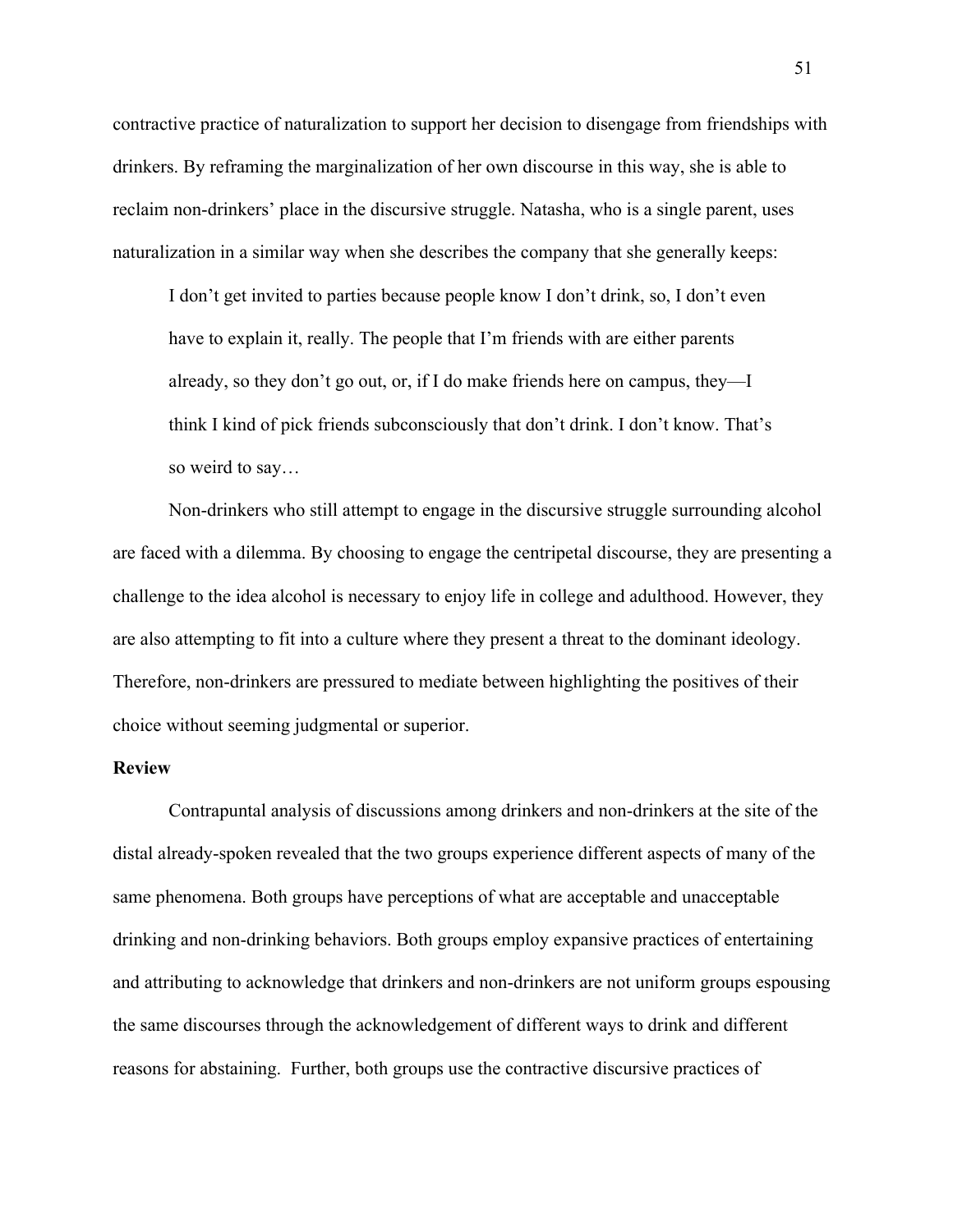naturalization and topic avoidance to navigate the discursive struggle that their orientations to alcohol use have placed them in. The key differences are in how these practices are used and perceived by the other group. Drinkers use naturalization to assert the normative nature of drinking in college and adult life. Non-drinkers use naturalization to reframe the marginalization of their discourse. Drinkers feel that the topic avoidance marker "I don't drink" used by nondrinkers challenges them and even makes them vulnerable in what are traditionally safe places. Non-drinkers employ topic avoidance markers to avoid using the phrase "I don't drink" altogether, effectively participating in the marginalization of their own discourse.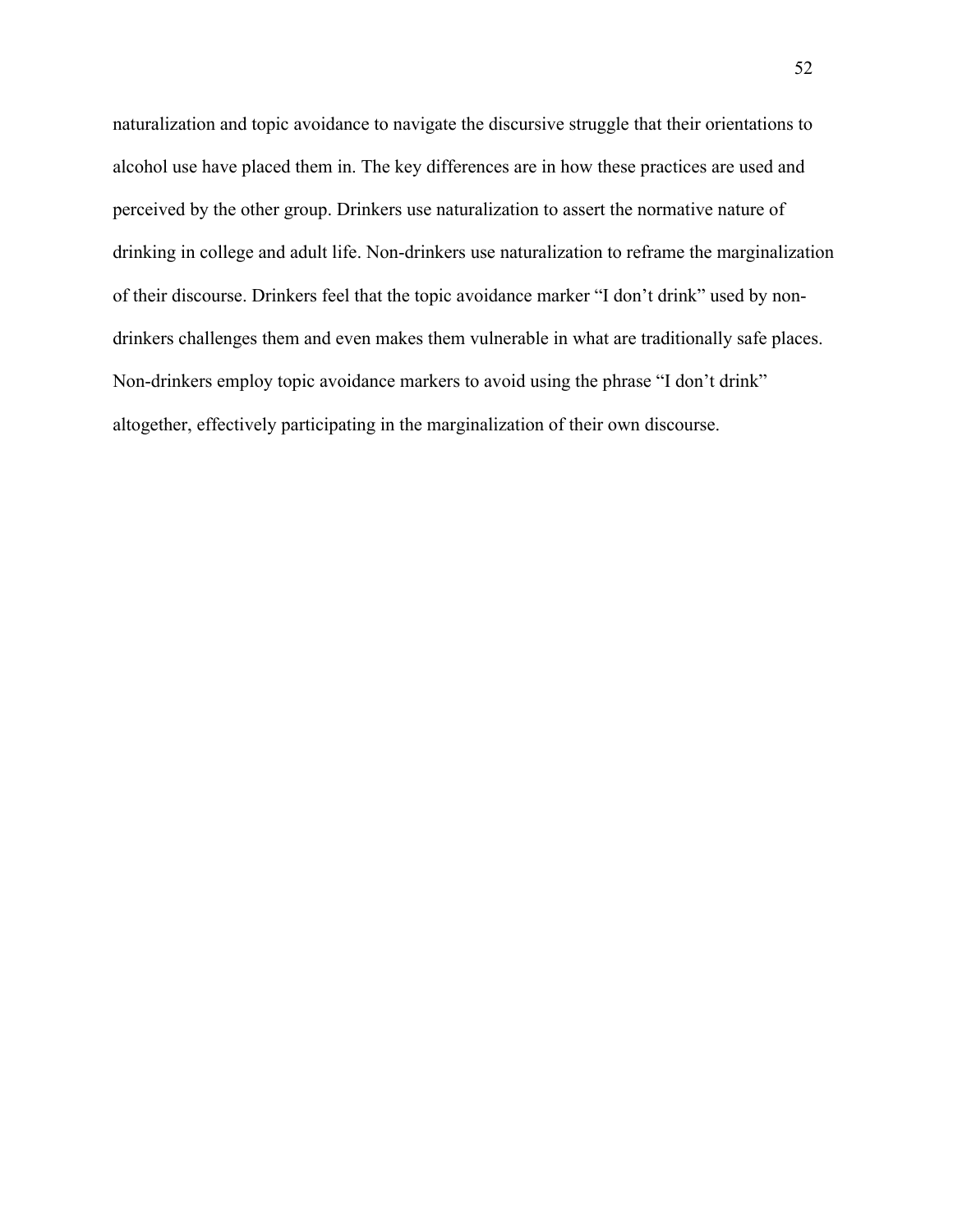### **CHAPTER FIVE: DISCUSSION**

## **Summary of Findings**

The purpose of this study was to examine the discursive struggles that exist between drinkers and non-drinkers in college culture. This study found similar themes in examples of discursive struggles in both groups at the site of the distal already-spoken (Baxter, 2011). Additionally, this study identified specific discursive markers (Deetz, 1992; Martin & White, 2005) participants used to talk about their own and others' drinking behaviors and the effects that these markers have on their positions within this discursive struggle.

**The meanings of "drinking" and "abstinence."** Both groups discussed the meanings of college "drinking" in nuanced ways. Both drinkers and non-drinkers acknowledged that there are different ways to engage with alcohol and different levels of drinking. Both groups rejected homogenous classifications of drinkers and non-drinkers, entertaining the idea of multiple voices within each group. Non-drinkers noted that using alcohol in a social context was more acceptable for them. Drinkers demonstrated the centripetal power (Baxter, 2011) of drinking discourse in college through a collective assertion that drinking alcohol is a behavior that signifies adulthood. Although drinkers recognize the reasons for abstaining that non-drinkers may have, they assert that alcohol is an expectation of adulthood, and particularly life in college.

Both groups also discussed what alcohol abstinence meant to them. Drinkers placed a greater value on practical reasons for abstaining, such as being a designated driver for the night or having health issues that prevent the consumption of alcohol. Drinkers also recognized that they are more accepting of strangers who abstain from drinking than they are of friends who abstain from drinking. This may be because friends' behavior has a stronger power to upset the centripetal discourse simply because friends' opinions and behaviors matter more than

53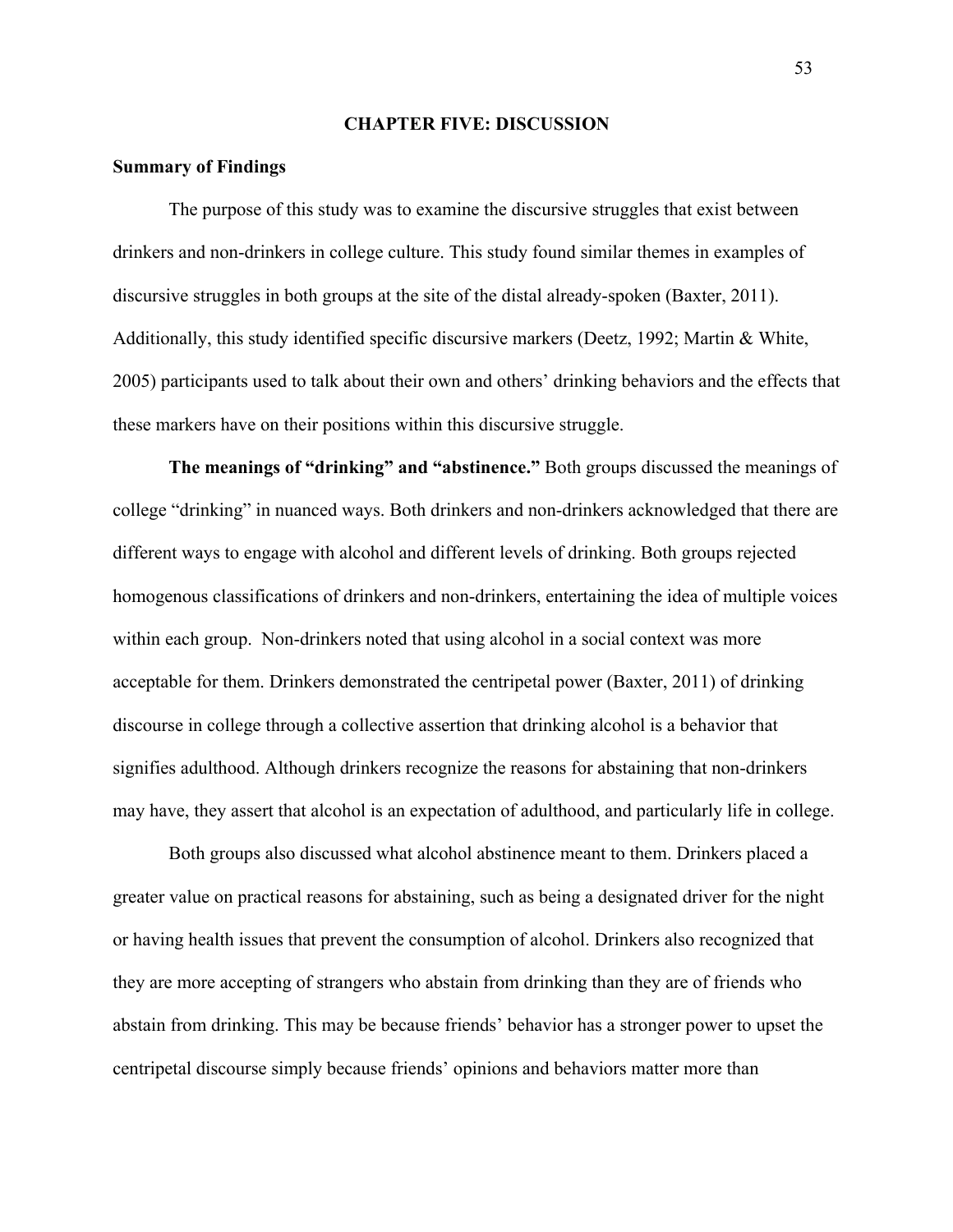strangers'. Non-drinkers are frequently quick to identify primarily practical reasons for abstaining, although they supply moral or value-laden reasons as well. Non-drinkers illustrate the centrifugal position of their discourse through these drinker-centered revelations of abstinence.

**Discursive management of encounters.** Both groups expressed feelings of diminished power related to the presence of discursive struggle. Drinkers noted that the existence of nondrinkers in physical sites intended for drinking (e.g., bars), in many cases, led to feelings of challenge and discomfort. For example, drinkers shared stories in which they were "stopped in their tracks" in what they assumed was a safe place for alcohol consumption by a non-drinker's disclosure of their own abstinence. Indeed, for some participants, the existence of a sober person in a site marked for its acceptance of inebriation shifted the power dynamic in the eyes of drinkers. In contrast, non-drinkers expressed feelings of marginalization from not being invited to parties or nights on the town, as well as being unable to participate in stories about drinking. Interestingly, both groups adhere to the notion that non-drinkers, as the marginalized group, must exert more effort to engage in social situations than drinkers.

This analysis revealed that participants used a number of specific discursive markers as they negotiated the competing discourses. Although several discursive markers were identified in both groups, none carried more weight than the contractive utterance "I don't drink." For drinkers and non-drinkers, the utterance "I don't drink" serves as a contractive practice of topic avoidance (Deetz, 1992), which immediately shuts down any potential conversation between drinkers and non-drinkers in an alcohol-centered setting. Both groups acknowledge the contractive power of the utterance. Drinkers relate experiences wherein the utterance of "I don't drink" sends them on an introspective spiral of negative feelings about themselves. Non-drinkers, apparently recognizing the potential power of this utterance, express that they only speak the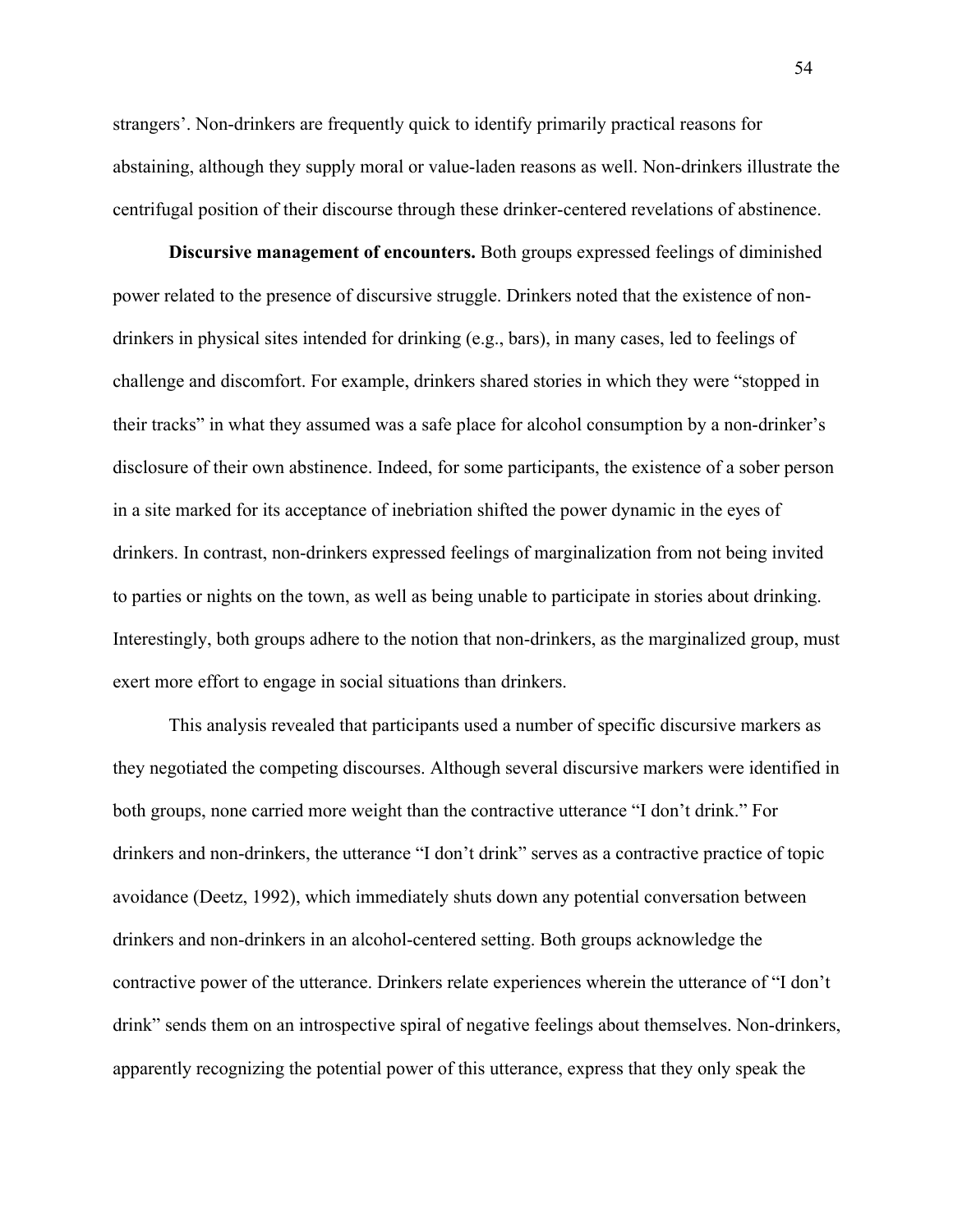phrase as an absolute last resort in conversations with drinkers in these contexts to avoid awkward situations.

Non-drinkers also employed the contractive practices of disqualification and subjectification of experience (Deetz, 1992) to mark the inability to discuss alcohol on the same level due to a lack of experience as a drinker. Some of these contractive practices were employed in centrifugal discourse in order to silence their own voices. However, participants also used expansive practices of attributing and entertaining (Martin & White, 2005) to open up the possibility of more voices to the discussion. Drinkers and non-drinkers acknowledged the existence of a variety of voices from all parts of the discursive struggle. The coexistence of expansive and contractive practices combined with the presence of self-contraction in the centrifugal discourse marks this particular discursive struggle as particularly complex.

### **Implications**

This study uncovered several implications for ongoing research of alcohol among college-aged adults. First, the study revealed that the discursive struggle between drinkers and non-drinkers in a college setting does not yield simple meanings of "drinker as perpetrator" and "non-drinker as victim." Rather, this study revealed the complexity of meanings surrounding college drinking and abstinence, suggesting that drinkers and non-drinkers have a nuanced relationship with discursive power, and, they do not fit into simply defined roles within the collective social reality of college. For example, drinkers expressed feelings of challenge and discomfort as a result of facing the contractive statement "I don't drink," while non-drinkers expressed feelings of marginalization, even though this marginalization was often self-imposed. Additionally, an association between alcohol and adulthood in the drinkers' group suggests that the relationship between college drinking and responsibility is not as black and white as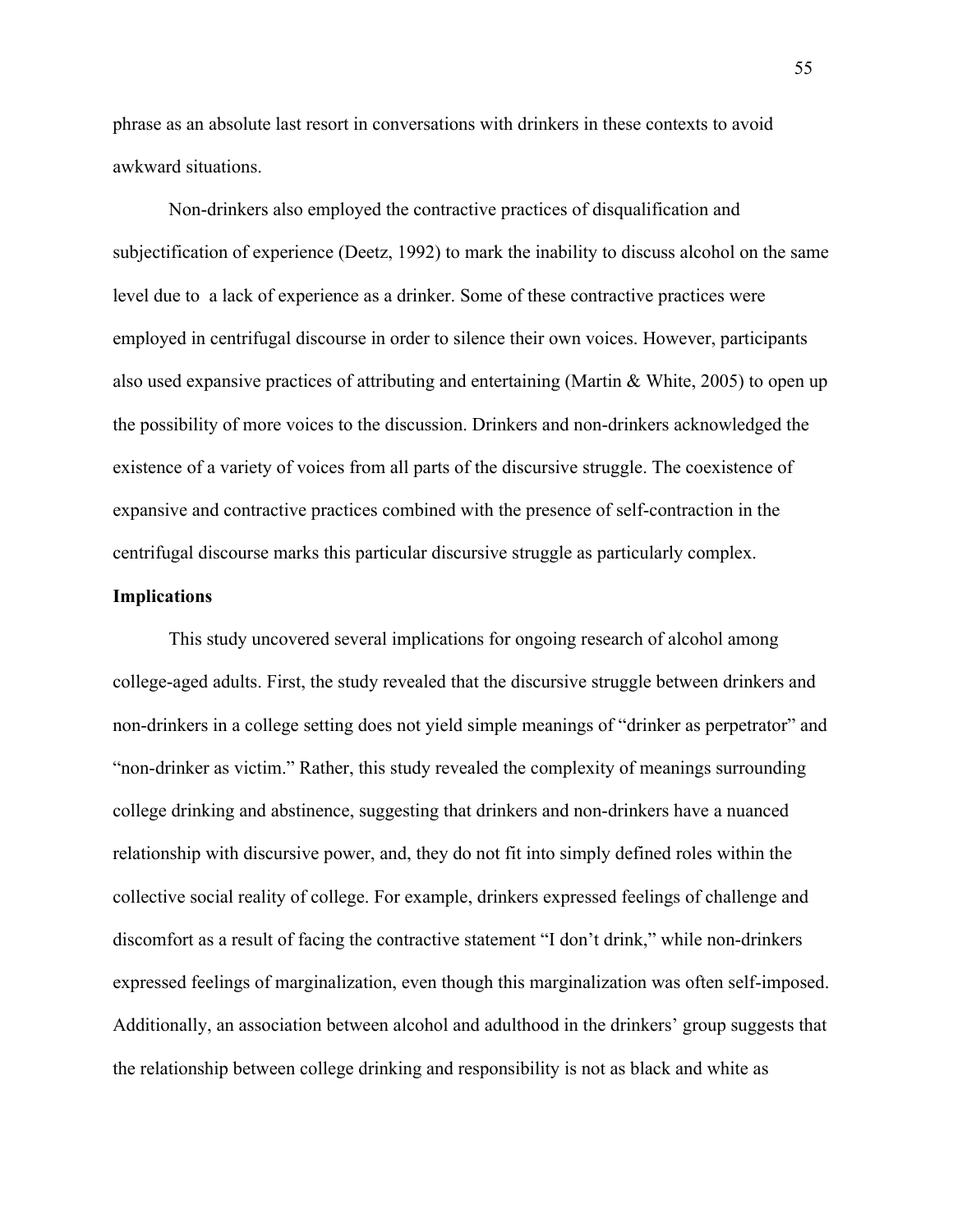stakeholders have previously thought. College drinkers may imbibe alcohol as a way to express their readiness for adulthood, as "drinking is what adults do," instead of simply engaging in irresponsible behavior for the sake of pleasure.

This study also carries implications for research concerning the use of alcohol in a college setting. First, contrapuntal analysis conducted with a focus on competing discourses reveals that the centripetal and centrifugal dimensions are fluid. For example, this analysis uncovered moments when the centrifugal discourse (e.g., "abstinence from alcohol is responsible") seemed to hold more power than the centripetal discourse (e.g., "drinking is what adults do"). Specifically, non-drinkers were found to have silencing power over drinkers. The contractive utterance "I don't drink" serves as a way to shut down discourse in the centripetal realm. This suggests that discursive moves work in an even more complex way than previously thought—in this case, among college drinkers and non-drinkers.

## **Strengths**

One of the strengths of this project is that it approached a context that has, to date, been understudied: abstinence from drinking in a college setting. Further, this is the only study that has examined this phenomenon from the perspectives of both drinkers and non-drinkers. Additionally, this study employed focus group interviews to discuss these topics with college students, allowing participants to feel more secure about discussing this potentially sensitive topic (Nestel et al., 2012), allowing collective perspectives to emerge (Halcomb et al., 2007).

The focus group methodology carried with it two benefits that are particularly relevant for this RDT 2.0 project. First, focus groups are ideal for uncovering data related to social power in interpersonal communication (Stewart & Shamdasani, 2015), which helped me to identify reported speech revealing participants' discourse along the centripetal/centrifugal continuum.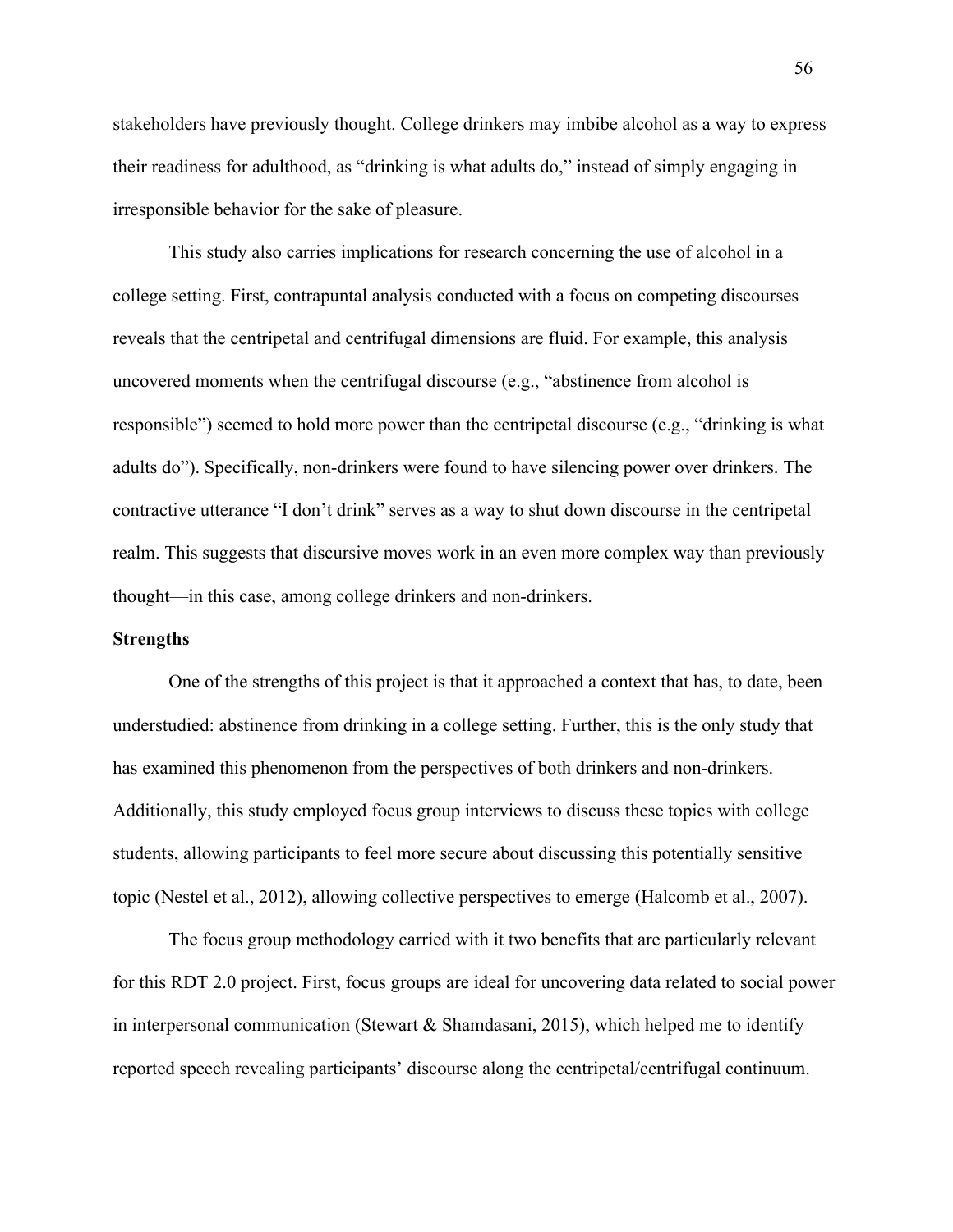Second, the collaborative and expansive nature of focus group interviewing allowed participants to reveal the existence of larger cultural discourses through the collective way they spoke about a topic.

Additionally, Baxter's RDT 2.0 framework and accompanying analysis—particularly at the site of the distal already-spoken—offers a more nuanced understanding of the discursive struggles that occur as participants report instances concerning their orientation to alcohol and their perceptions of each other. Further, these findings provide new insight into RDT 2.0, suggesting that there may be additional ways to conceive of the various discursive moves that relational partners use to manage struggles in a variety of social contexts. In this way, the current study adds to the growing canon of RDT 2.0 research.

## **Limitations**

As with all studies, the current project contains a number of limitations, which can be ameliorated in future research. The first limitation is the absence of dyadic interviews. Baxter (2011) suggests that dyadic interviews are the optimal method for producing data conducive to contrapuntal analysis because they ideally allow the researcher to recede from the process and allow participants to discuss their relationship with each other. The data from these interviews will not only speak of the relationship in the text, they will provide discursive moves and relations to power that the participants naturally reveal through their discussion with each other. Although recruiting for dyadic interviews was a part of the data collection plan for the present study, responses were too low to provide a variety of relationships. The few dyadic interviews that were conducted yielded a paucity of data.

Another limitation of this study is the lack of breadth in terms of the utterance chain. The presence of only focus group data meant that discursive struggle could only be examined at the

57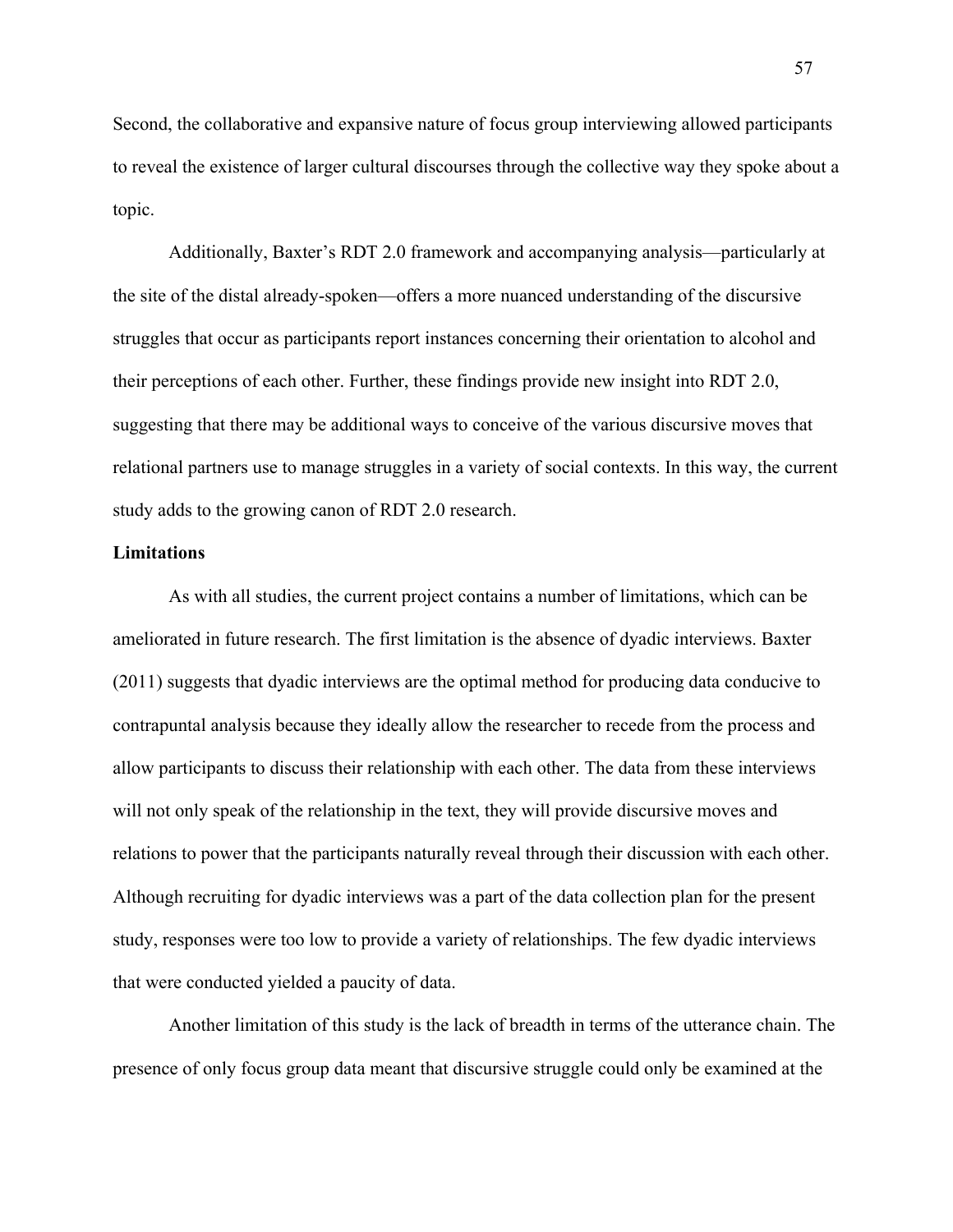site of the distal already-spoken. Analysis of the other three links in the chain (the proximal already-spoken, the proximal not-yet-spoken, and the distal not-yet-spoken) with the data available would have been purely speculative, and therefore irresponsible. While contrapuntal analysis of one link in the chain provides illuminating data, the lack of analysis of a particular proximal relationship and any analysis of future utterances seems somewhat incomplete.

Finally, this study lacked the amount of participants and diversity of relationships desired to fully examine this discursive struggle. Although qualitative research generally does not emphasize quantity of participants, this study would have benefited from greater participation. The presence of more relationships between the two groups would likely provide a more complex mosaic of the different sites and enactments of discursive struggle between drinkers and non-drinkers. A greater variety of voices were available in the analysis of drinkers than nondrinkers. Additionally, to avoid any trouble with the legal drinking age, all students were over 21, which meant that they were toward the end of their college careers. Hearing voices from newer college students may have impacted the data and provided further dimensions to the study.

## **Directions For Future Research**

The results of this study have indicated a number of directions for future scholarship. First, future researchers will likely find a contrapuntal analysis of dyadic communication between drinkers and non-drinkers in close relationships particularly fruitful. Although focus group interviews, which only produced data at the site of the distal already-spoken, proved profitable, a study potentially examining all four links in the utterance chain is likely to reveal further intricacies of this particular discursive struggle. The choice to abstain or imbibe alcohol has far-reaching cultural and personal implications for college students. Further contrapuntal analysis using the dialectical frame is an excellent method for exploring this struggle.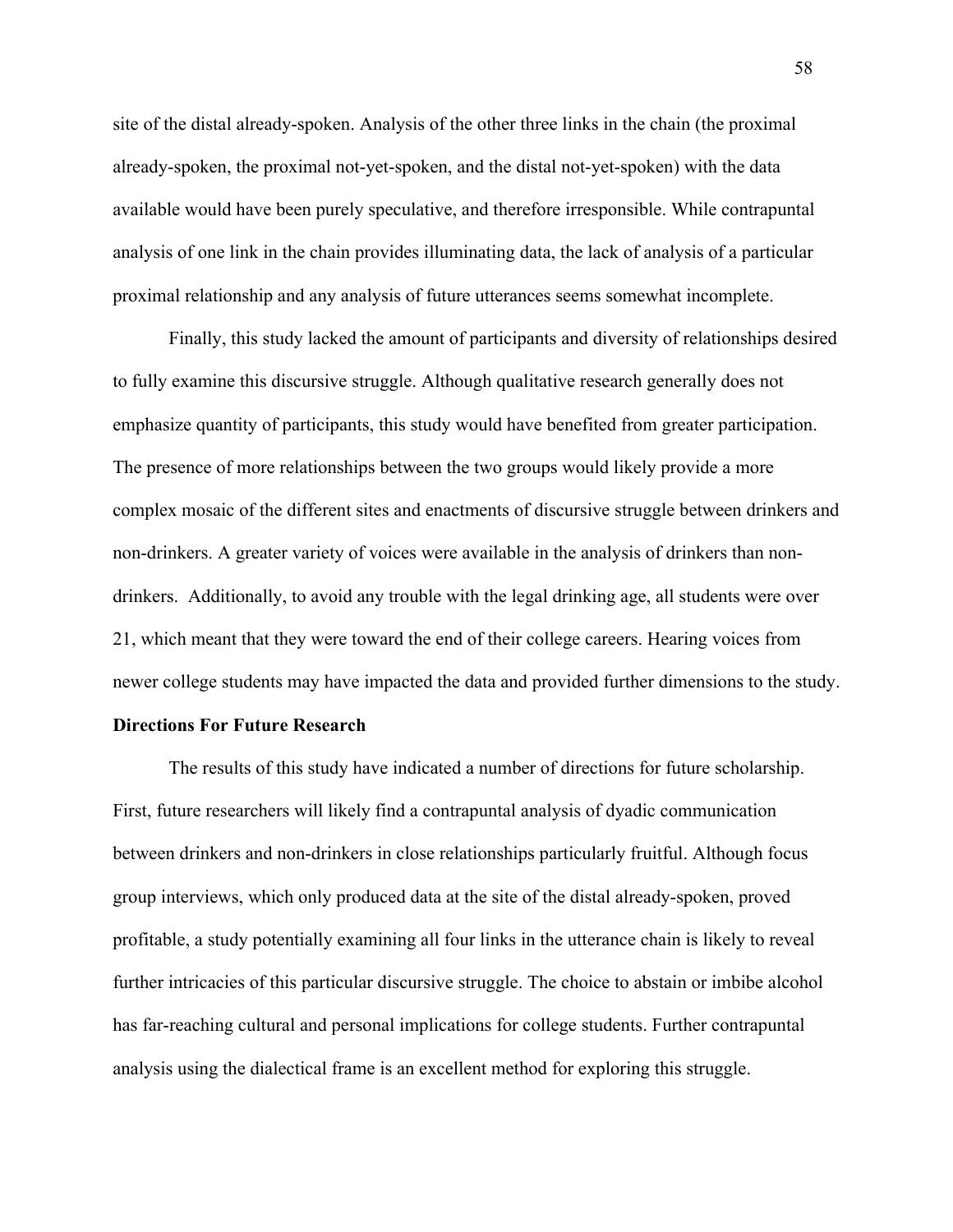Second, scholars should work to expand the tools of contrapuntal analysis. As Baxter (2011) draws from the works of others (Deetz, 1992; Martin & White, 2005) to establish her list of discursive moves, researchers should continue to look to other sources from a number of disciplines to expand the number of discursive markers that can be analyzed and identified using this method. This should be particularly helpful for scholars looking to study expansive practices, as there are far fewer expansive moves than contractive, as Baxter identifies them. Just as RDT 1.0 research added to the possible dialectical tensions of the theory, RDT 2.0 research should work to expand how we analyze the language and power within discursive struggle.

Finally, scholars should continue to find new ways to apply the principles of RDT 2.0 to other interpersonal communication phenomena. This study chose to focus on the discourse of drinking and non-drinking in college. However, RDT 2.0 can help to explain and analyze a variety of communicative actions where contradiction and discursive struggle are present. As Baxter (2011) positions dialogism as a new research paradigm that mixes the critical and the interpretive, scholars should search for new ways to use RDT 2.0 to study communication in various contexts. Unlike the previous iteration of RDT, building upon previous research does not merely provide new ways of describing phenomena, it provides new ways to conduct research to critically unpack such phenomena.

*It was a nice wedding, and one that my father deserved. After so many years of difficult relationships, everyone seemed to agree that he was as happy as anyone had ever seen him. Even better, the entire event went off without a hitch. As I looked around the reception, I thought about how this day was everything that my dad wanted. He was in his hometown, surrounded by his friends and family, and he had a whole keg of his favorite beer.* 

59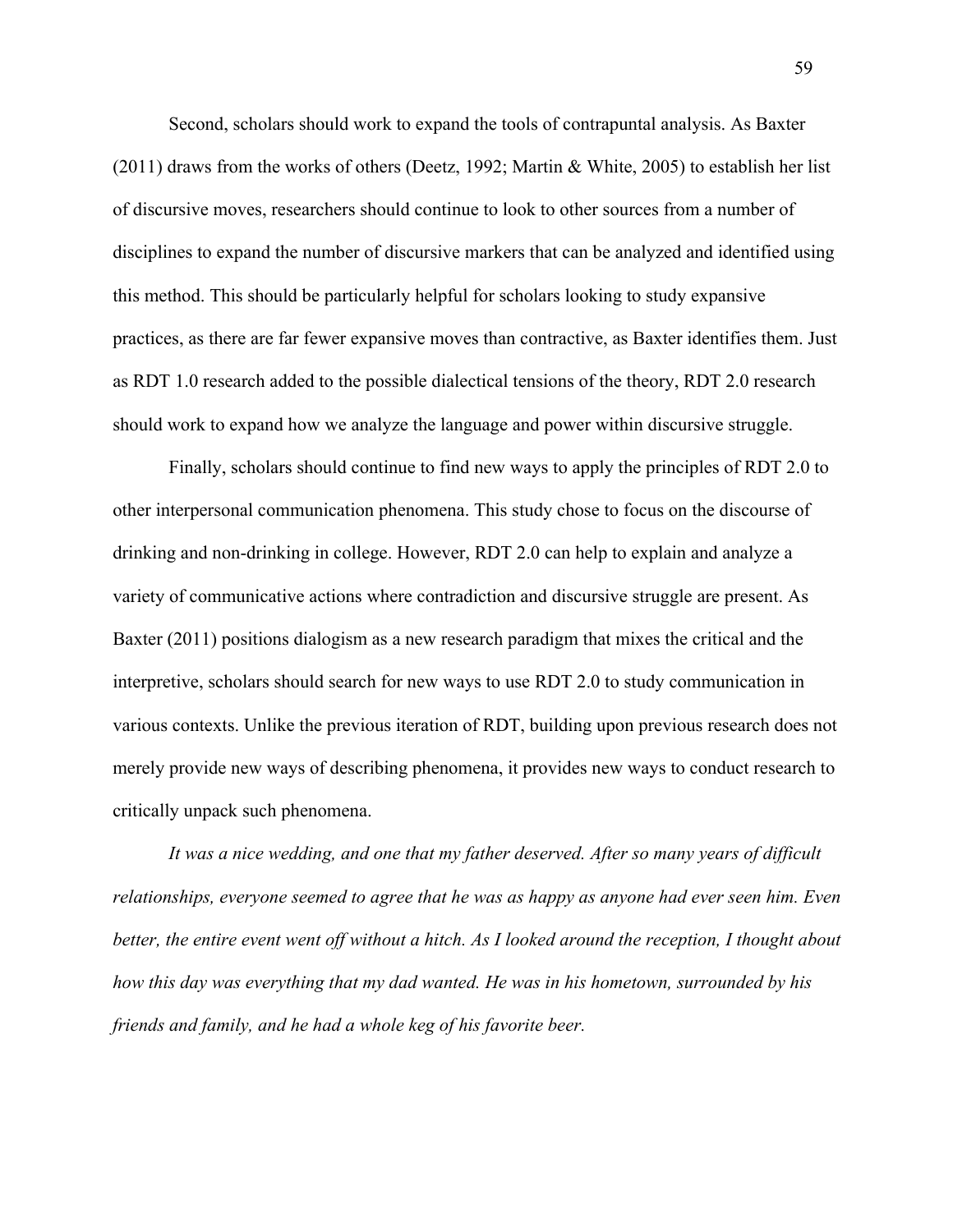*A few years ago, being in a room with a keg of beer would have made me extremely uncomfortable. The kind of uncomfortable feeling that makes your skin feel like it doesn't belong on your body. Not only that, but it would have really hurt my opinion of my father. The fact that he kept mentioning that he wanted a keg for the wedding and picked a venue specifically so that he could drink would have made me concerned for his behavior and safety. If this wedding happened when I was 21, I would have left the reception as soon as I saw the keg.* 

*But, that was in the past. As I looked around at all of my new family members, I could see how much fun they were having. My new uncle was in the middle of the dance floor, pulling off moves that would probably put other men of his age in the hospital. My new brother and sisters seemed to open up to me more after they started drinking, which made me feel like a part of this new family for the first time. My father even started to loosen up in ways that I had never seen. Clearly, drinking alcohol had merit, which I would have never considered when I was younger. With all of that in mind, I made my way to the keg and filled a plastic cup with beer. When I turned around, I saw Dad from across the room, making a shocked face and pointing at his own beer. I simply raised my cup to him and took a swig. I now realize that taking that drink doesn't make me an alcoholic. It doesn't mean that I am a terrible person. It means that I can be a part of this family. It means that I can lower my defenses and have a good time. It can mean whatever I want it to mean because I'm the one who makes the choice. I will probably never be drunk, but that doesn't mean that I can't have a little drink and cut loose a bit.* 

*As for the beer itself, it was one of the most disgusting things I have ever tasted in my entire life. But, what do I know? I've never been much of a drinker.*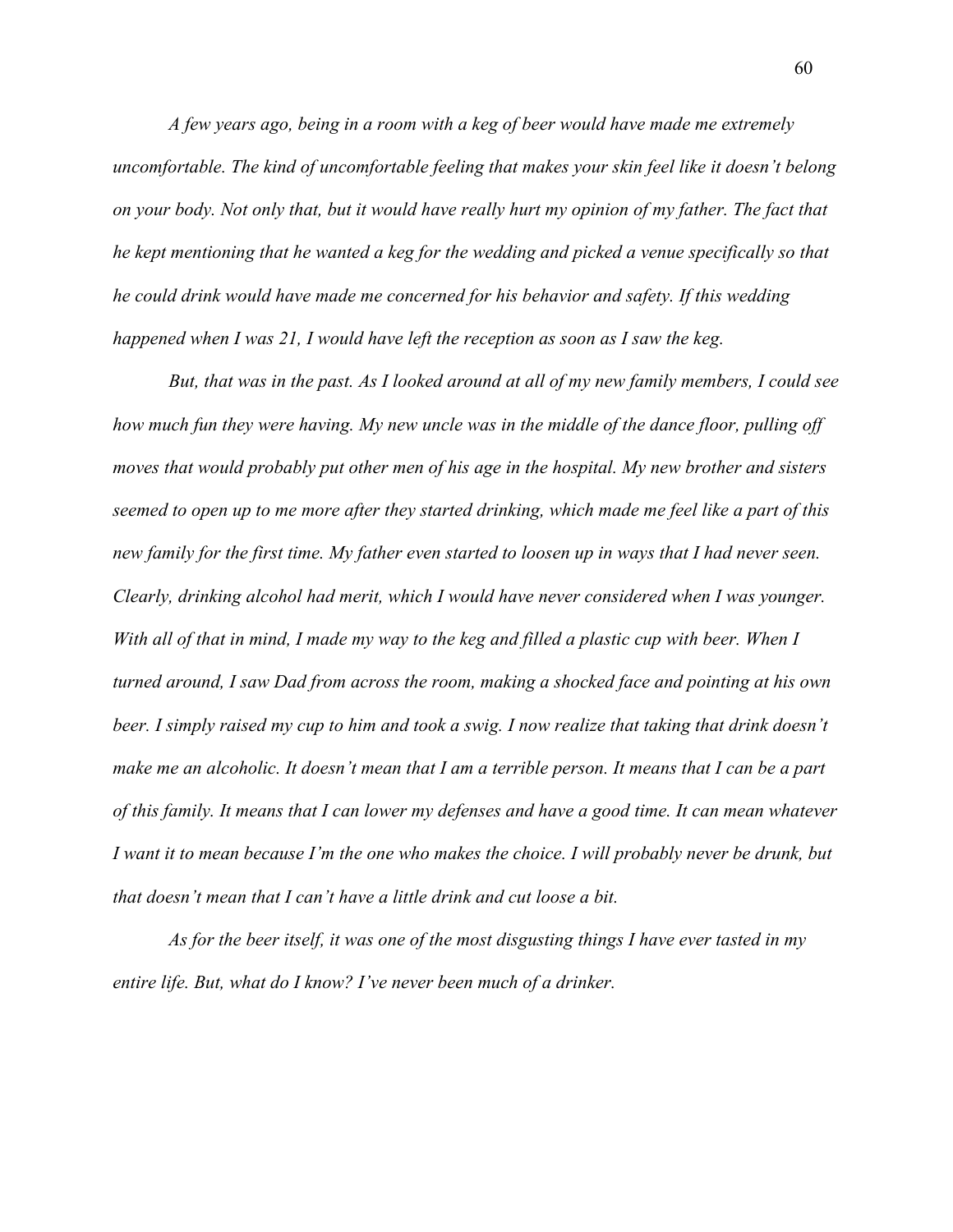## **References**

- Bakhtin, M. M. (1986). The problem of speech genres. In C. Emerson & M. Holquist (Eds.), *Speech genres & other late essays* (V.W. McGee, Trans. pp. 60-102). Austin, TX: University of Texas Press. (Original work published in 1979).
- Ball State University. (2014) *Fact Book 2013-2014.* Retrieved June 11, 2014 from http://cms.bsu.edu/about/factbook.
- Balsa, A. I., Homer, J. F., French, M. T., & Norton, E. C. (2010). Alcohol use and popularity: Social payoffs from conforming to peers' behavior. *Journal of Research on Adolescence, 21*, 559-568. doi: 10.1111/j.1532-7795.2010.00704.x.
- Barry, A. E., & Goodson, P. (2011). College students conceptualize and practice responsible drinking. *Journal of American College Health, 59*, 304-312. doi: 10.1080/07448481.2010.502196.
- Baxter, L. A. (2011). *Voicing relationships: A dialogic perspective.* Thousand Oaks, CA: Sage.
- Baxter, L. A., & Braithwaite, D. O. (2002). Performing marriage: The marriage renewal ritual as cultural performance. *Southern Communication Journal, 67*, 94-109. doi: 10.1080/10417940209373223.
- Baxter, L. A., Braithwaite, D. O., Bryant, L., & Wagner, A. (2004). Stepchildren's perceptions of the contradictions of communication with stepparents. *Journal of Social and Personal Relationships, 21*, 447-467.
- Baxter, L. A., Braithwaite, D. O., Golish, T. D., & Olson, L. N. (2002). Contradictions of interaction for wives of elderly husbands with adult dementia. *Journal of Applied Communication Research, 30*, 1-16. doi: 10.1080/00909880216576.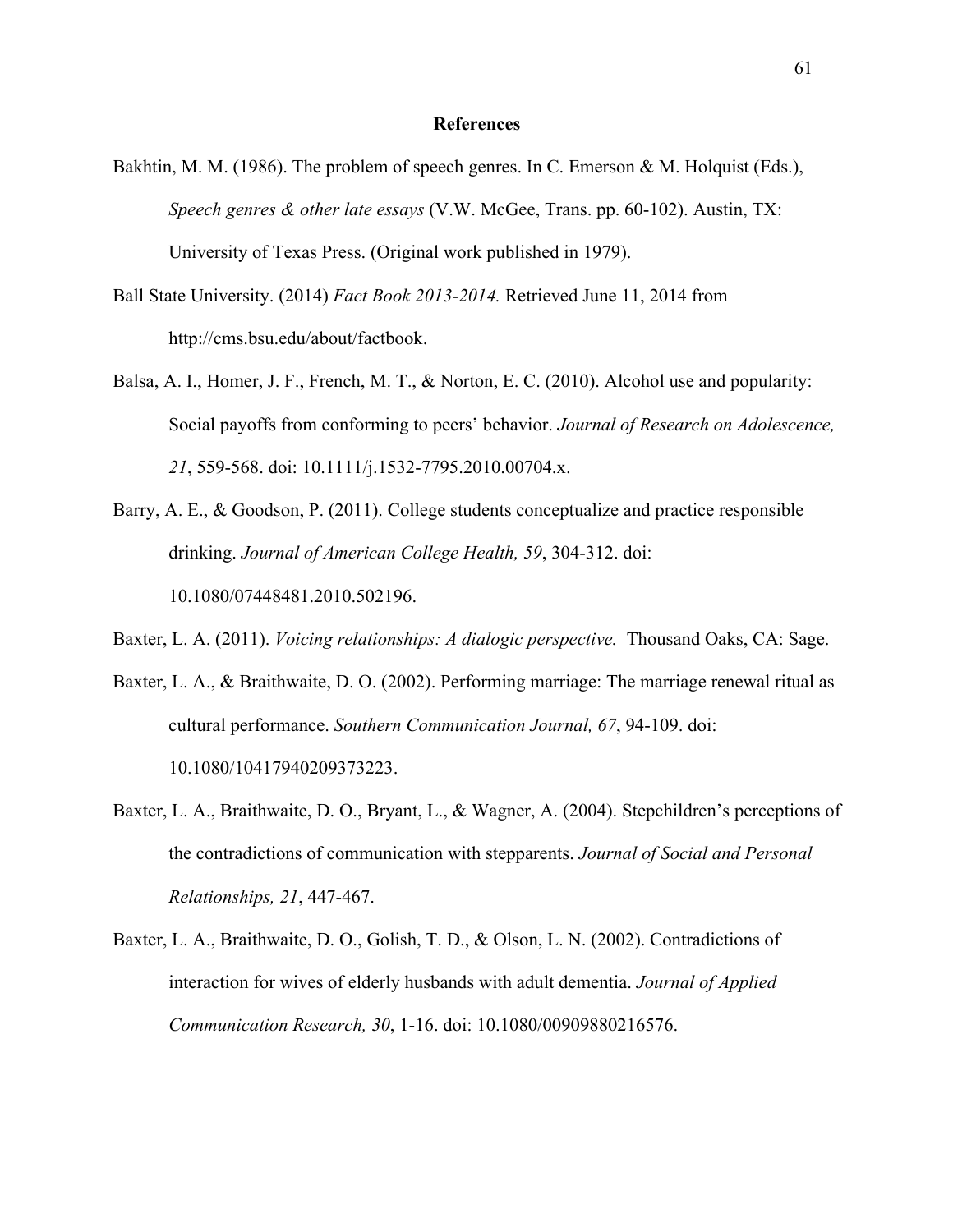- Baxter, L. A., & Montgomery, B. M. (1996) *Relating: Dialogues and dialectics.* New York: Guilford.
- Bonar, E. E., Young, K. M., Hoffman, E., Gumber, S., Cummings, J. P., Pavlick, M., & Rosenberg, H. (2011). Quantitative and qualitative assessment of university students' definitions of binge drinking. *Psychology of Addictive Behaviors, 26*, 187-193. doi: 10.1037/a0026440.
- Braithwaite, D. O., & Baxter, L. A. (1995). "I do" again: The relational dialectics of renewing marriage vows. *Journal of Social and Personal Relationships, 12*, 177-198.
- Braithwaite, D. O., & Baxter, L. A. (2006). "You're my parent, but you're not": Dialectical tensions in stepchildrens' perceptions about communication with the nonresidential parent. *Journal of Applied Communication Research, 34,* 30-48. doi: 10.1080/00909880500420200.
- Braithwaite, D. O., Baxter, L. A., & Harper, A. M. (1998). The role of rituals in the management of the dialectical tension of "old" and "new" in blended families. *Communication Studies, 48*, 101-120. doi: 10.1080/10510979809368523.
- Braithwaite, D. O., Toller, P. W., Daas, K. L., Durham, W. T., & Jones, A. C. (2008). Centered, but not caught in the middle: Stepchildren's perceptions of dialectical contradictions in the communication of co-parents. *Journal of Applied Communication Research, 36*, 33- 55. doi: 10.1080/00909880701799337.
- Braun, V., & Clarke, V. (2006). Using thematic analysis in psychology. *Qualitative Research in Psychology, 3,* 77-101. doi: 10.1191/1478088706qp063oa.
- Campbell, C. M., & Demb, A. (2008). College high risk drinkers: Who matures out? And who persists as adults? *Journal of Drug and Alcohol Education, 52*, 19-46.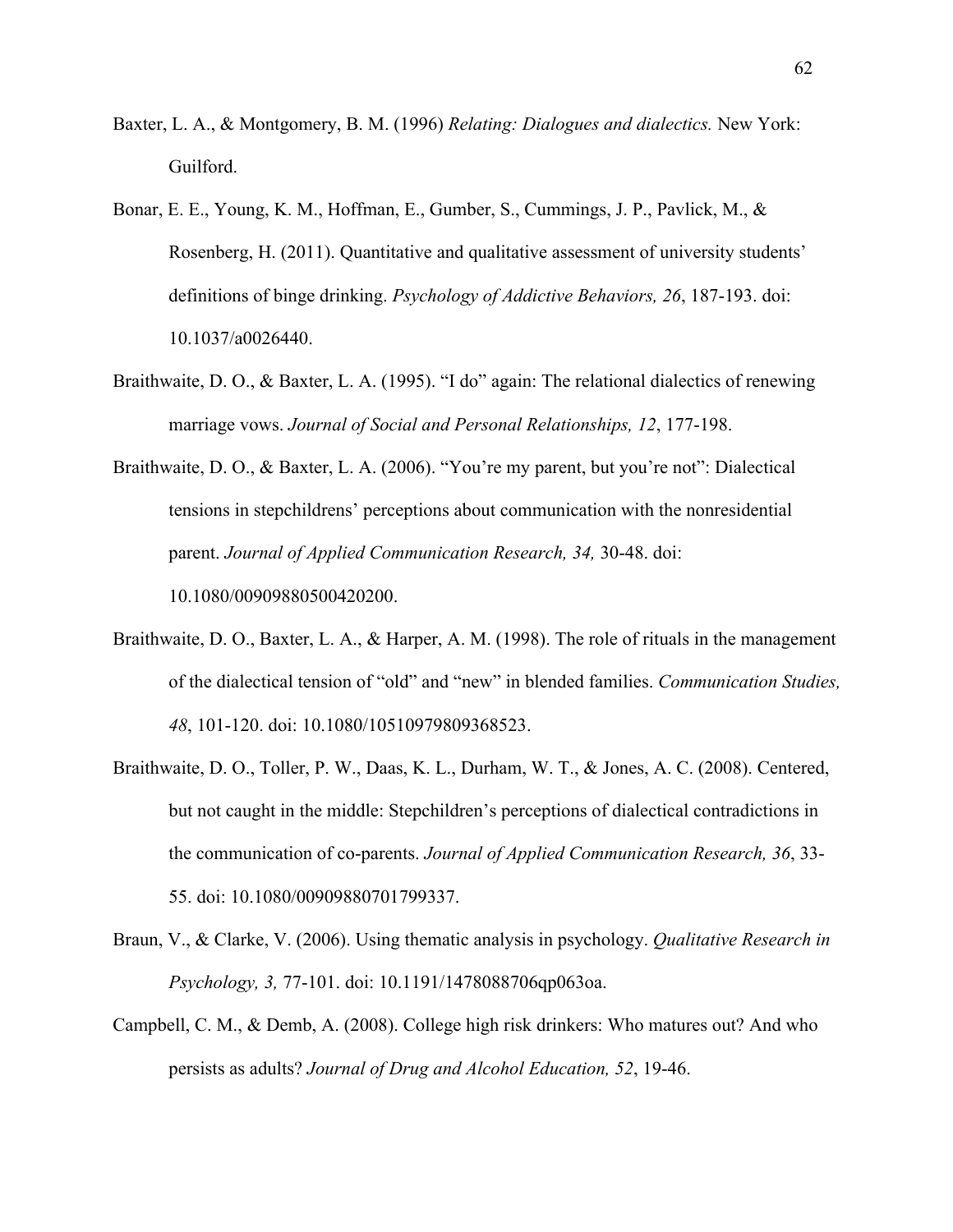- Clapp, J. D., Reed, M. B., Holmes, M. R., Lange, J. E., & Voas, R. B. (2006). Drunk in public, drunk in private: The relationship between college students, drinking environments and alcohol consumption. *The American Journal of Drug and Alcohol Abuse, 32,* 275-285. doi: 10.1080/00952990500481205.
- Courtney, K. E., & Polich, J. (2009). Binge drinking young adults: Data, definitions, and determinants. *Psychological Bulletin, 135*, 142-156. doi: 10.1037/a0014414.
- Crawford, L. A., & Novak, K. B. (2007). Resisting peer pressure: Characteristics associated with other-self discrepancies in college students' levels of alcohol consumption. *Journal of Alcohol & Drug Education, 51*, 35-62.
- Cullum, J., O'Grady, M., Sandoval, P., Armeli, S., & Tennen, H. (2013). Ignoring norms with a little help from my friends: Social support reduces normative influence on drinking behavior. *Journal of Social and Clinical Psychology, 32*, 17-33. doi: 10.1521/jscp.2013.32.1.17.
- Deetz, S. (1992). *Democracy in an age of corporate colonization: Developments in communication and the politics of everyday life.* Albany, NY: State University of New York Press.
- Demant, J., & Jarvinen, M. (2011). Social capital as norms and resources: Focus groups discussing alcohol. *Addiction Research & Theory, 19*, 91-101.
- Demaree, H. (2013, October 17). Celebrate Halloween on a student's budget. *Ball State Daily News*. Retrieved from http://www.ballstatedaily.com/article/2013/10/celebratehalloween-on-a-students-budget.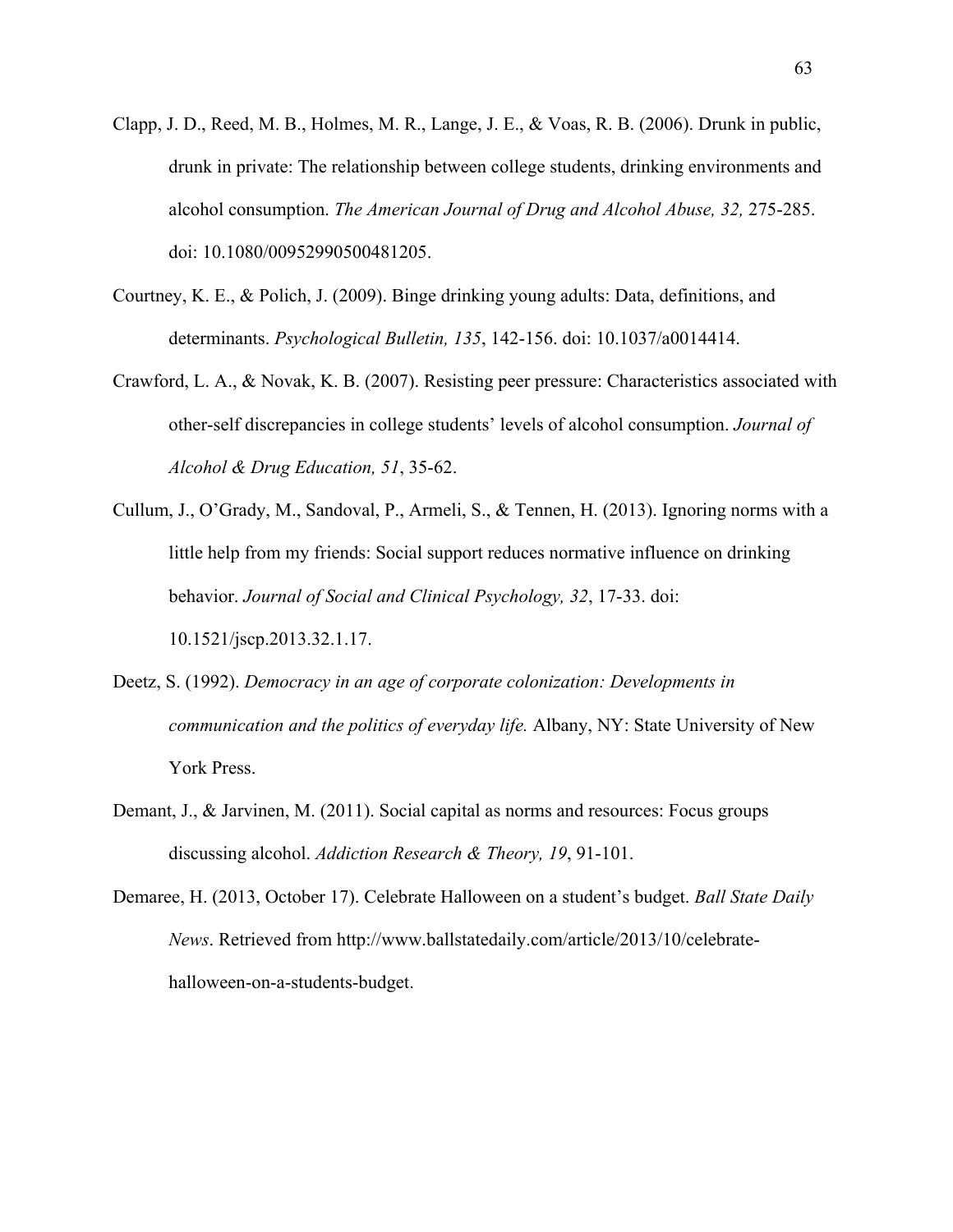Epler, A. J., Sher, K. J., & Piasecki, T. M. (2009). Reasons for abstaining or limiting drinking: A developmental perspective. *Psychology of Addictive Behaviors, 23*, 428-442. doi: 10.1037/a0015879.

Ervin, J. (2013, September 26). No sleep till Muncie: Top 6 reasons tailgating with your parents isn't so bad. *Ball State Daily News.* Retrieved from http://www.ballstatedaily.com/article/2013/09/no-sleep-till-muncie-top-6-reasonstailgating-with-your-parents-isnt-so-bad

- Fillmore, M. T., & Jude, R. (2011). Defining 'binge' drinking as five drinks per occasion or drink to a .08% BAC: Which is more sensitive to risk? *American Journal on Addictions, 20*, 468-475. doi: 10.1111/j.1521-0391.2011.00156.x.
- Fishburne, J. W., & Brown, J. M. (2006). How do college students estimate their drinking? Comparing consumption patterns among quantity-frequency, graduated frequency, and timeline follow-back methods. *Journal of Alcohol & Drug Education, 50*, 15-33.
- Ford, J. A. (2007). Alcohol use among college students: A comparison of athletes and nonathletes. *Substance Use & Misuse, 42*, 1367-1377. doi: 10.1080/10826080701212402.
- Gmel, G., Kuntsche, E., & Rehm, J. (2010). Risky single-occasion drinking: Bingeing is not bingeing. *Addiction, 106*, 1037-1045. doi: 10.1111/j.1360-0443.2010.03167.x.
- Golden, M. A. (2010). Dialectical contradictions experienced when placing a spouse with dementia in a residential care facility. *Qualitative Research Reports in Communication, 11*, 14-20. doi: 10.1080/17459430903413440.
- Goodhart, W., Lederman, L. C., Stewart, L. P., & Laitman, L. (2003). Binge drinking: Not the word of choice. *Journal of American College Health, 52*, 44-46.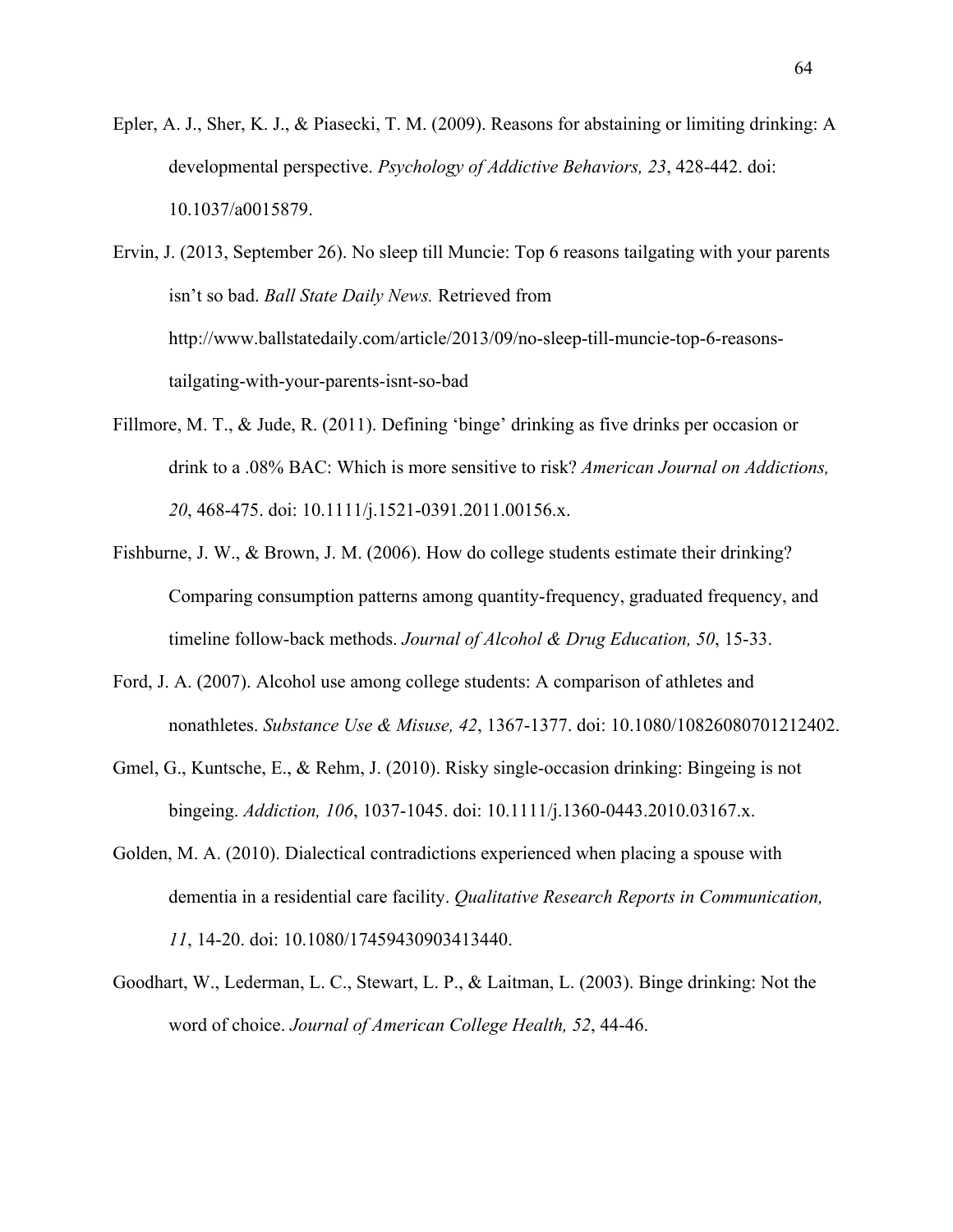- Hagman, B. T., Cohn, A. M., Noel, N. E., & Clifford, P. R. (2010). Collateral informant assessment in alcohol use research involving college students. *Journal of American College Health, 59*, 82-90. doi: 10.1080/07448481.2010.483707.
- Halcomb, E. J., Gholizadeh, L., DiGiacomo, M., Phillips, J., & Davidson, P. M. (2007). Literature review: Considerations in undertaking focus group research with culturally and linguistically diverse groups. *Journal of Clinical Nursing, 16*, 1000-1011. doi: 10,1111/j.1365-2702.2006.01760.x.
- Ham, L. S. (2009). Positive social alcohol outcome expectancies, social anxiety, and hazardous drinking in college students. *Cognitive Therapy & Research, 33*, 615-623.
- Herschl, L., McChargue, D., MacKillop, J., Stoltenberg, S., & Highland, K. (2012). Implicit and explicit alcohol-related motivations among college binge drinkers. *Psychopharmacology, 221*, 685-692. doi: 10.1007/s00213-011-2613-9.
- Herman-Kinney, N. J., & Kinney, D. A. (2013). Sober as deviant: The stigma of sobriety and how some college students "stay dry" on a "wet" campus. *Journal of Contemporary Ethnography, 42*, 64-103. doi: 10,1177/0891241612458954.
- Herring, R., Berridge, V., & Thom, B. (2008). Binge drinking today: Learn lessons from the past. *Drugs: Education, Prevention, & Policy, 15*, 475-486. doi: 10.1080/09687630801937355.
- Hollander, J. A. (2004). The social contexts of focus groups. *Journal of Contemporary Ethnography, 33,* 602-637.
- Huang, J. H., DeJong, W., Schneider, S. K., & Towvim, L. G. (2011). Endorsed reasons for not drinking alcohol: A comparison of college student drinkers and abstainers. *Journal of Behavioral Medicine, 34,* 64-73. doi: 10.1007/s10865-010-9272-x.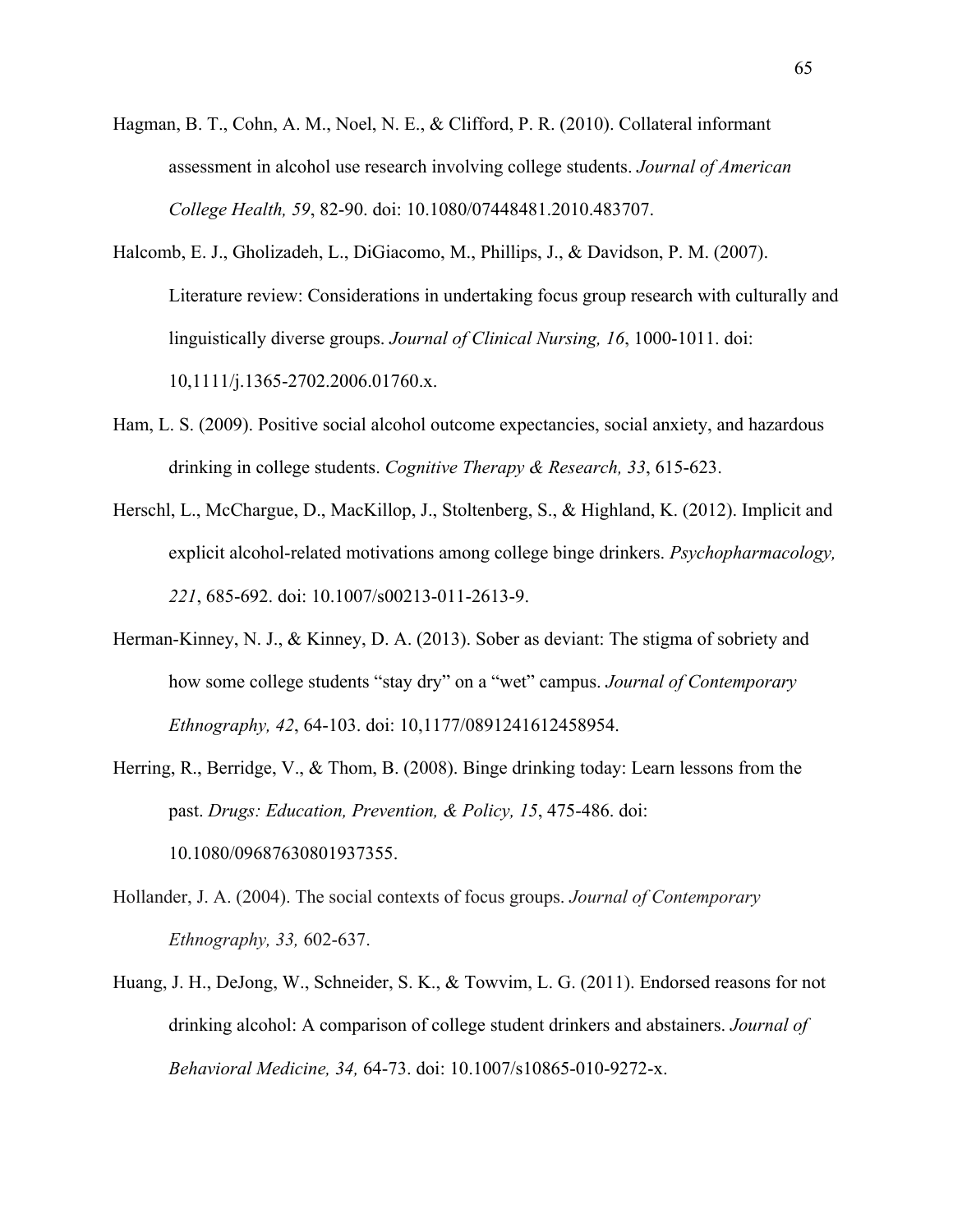- Johnson, T. J., & Cohen, E. A. (2004). College students' reasons for not drinking and not playing drinking games. *Substance Use & Misuse, 39*, 1137-1160.
- Johnston, L. D., O'Malley, P. M., Bachman, J. G., & Schulenberg, J. E. (2011). *Monitoring the Future national survey results on drug use, 1975*-*2011: Volume II, College students and adults ages 19*-*50.* Ann Arbor: Institute for Social Research, The University of Michigan.
- Lange, K. (2014, January 28). Students eat less to drink more. *Ball State Daily News.* Retrieved from http://www.ballstatedaily.com/article/2014/01/students-eat-less-to-drink-more
- Laursen, B., Hafen, C. A., Kerr, M., & Stattin, H. (2012). Friend influence over adolescent problem behaviors as a function of relative peer acceptance: To be liked is to be emulated. *Journal of Abnormal Psychology, 121*, 88-94. doi: 10.1037/a0024707.
- Lederman, L. C., Stewart, L. P., Goodhart, F. W., & Laitman, L. (2003). A case against "binge" as the term of choice: Convincing college students to personalize messages about dangerous drinking. *Journal of Health Communication, 8*, 79-91. doi: 10.1080/10810730305734.
- Lindgren, K. P., Neighbors, C., Teachman, B. A., Wiers, R. W., Westgate, E., & Greenwald, A. G. (2013). I drink therefore I am: Validating alcohol-related implicit association tests. *Psychology of Addictive Behaviors, 27*, 1-13. doi: 10.1037/a0027640.
- Lindlof, T. R., & Taylor, B. C. (2011). *Qualitative Communication Research Methods* (3<sup>rd</sup> ed.). Thousand Oaks, CA: Sage.
- Lowery-Hart, R., & Pacheco, G. (2011). Understanding the first-generation student experience in higher education through a relational dialectic perspective. *New Directions for Teaching & Learning*, *2011*, 55-68. doi:10.1002/tl.457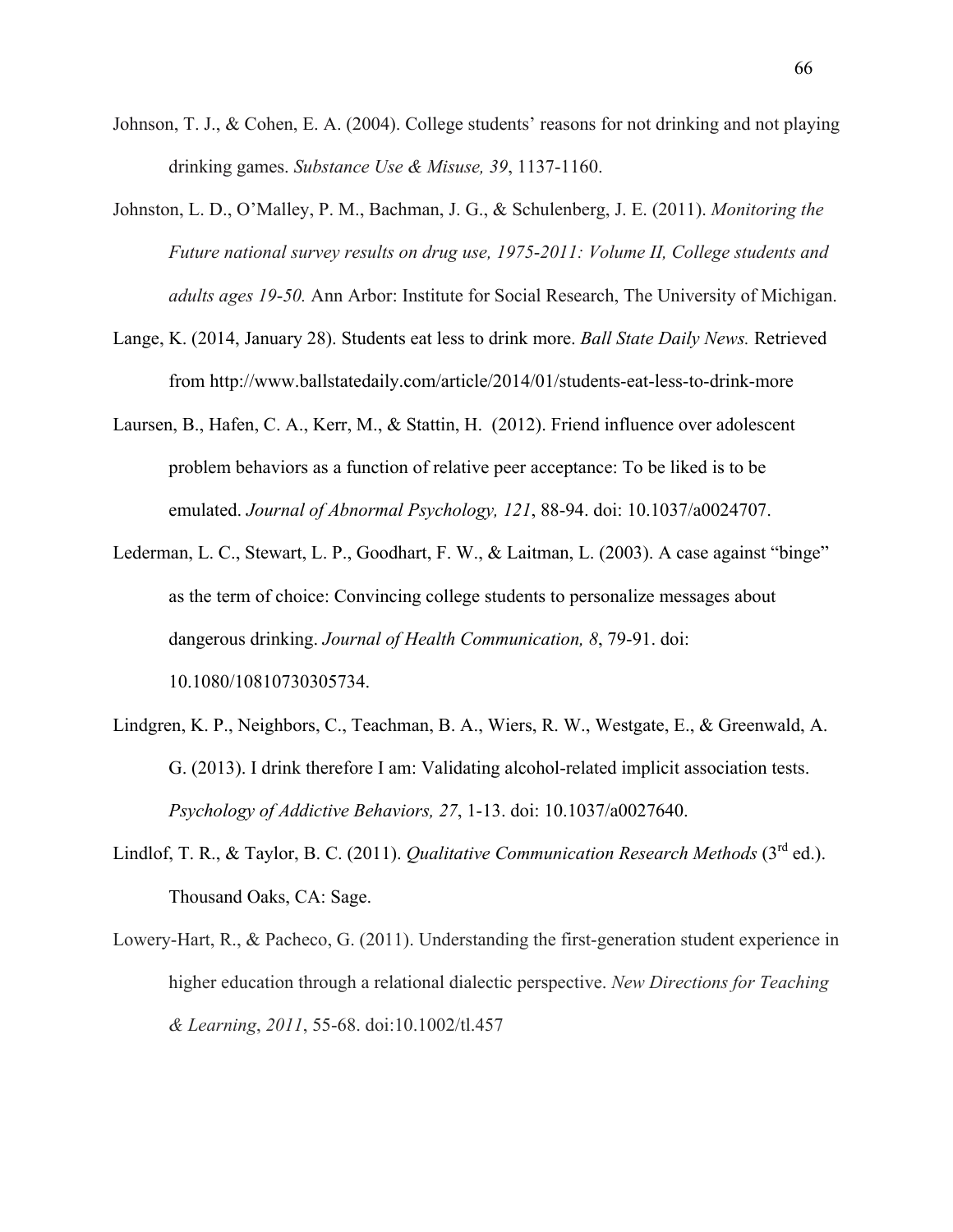- Martin, J. R., & White, P. R. R. (2005). *The language of evaluation: Appraisal in English*. New York: Palgrave Macmillan.
- Merrill, J. E., Read, J. P., & Barnett, N. P. (2013). The way one thinks affects the way one drinks: Subjective evaluations of alcohol consequences predict subsequent change in drinking behavior. *Psychology of Addictive Behaviors, 27*, 42-51. doi: 10.1037/a0029898.
- Moloney, S. (2011). Focus groups as transformative spiritual encounters. *International Journal of Qualitative Methods, 10*, 58-72.
- Murugiah, S. (2012). A discrepancy of definitions: Binge drinking and female students at an Australian university. *Youth Studies Australia, 31*, 26-34.
- Neighbors, C., Atkins, D. C., Lewis, M. A., Lee, C. M., Kaysen, D., Mittmann, A., Fossos, N., & Rodriguez, L. M. (2011). Event specific drinking among college students. *Psychology of Addictive Behaviors, 25*, 702-707. doi: 10.1037/a0024051.
- Nestel, D., Ivkovic, A., Hill, R. A., Warrens, A. N., Paraskevas, P. A., McDonnell, J. A., Mudarikwa, R. S., & Browne, C. (2012). Benefits and challenges of focus groups in the evaluation of a new graduate entry medical programme. *Assessment & Evaluation in Higher Education, 37*, 1-17. doi: 10.1080/02602938.2010.494232.
- Osberg, T. M., Atkins, L., Buchholz, L., Shirshova, V., Swiantek, A., Whitley, J., Hartman, S., & Oquendo, N. (2010). Development and validation of the college life alcohol salience scale: A measure of beliefs about the role of alcohol in college life. *Psychology of Addictive behaviors, 24*, 1-12.
- Owen, W. F. (1984). Interpretive themes in relational communication. *Quarterly Journal of Speech, 70*, 274-287.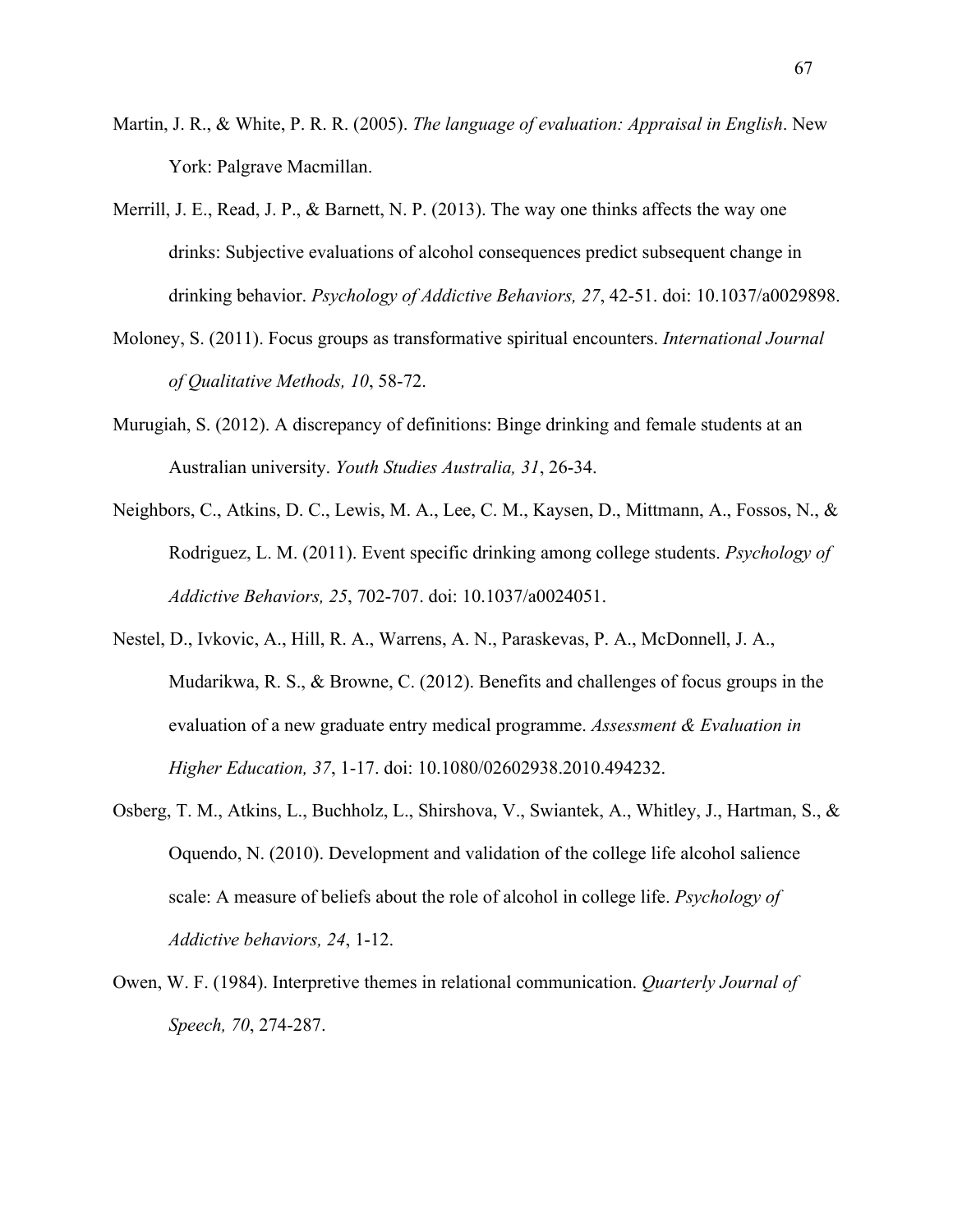- Park, H. S., Smith, S. W., Klein, K. A., & Martell, D. (2011). College students' estimation and accuracy of other students' drinking and believability of advertisements featured in a social norms campaign. *Journal of Health Communication, 16*, 504-518. doi: 10.1080/10810730.2010.546481.
- Paschall, M. J., & Saltz, R. F. (2007). Relationships between college settings and student alcohol use before, during and after events: A multi-level study. *Drug and Alcohol Review, 26,*  635-644. doi: 10.1080/09595230701613601.
- Paton-Simpson, G. (2001). Socially obligatory drinking: A sociological analysis of norms governing minimum drinking levels. *Contemporary Drug Problems, 28*, 133-177.
- Pedersen, E. R., & LaBrie, J. (2007). Partying before the party: Examining prepartying behavior among college students. *Journal of American College Health, 56*, 237-245.
- Pedersen, E. R., LaBrie, J. W., & Kilmer, J. R. (2009). Before you slip into the night, you'll want something to drink: Exploring the reasons for prepartying behavior among college student drinkers. *Issues in Mental Health Nursing, 30*, 354-363.
- Perkins, H. W. (2002). Surveying the damage: A review of research on consequences of alcohol misuse in college populations. *Journal of Studies on Alcohol, 63,* 91-100.
- Read, J. P., Colder, C. R., Merrill, J. E., Ouimette, P., White, J., & Swartout, A. (2012). Trauma and posttraumatic stress symptoms predict alcohol and other drug consequence trajectories in the first year of college. *Journal of Consulting & Clinical Psychology, 80*, 426-439.
- Ridout, B., Campbell, A., & Ellis, L. (2012). 'Off your Face(book)': Alcohol in online social identity construction and its relation to problem drinking in university students. *Drug and Alcohol Review, 31*, 20-26. doi: 10.1111/j.1465-3362.2010.00277.x.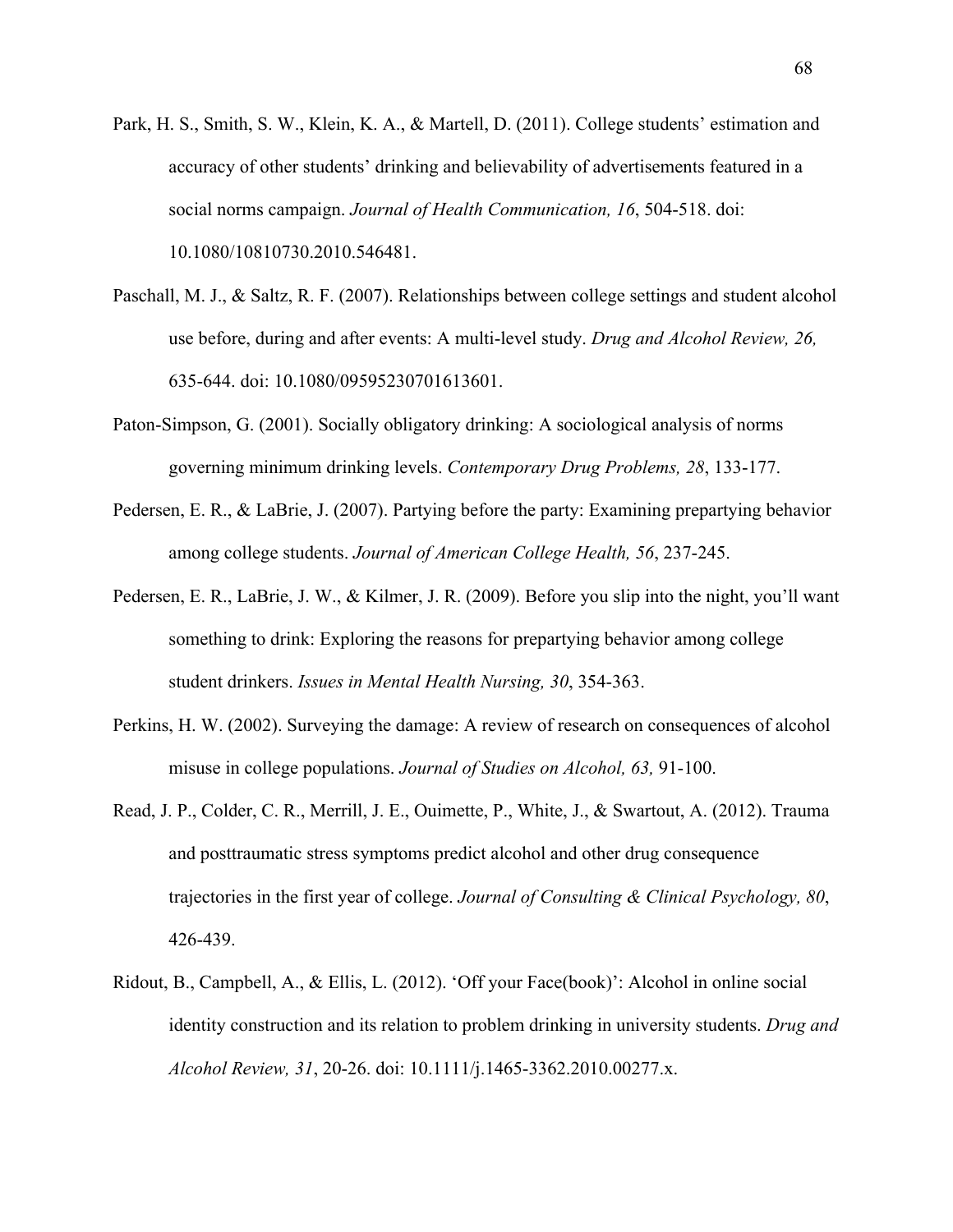- Roehling, P. V., & Goldman, M. S. (1987). Alcohol expectancies and their relationship to actual drinking experiences. *Psychology of Addictive Behaviors, 1*, 108-113. doi: 10.1037//0893-164X.1.2.108.
- Romo, L. K. (2012). "Above the influence": How college students communicate about the healthy deviance of alcohol abstinence. *Health Communication, 27*, 672-681. doi: 10.1080/10410236.2011.629409.
- Romo, L. K., & Donovan-Kicken, E. (2012). "Actually, I don't eat meat": A multiple-goals perspective of communication about vegetarianism. *Communication Studies, 63*, 405- 420. doi: 10.1080/10510974.2011.623752.
- Rosenberg, H., Baylen, C., Murray, S., Phillips, K., Tisak, M. S., Versland, A., & Pristas, E. (2008). Attributions for abstinence from illicit drugs by university students. *Drugs: Education, Prevention & Policy, 15*, 365-377. doi: 10.1080/09687630701428976.
- Rudick, C., & Golsan, K. B. (2014). Revisiting the relational communication perspective: Drawing upon relational dialectics theory to map an expanded research agenda for communication and instruction scholarship. *Western Journal of Communication*, *78*, 255- 273. doi:10.1080/10570314.2014.905796.
- Sahlstein, E. M. (2006). Making plans: Praxis strategies for negotiating uncertainty-certainty in long distance relationships. *Western Journal of Communication, 70,* 147-165. doi: 10.1080/10570310600710042.
- Sahlstein, E., Maguire, K. C., & Timmerman, L. (2009). Contractions and praxis contextualized by wartime deployment: Wives' perspectives revealed through relational dialectics. *Communication Monographs, 76*, 421-442. doi: 10.1080/03637750903300239.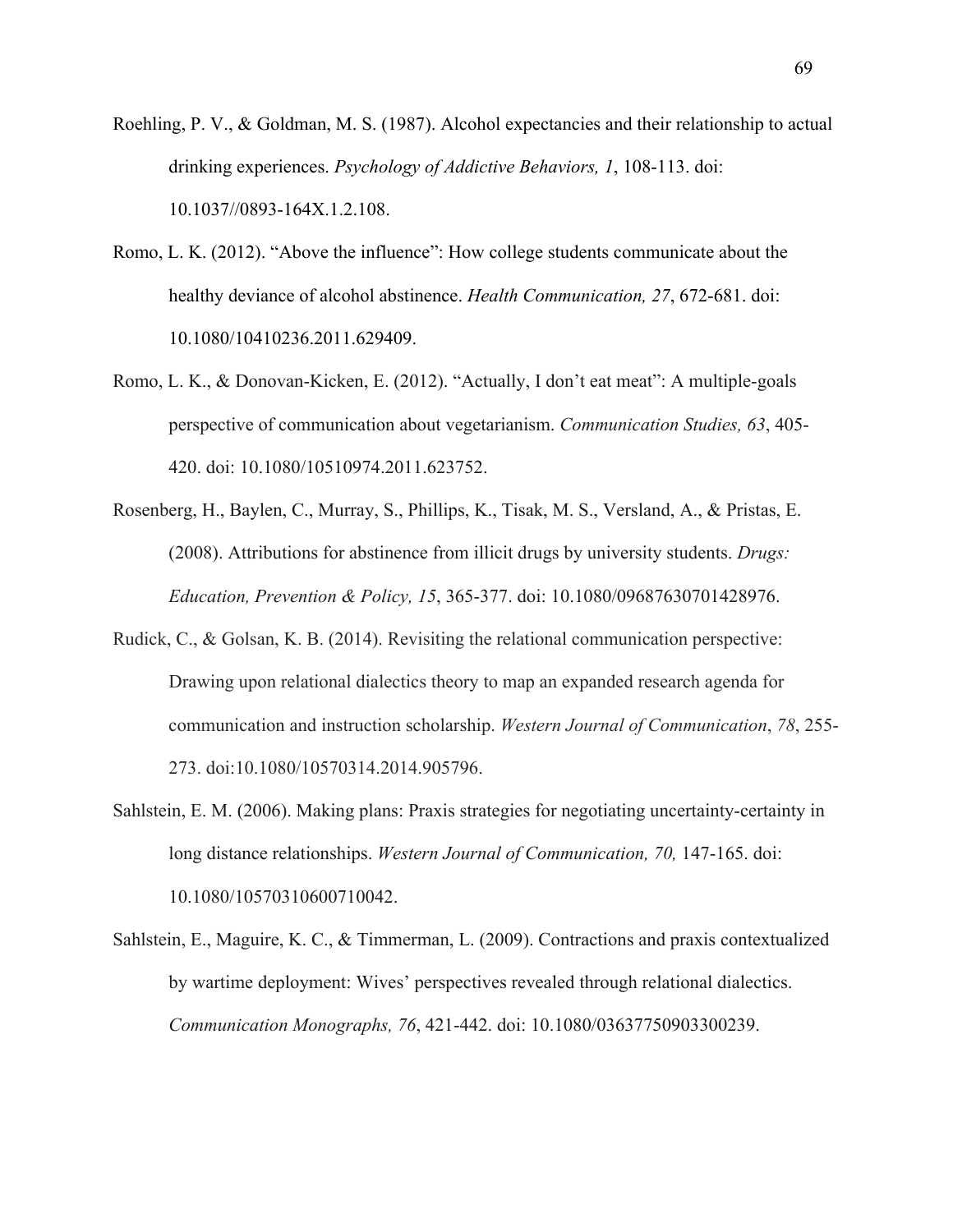- Schoenborn, C. A., Adams, P. F., & Peregoy, J. A. (2013). *Health behaviors of adults: United States*, *2008–2010.* DHHS publication no. 2013-1585. Washington, DC.: National Center for Health Statistics.
- Schultz, C. G., & Neighbors, C. (2007). Perceived norms and alcohol consumption: Differences between college students from rural and urban high schools. *Journal of American College Health, 56*, 261-265. doi: 10.3200/JACH.56.3.261-266.
- Segrist, D. J., & Pettibone, J. C. (2009). Where's the bar?: Perceptions of heavy and problem drinking among college students. *Journal of Alcohol and Drug Education, 53*, 35-53.
- Sheehan, M., & Ridge, D. (2001). "You become really close…you talk about the silly things you did, and we laugh": The role of binge drinking in female secondary students' lives. *Substance Use & Misuse, 36*, 347-372. doi: 10.1081/JA-100102630.
- Simmons, J., Lowery-Hart, R., Wahl, S. T., & McBride, M. (2013). Understanding the African-American student experience in higher education through a relational dialectics perspective. *Communication Education*, *62*, 376-394. doi:10.1080/03634523.2013.813631
- Skidmore, J. R., & Murphy, J. G. (2010). Relations between heavy drinking, gender, and substance-free reinforcement. *Experimental and Clinical Psychopharmacology, 18*, 158- 166. doi: 10.1037/a0018513.
- Stephens, C. (2013, August 25). Excise arrests 18 people in Muncie over weekend. *Ball State Daily News.* Retrieved from http://www.ballstatedaily.com/article/2013/08/excise-arrests-18-people-in-muncie-over-weekend.
- Stewart, D. W., & Shamdasani, P. N. (2015). *Focus groups: Theory and practice.* (3<sup>rd</sup> Ed.) Thousand Oaks, CA: Sage.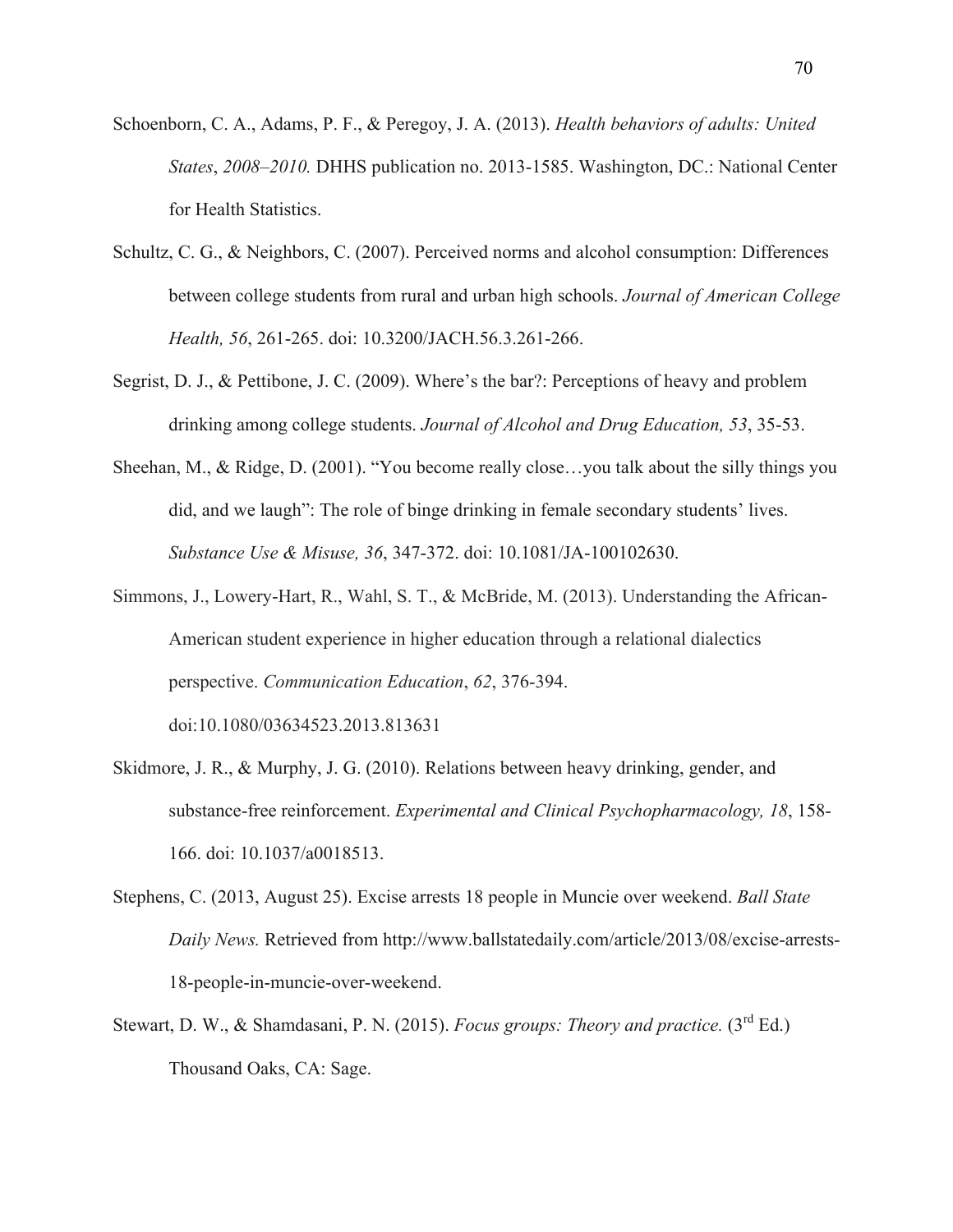- Strauss, A., & Corbin, J. (1998). *Basics of qualitative research: Techniques and procedures for developing grounded theory.* Thousand Oaks, CA: Sage.
- Suls, J., & Green, P. (2003). Pluralistic ignorance and college student perceptions of genderspecific alcohol norms. *Health Psychology, 22*, 479-486.
- Talbott, L. L., Martin, R. J., Usdan, S. L., Leeper, J. D., Umstattd, M. R., Cremeens, J. L., & Geiger, B. F. (2008). Drinking likelihood, alcohol problems, and peer influence among first year college students. *The American Journal of Drug and Alcohol Abuse, 34*, 433- 440. doi: 10.1080/00952990802122655.
- Tomberg, C. (2010). Categories of alcohol consumers: Definitions and criteria of alcohol addiction. *Journal of Psychophysiology, 24*, 213-214. doi:10.1027/0269-8803/a000034.
- Varela, A., & Pritchard, M. E. (2011). Peer influence: Use of alcohol, tobacco, and prescription medications. *Journal of American College Health, 59*, 751-756. doi: 10.1080/07448481.2010.544346.
- Wechsler, H., Dowdall, G. W., Davenport, A., & Castillo, S. (1995). Correlates of college student binge drinking. *American Journal of Public Health, 85*, 921-926. doi: 10.2105/AJPH.85.7.921.
- White, H. R., Fleming, C. B., Kim, M. J., Catalano, R. F., & McMorris, B. J. (2008). Identifying two potential mechanisms for changes in alcohol use among college-attending and noncollege-attending emerging adults. *Developmental Psychology, 44*, 1625-1639.
- Wood, M. D., Read, J. P., Mitchell, R. E., & Brand, N. H. (2004). Do parents still matter? Parent and peer influences on alcohol involvement among recent high school graduates. *Psychology of Addictive Behaviors, 18*, 19-30. doi: 10.1037/0893-164X.18.1.19.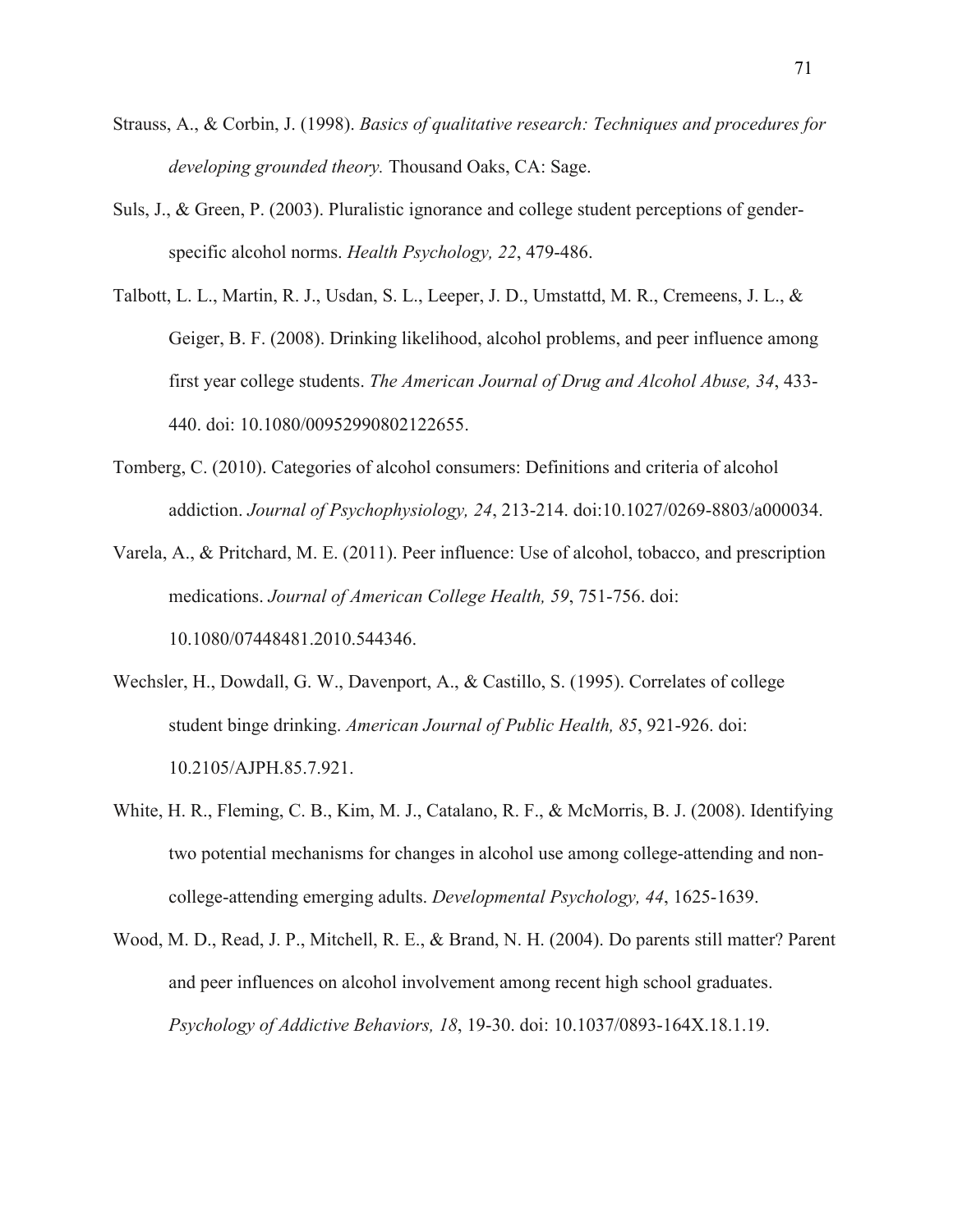- Woodyard, C. D., & Hallam, J. S. (2010). Differences in college student typical drinking and celebration drinking. *Journal of American College Health, 58*, 533-538. doi: 10.1080/007448481003621734.
- Yanovitzky, I., Stewart, L. P., & Lederman, L. C. (2006). Social distance, perceived drinking by peers, and alcohol use by college students. *Health Communication, 19*, 1-10. doi: 10.1207/s15327027hc1901\_1.
- Zamboanga, B. L., Schwartz, S. J., Ham, L. S., Jarvis, L. H., & Olthuis, J. V. (2009). Alcohol expectancy outcomes and valuations mediate peer influences and lifetime alcohol use among early adolescents? *Journal of Genetic Psychology, 170*, 359-376. doi: 10.1080/00221320903218380.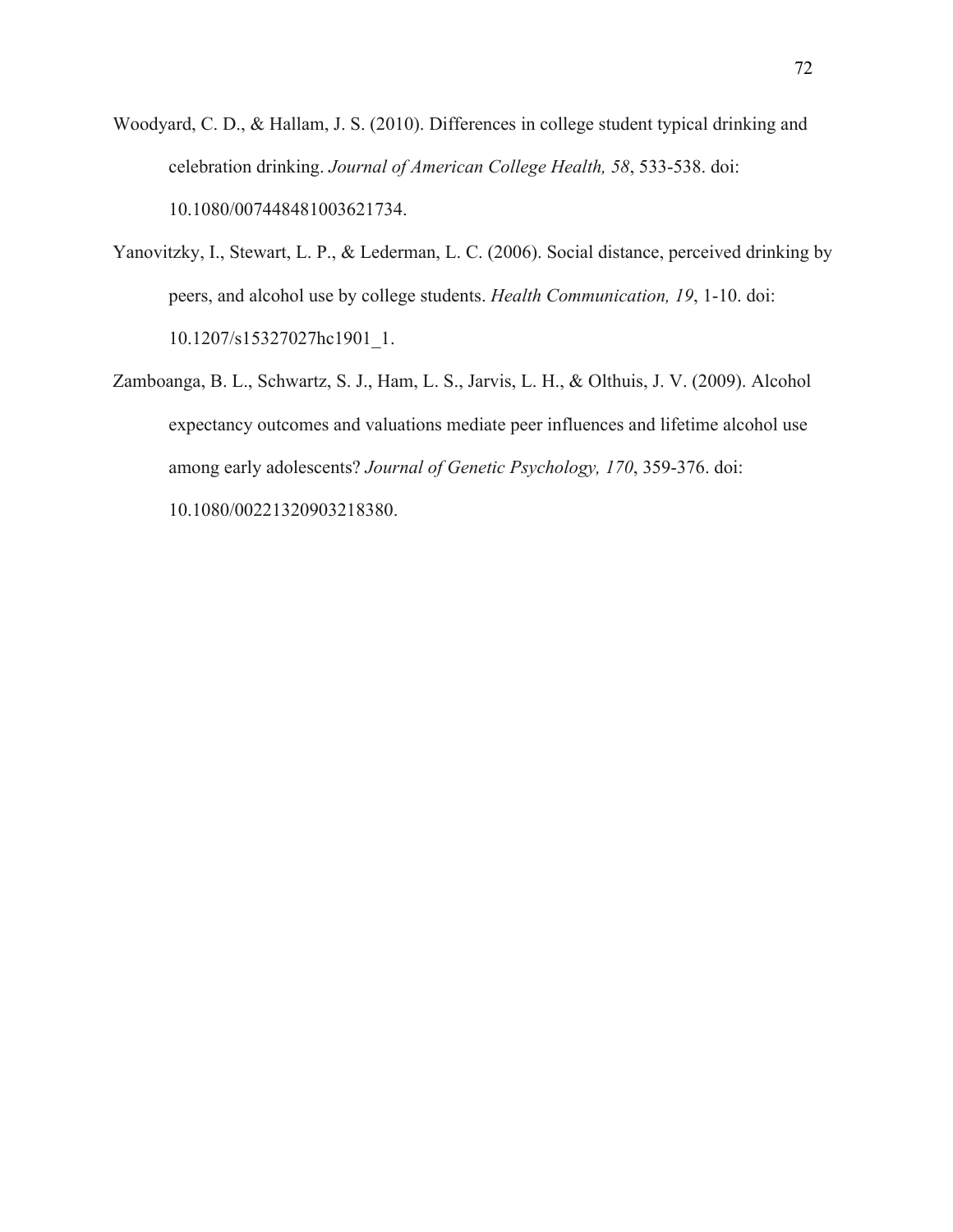#### **Appendix A:**

#### **Oral Recruitment Script**

My name is Caleb Green and I am a graduate student in the Communication Studies Department here at Ball State University. I would like to invite all of you to participate in this study regarding friendships and communication between drinkers and non-drinkers. The purpose of this study is to better understand how drinkers and non-drinkers discuss topics related to alcohol, as well as how they negotiate friendships with one another.

You will be asked to participate in a focus group comprised of either drinkers or non-drinkers. You may additionally be asked to participate in interview pairs with a friend. In order to participate you need to be between 21 and 24 years of age. Participation in this research study is completely voluntary and your responses will remain confidential. Each interview should take no longer than 90 minutes.

Your participation in this study is completely voluntary and you are free to withdraw from the study at any time for any reason without any prejudice or penalty. Please feel free to ask any questions before beginning this study and at any point during this study. Questions can be directed to me, Caleb Green, the Principal Investigator at cjgreen@bsu.edu or to Dr. Laura O'Hara, my Faculty Advisor, at lohara@bsu.edu.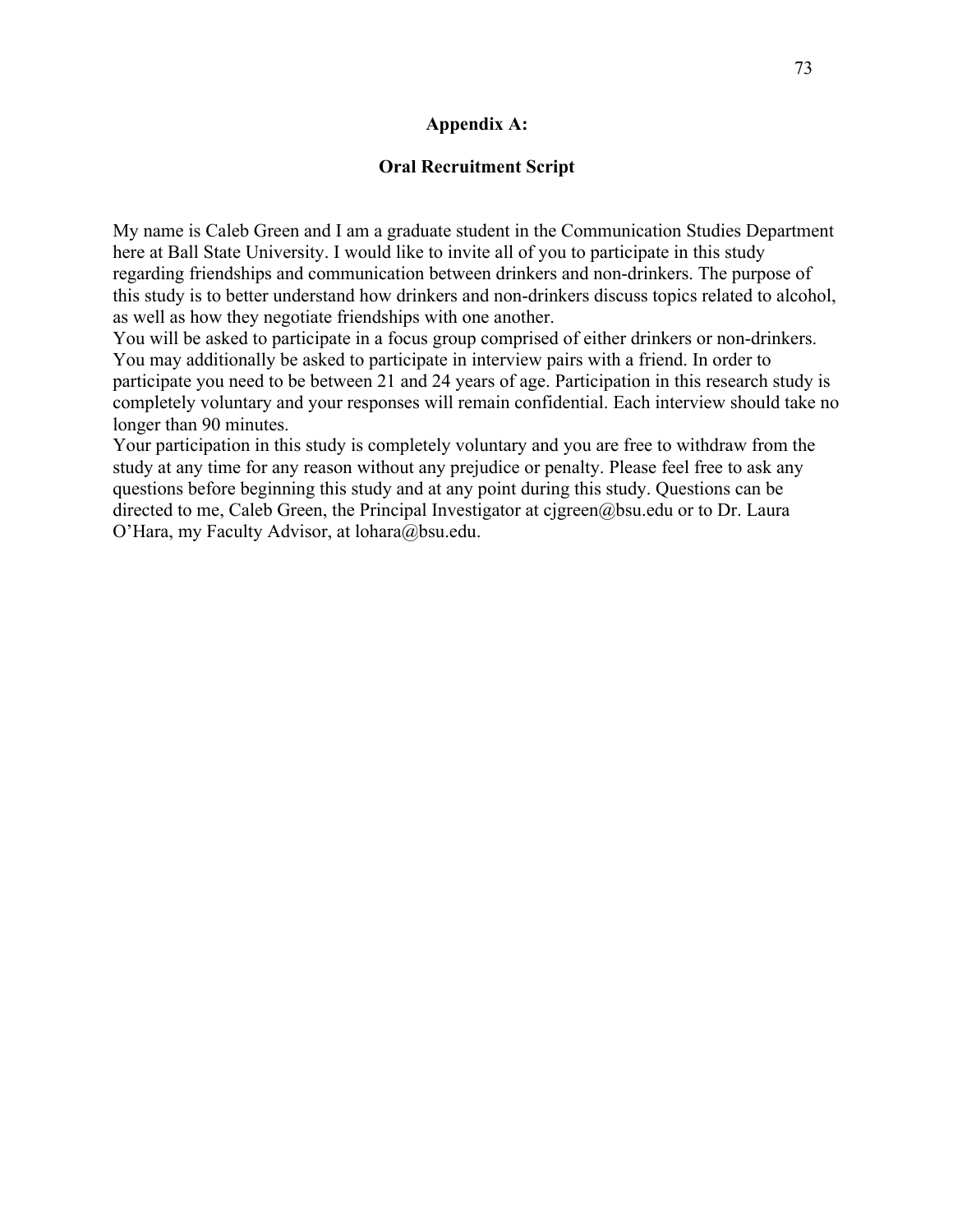# **Appendix B:**

# **Recruitment Contact Sheet**

This study seeks to find how drinkers and non-drinkers think about each other, communicate with each other, and how they become friends.

| Name:  |        |                                 |  |  |  |
|--------|--------|---------------------------------|--|--|--|
| Age:   | Email: |                                 |  |  |  |
| Phone: |        | Circle one: Drinker Non-drinker |  |  |  |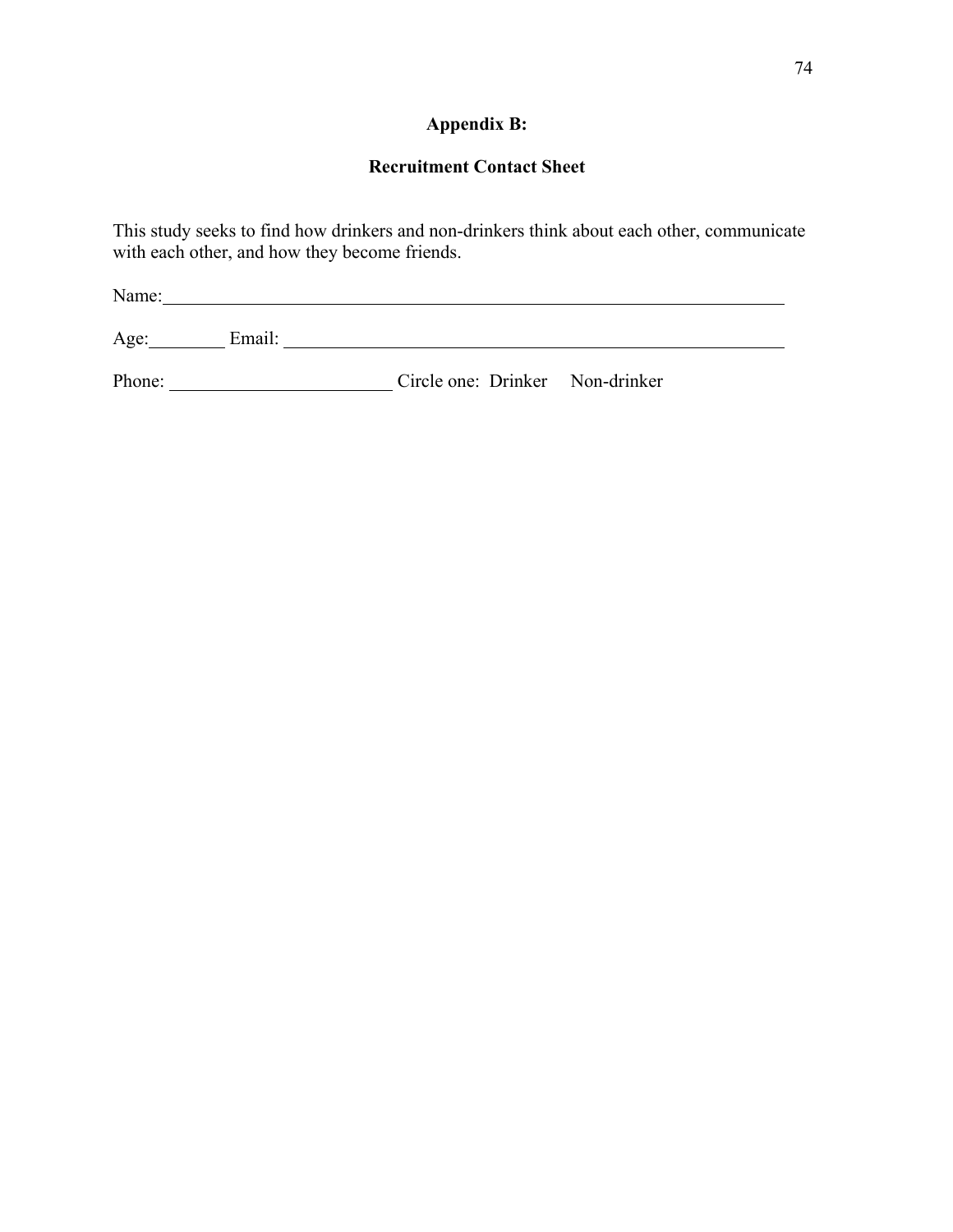#### **Appendix C:**

#### **Participant Focus Group Interview Consent Form**

Title: A Qualitative Analysis of Friendships Between Drinkers and Non-drinkers in a College Setting

Study Purpose and Rationale: The current study attempts to understand how drinkers and nondrinkers perceive each other, discuss alcohol-related topics with one another, and how members of these two groups negotiate friendships with one another.

Inclusion/Exclusion Criteria: To participate in the current study, all individuals must be a Ball State student, between 21 and 24 years of age and provide informed consent. Participants must identify as a drinker or non-drinker.

Participant Procedures and Duration: For the current study, you will participate in focus groups where you will be asked various questions about how you communicate with those who are drinkers/non-drinkers. The interview will last one to one and a half hours.

Audio Recording: With your permission, the interview will be audio recorded. This will ensure accuracy. The audio recorded interview will not be used for any reason aside from the current study. The audio recordings will be kept on a password protected computer and destroyed after one year.

Data Confidentiality: You will be participating in a focus group where others are present. Therefore, the information that you provide is not, strictly speaking, confidential. However, those participating in the focus group will be briefed on the importance of treating the contents of the interview with discretion and respect. Additionally, the focus groups will be transcribed by the primary investigator. There will be no identifying information, such as your name, used in the published study.

Data Storage: Data will be stored on a password protected personal laptop computer or locked file cabinet at Ball State University. No one will have access to the data except the Principal Investigator (Caleb Green) and the Faculty Advisor (Laura O'Hara, Ph.D.) The data will be kept for one year after the study, after which it will be destroyed.

Risks or Discomforts: The current study is of minimal risk to you. There is a possibility that this study may require you to recall uncomfortable situations or feelings. Additionally, other members of the focus group will hear your responses. There is also a possibility that disagreement may occur during the course of the focus group.

Benefits: The current study will provide potential benefits to you and/or to society. In terms of potential benefits to individuals, you may find that talking about how you relate to friends regarding the topic of drinking/non-drinking, may enhance your relationships. Also, a discussion of how you perceive individuals in a group to which you do not belong may help to eliminate misconceptions and combat prejudice you may harbor toward that "out group."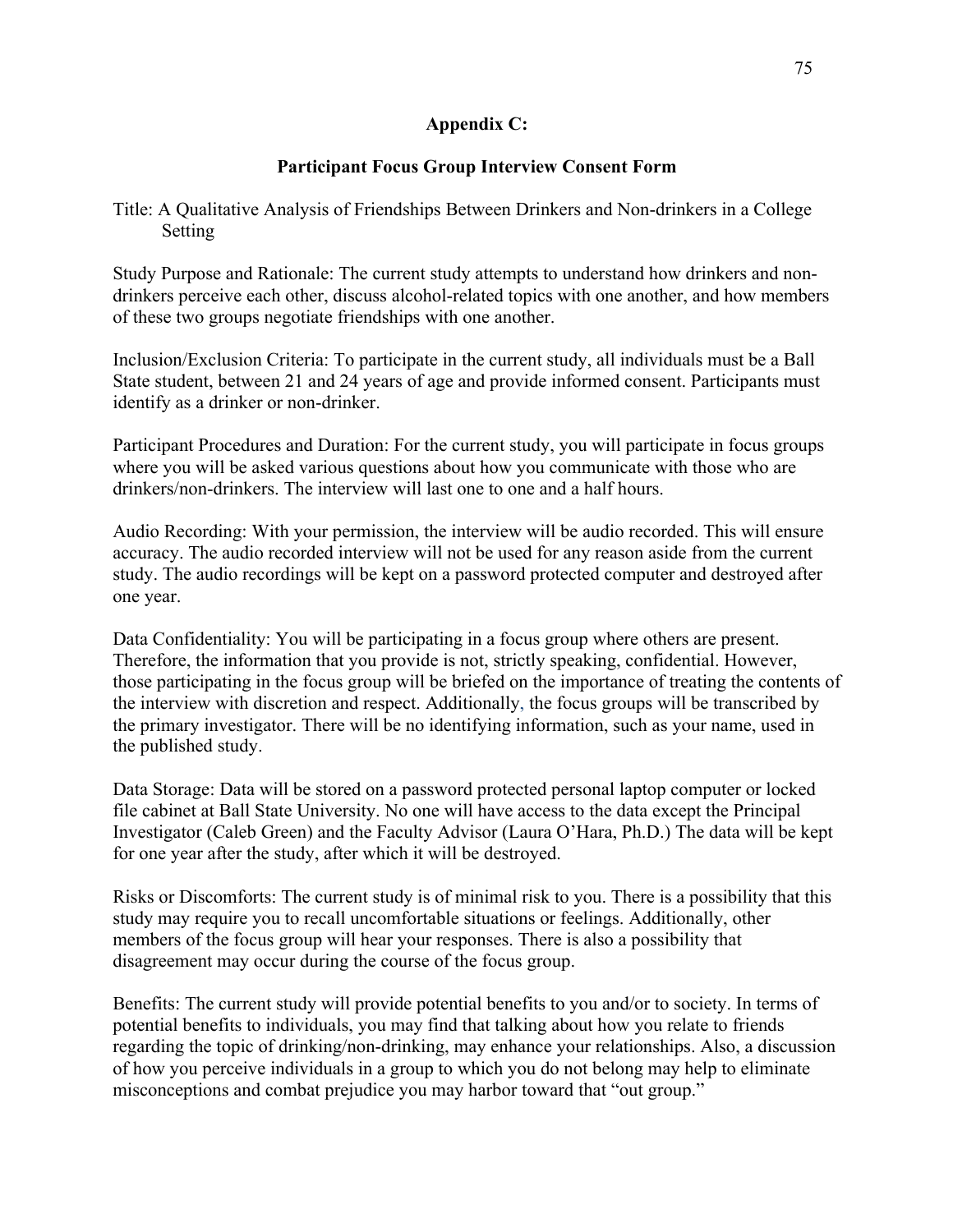Compensation: There is no compensation for your participation this study.

Voluntary Participation: Your participation in this study is completely voluntary and you are free to withdraw from the study at any time for any reason without any prejudice or penalty from the researcher. If you choose to withdraw from the study, all recordings of you and any raw data relating to your responses will be destroyed immediately. Please feel free to ask any questions before beginning the study and at any point during the study.

If the study causes you any psychological discomfort, you are encouraged to contact the Ball State University Counseling center:

Counseling Center 2000 West University Avenue Room 320-Lucina Hall Muncie, IN 47306 Phone: (765) 285-1736 Fax: (765) 285-2081

If you have any questions about your rights as a research participant, do not hesitate to contact Ball State University's Institutional Review Board:

Director, Office of Research Integrity 2000 West University Avenue Room 409-Teacher's College Muncie, IN 47306 Phone: (765) 285-5070 \*\*\*\*\*\*\*\*\*\*

Consent:

I, the same of the same of the same of the same of the same of the same of the same of the same of the same of the same of the same of the same of the same of the same of the same of the same of the same of the same of the

project. I have had the study explained to me and my questions have been answered to my satisfaction. I have heard the description of this study, read the consent form, and give my consent to participate. I understand that I will receive a copy of this informed consent form to keep for future reference.

 $\mathcal{L}_\mathcal{L} = \mathcal{L}_\mathcal{L} = \mathcal{L}_\mathcal{L} = \mathcal{L}_\mathcal{L} = \mathcal{L}_\mathcal{L} = \mathcal{L}_\mathcal{L} = \mathcal{L}_\mathcal{L} = \mathcal{L}_\mathcal{L} = \mathcal{L}_\mathcal{L} = \mathcal{L}_\mathcal{L} = \mathcal{L}_\mathcal{L} = \mathcal{L}_\mathcal{L} = \mathcal{L}_\mathcal{L} = \mathcal{L}_\mathcal{L} = \mathcal{L}_\mathcal{L} = \mathcal{L}_\mathcal{L} = \mathcal{L}_\mathcal{L}$ 

Participant's Signature Date

Caleb Green Laura O'Hara Letterman Building, Room 300 Letterman Building, Room 364 (765) 285-1939 (765) 285-1998 cjgreen@bsu.edu lohara@bsu.edu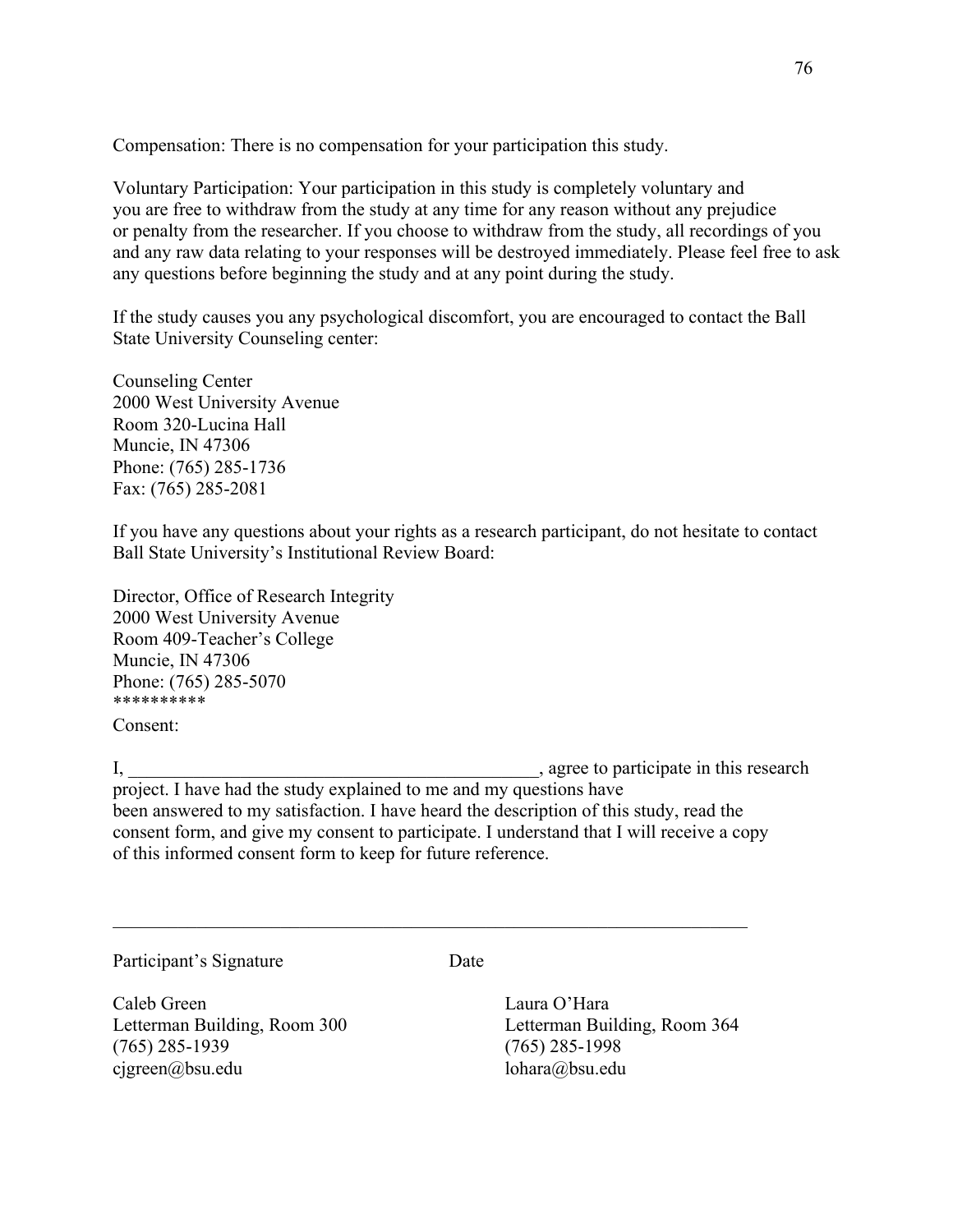### **Appendix D:**

## **Drinkers' Focus Group Protocol**

- 1. What is your name?
- 2. What is your age?
- 3. Describe your typical weekend.
	- a. Would you consider drinking part of your routine?
	- b. Can you tell me a little about some of the various drinking routines?
	- c. How important is this routine to you?
- 4. What kind of person do you picture when you think of a "non-drinker?"
	- a. What does this person look like?
	- b. How do they act?
	- c. Why did you answer as you did?
- 5. Could you describe a time when you found out one of your friends did not drink?
	- a. How did you react?
	- b. Can you explain why?
- 6. What do you think a non-drinker's reasons for abstaining might be?
- 7. Could you ever see yourself as a "non-drinker?"
	- a. Why or why not?
- 8. I want you all to think about times when you are with non-drinkers. Think especially about how you talk about your drinking experiences when you are with non-drinkers.
	- a. Do you change your communication?
	- b. If so, how?
	- c. Why or why not?
	- d. Who can share a story?
- 9. Have you ever invited a non-drinker to a party?
	- a. Tell me about the experience? What was it like?
	- b. How did you expect them to behave at the party?
	- c. How did they actually behave at the party?
- 10. Tell me about a time you encountered a non-drinker at a party.
	- a. What happened?
	- b. Anything said about drinking?
		- i. If so, what?
- 11. Do you have friends who are "non-drinkers?" Tell me about them.
	- a. What kind of activities do you do with these friends?
	- b. How close are you with these friends?
	- c. Compared with your friends that drink?
	- d. Do you feel that you have to act differently around these friends?
	- e. In what ways? Stories? Examples?
- 12. Do you ever challenge these friends about why they do not drink?
	- a. Who initiates these conversations?
	- b. Can you describe these conversations?
- 13. How would you describe the strength of the friendship?
- 14. What, if anything, is different about your relationship with these friends than with friends who drink?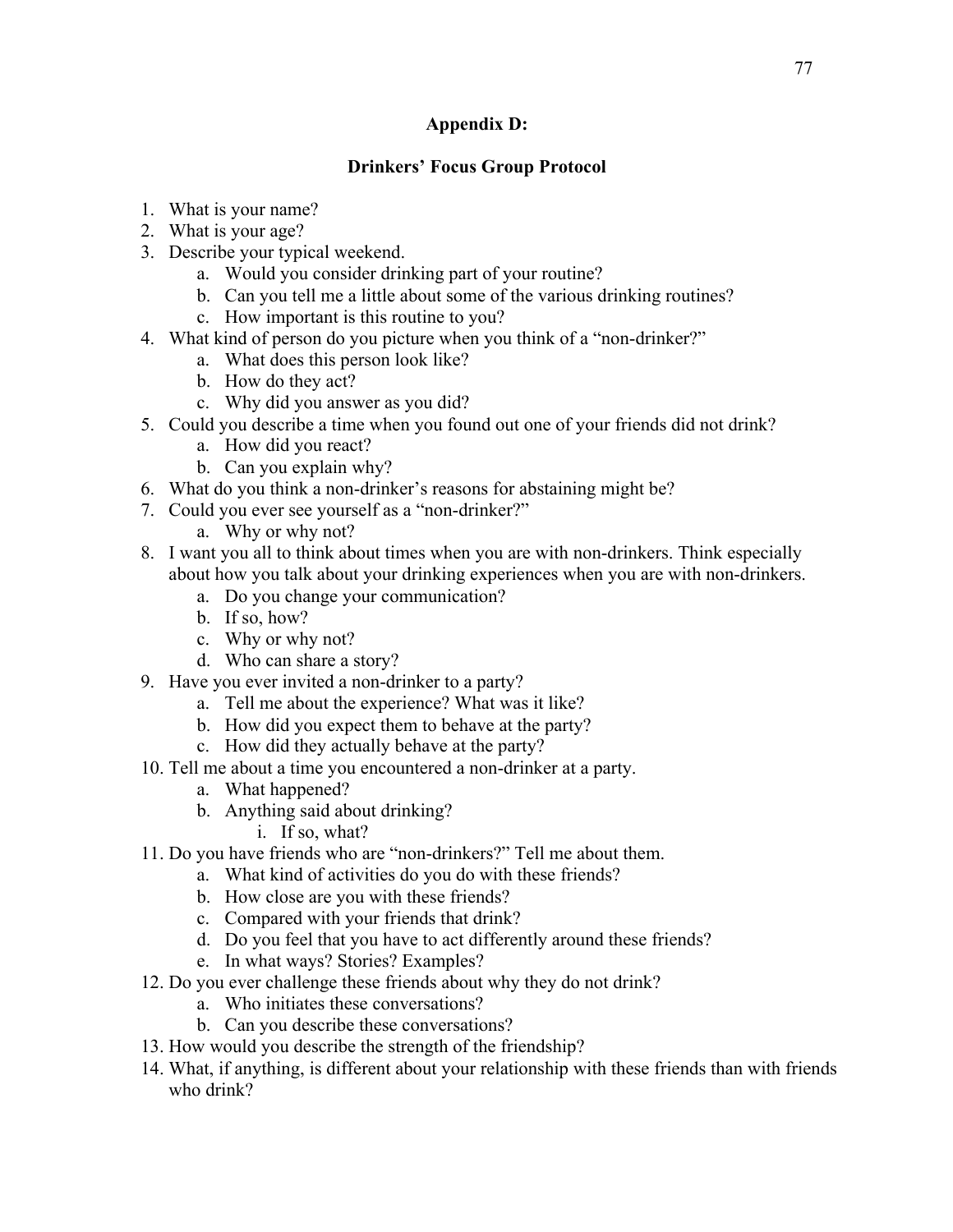#### **Appendix E:**

#### **Non-drinkers' Focus Group Protocol**

- 1. What is your name?
- 2. What is your age?
- 3. Describe your typical weekend.
- 4. What do you picture when you think of a "drinker?"
	- a. What does this person look like?
	- b. How do they act?
	- c. Why did you answer as you did?
- 5. When did you decide to abstain from drinking?
	- a. What motivated this decision?
- 6. What challenges do you face in a university environment in regards to abstaining?
	- a. Tell me about a time you dealt with these challenges.
- 7. How important is not drinking to your identity?
- 8. Do you feel that there are many people like you in regards to not drinking?
- 9. How do you think people feel about your decision to not drink?
	- a. Do you explain why you do not drink?
	- b. How do you communicate that you do not drink?
- 10. Describe a time you were invited to a party or to go out drinking
	- a. How did you deal with that situation
	- b. How much did you disclose about the fact that you do not drink?
	- c. Did you violate the expectations of those who thought you were going to drink? How so?
- 11. How do you think drinkers feel about you when they find out that you do not drink?
- 12. What makes you believe they are having those thoughts about you?
	- a. How do they consider your feelings?
	- b. Do you feel pressured to consider their feelings?
- 13. How does being around drinking make you feel?
	- a. Have you been around when people have swapped stories from drinking events?
	- b. What have you done in those situations?
- 14. Do you see drinking as a "sensitive topic?"
	- a. Why did you answer as you did?
- 15. Do you have friends who are "drinkers?"
	- a. How close are you to these friends?
	- b. Do you consider the friendship strong?
	- c. Do they treat you differently than other friends who drink?
	- d. Do they ever ask you why you do not drink?
	- e. How do you respond? Stories? Examples?
	- f. Do you ever challenge them about why they drink? Stories? Examples?
- 16. What kind of activities do you engage in, instead of drinking?
- 17. What, if anything, is different about your relationship with these friends than with friends who do not drink?